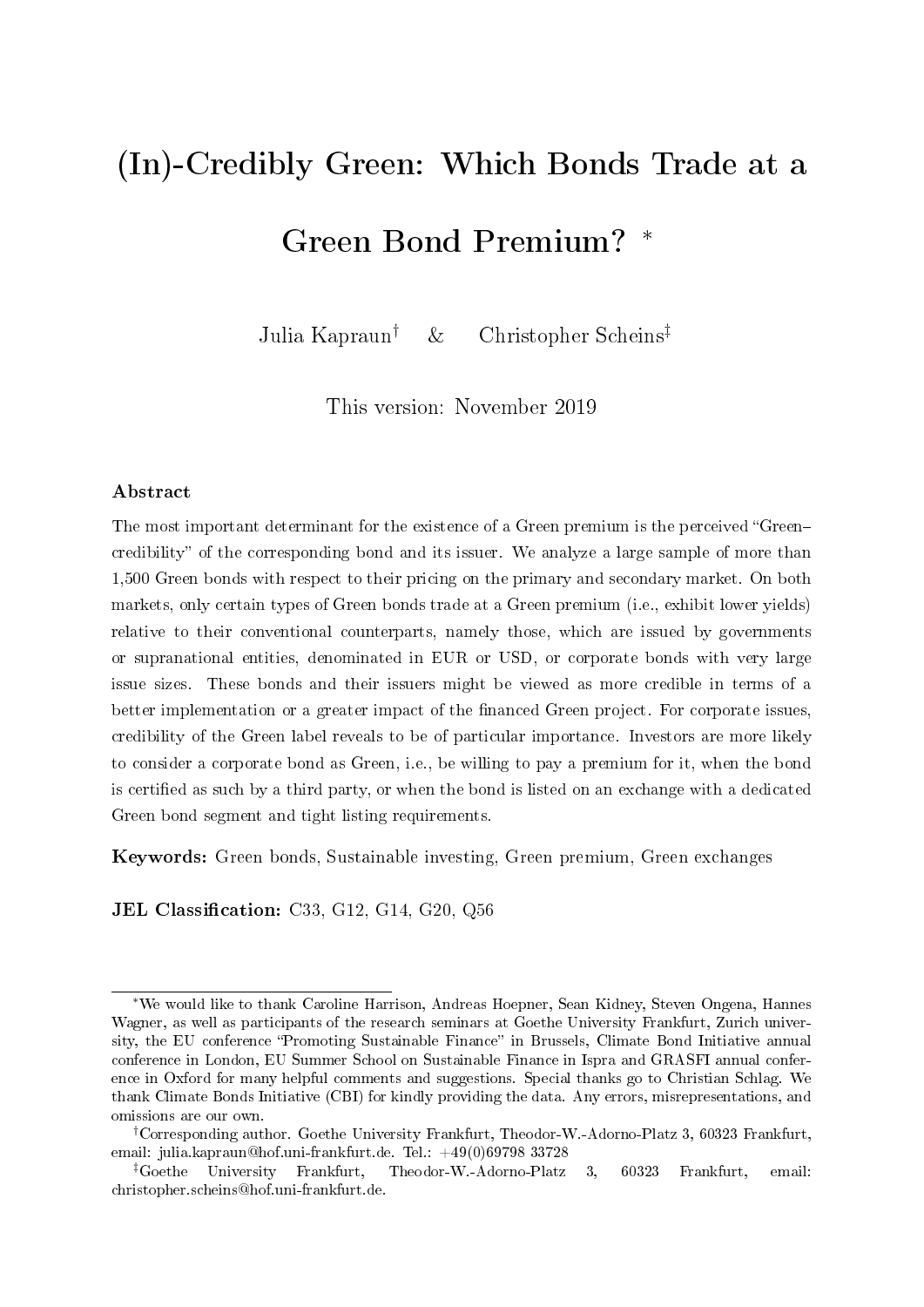# 1 Introduction

There's growing demand for Green bonds but no international standard to ensure their  $Greenness$ ". <sup>[1](#page-1-0)</sup>

Green bonds, i.e., bonds which are supposed to finance environmentally sustainable projects, are seen as one of the key catalysts of the shift to a low-carbon global economy. [Glomsrød and Wei](#page-25-0) [\(2018\)](#page-25-0) and [Flaherty et al.](#page-25-1) [\(2017\)](#page-25-1) estimate that the diversion of capital from fossil industries to more sustainable sectors, in particular through Green bonds, will support economic sustainable growth, increase world GDP and drastically reduce greenhouse gas emissions. Although the market for Green bonds is still relatively small, it is by far no longer a niche segment, and Green bonds have been issued by governments and corporates in over 30 different currencies across the globe. Since the first Climate Awareness Bond was issued by the European Investment Bank in 2007, the cumulative issue volume has grown rapidly and is expected to reach \$1tn by the end of [2](#page-1-1)019.<sup>2</sup>

Our study is motivated by the ongoing debate about the willingness of investors to pay a premium (i.e., accept lower yields) for a Green bond compared to an otherwise identical conventional bond. Generally, recent studies provide evidence that investors value sustainability [\(Hartzmark and Sussman](#page-25-2) [\(2019\)](#page-25-2), [Ceccarelli et al.](#page-25-3) [\(2019\)](#page-25-3), [Ammann et al.](#page-25-4) [\(2019\)](#page-25-4)) and are willing to pay for non-pecuniary characteristics of investments [\(Barber](#page-25-5) [et al.](#page-25-5) [\(2018\)](#page-25-5), [Riedl and Smeets](#page-26-0) [\(2017\)](#page-26-0), [Bauer et al.](#page-25-6) [\(2019\)](#page-25-6)). Furthermore, Green bonds are found to attract new investor clienteles, and the issuance of Green bonds tends to have positive effects on liquidity, institutional ownership and stock prices (e.g., [Flammer](#page-25-7) [\(2018\)](#page-25-7), [Tang and Zhang](#page-26-1) [\(2018\)](#page-26-1)). Yet, the results on the pricing implications for Green bonds are so far very mixed and depend largely on the sample and the methods applied in the course of the analysis. Some studies report Green bonds trading at lower yields (i.e., at a premium) than conventional bonds (see, e.g., [Preclaw and Bakshi](#page-26-2) [\(2015\)](#page-26-2), [Ehlers](#page-25-8) [and Packer](#page-25-8) [\(2017\)](#page-25-8), [Nanayakkara and Colombage](#page-26-3) [\(2018\)](#page-26-3), or most recently, [Zerbib](#page-26-4) [\(2019\)](#page-26-4) and [Baker et al.](#page-25-9) [\(2018\)](#page-25-9)) by analyzing credit spreads, options data, or by using matching

<span id="page-1-0"></span><sup>1</sup>www.marketwatch.com, published on Oct 14, 2019

<span id="page-1-1"></span> $2$ <https://www.ft.com/content/f9baa3b8-f51d-11e9-b018-3ef8794b17c6>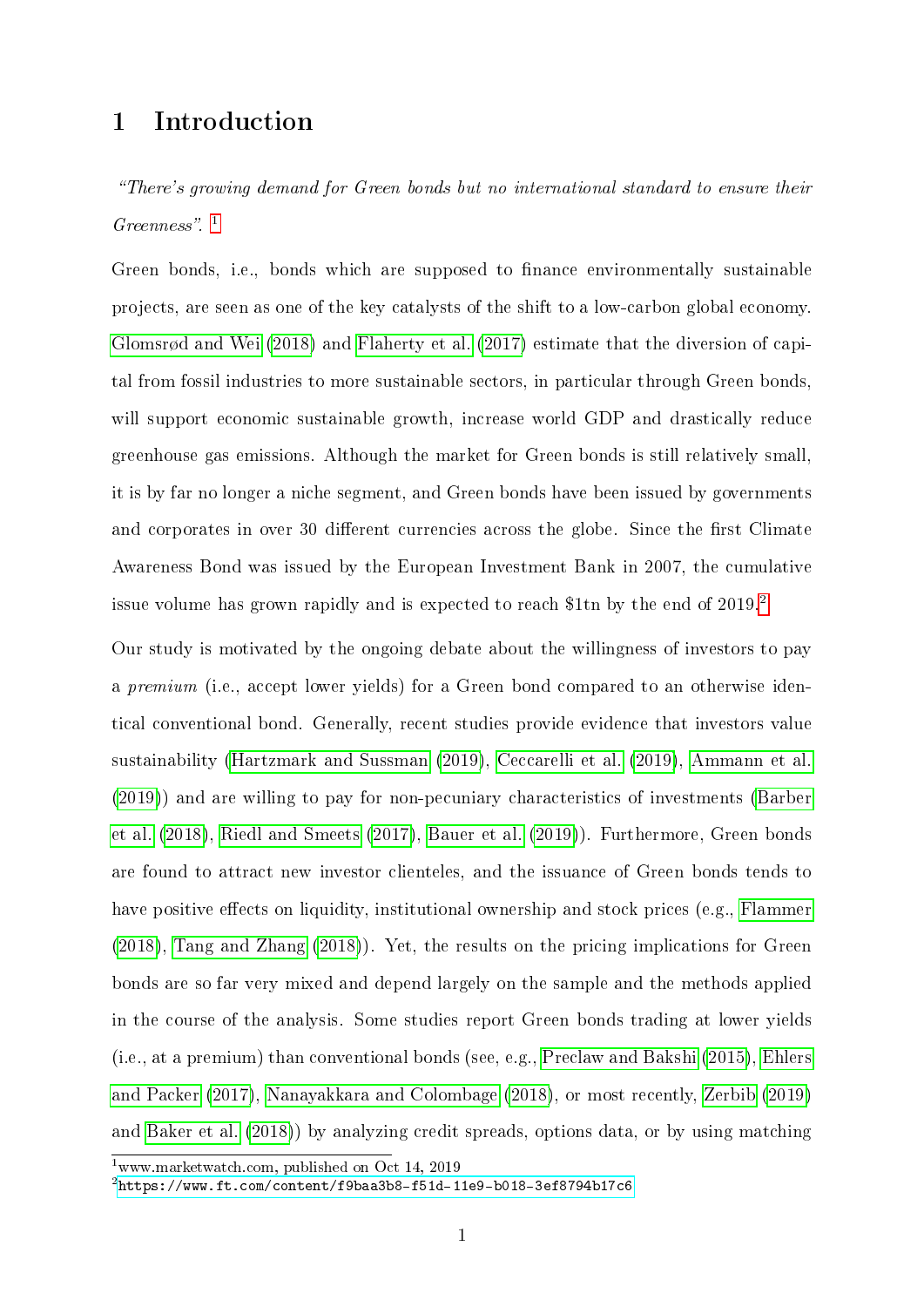approaches in primary or secondary markets. However, other studies (e.g., [Karpf and](#page-25-10) [Mandel](#page-25-10) [\(2017\)](#page-25-10), [Hachenberg and Schiereck](#page-25-11) [\(2018\)](#page-25-11), [Larcker and Watts](#page-25-12) [\(2019\)](#page-25-12)) document no significant difference in yields or even higher yields for Green bonds [\(Karpf and Mandel](#page-25-13) [\(2018\)](#page-25-13), [Bachelet et al.](#page-25-14) [\(2019\)](#page-25-14)). Although most of these studies rely only on a very small set of bonds or focus on special types of bonds (e.g., US municipals) or markets (primary or secondary), they provide guidance for investors and Green bond issuers and are widely cited in practitioners' reports (e.g., by the Climate Bond Initiative, publications like "Institutional Money", or most recently in a Bundesbank report<sup>[3](#page-2-0)</sup>).

With an increasing number of reports and studies on Green bonds providing conflicting evidence, an important question which arises among practitioners and researchers alike is why there is such a pronounced heterogeneity with respect to results concerning the existence of a Green premium. In this study, we shed more light on the pricing of Green bonds by linking the investors' valuation of the Green label to the "Green-credibility" attributes of the corresponding bond and its issuer.

The structure of the Green bonds market leaves room for different considerations, why investors might challenge or even doubt the Green-credibility of a bond. With the rapidly growing number of Green bond issues and issuers across the globe, the need for more transparency, regulation, and clear standards arises. The issuance of Green bonds is still an unregulated process, and each issuer and country can decide on the criteria making its bonds green. Although the ICMA Green Bond Principles<sup>[4](#page-2-1)</sup> have become the leading issuance framework for Green bonds, and the European Commission has made a proposal for EU Green Bond Standards, these guidelines are still voluntary, and there is no harmonized framework for the selection of eligible projects or reporting. Many investors are thus skeptical about Green marketing and "Greenwashing", i.e., misleading claims regarding Green credentials. Consequently, they have doubts concerning the Green-credibility of issuers, which have a reputation of being major polluters (e.g., from sectors such as transportation or nuclear energy). For example, most recently, a Green bond issued by

<span id="page-2-0"></span><sup>3</sup>See [https://www.bundesbank.de/de/publikationen/berichte/monatsberichte/](https://www.bundesbank.de/de/publikationen/berichte/monatsberichte/monatsbericht-oktober-2019-811908) [monatsbericht-oktober-2019-811908](https://www.bundesbank.de/de/publikationen/berichte/monatsberichte/monatsbericht-oktober-2019-811908)

<span id="page-2-1"></span><sup>4</sup>See https://www.icmagroup.org/green-social-and-sustainability-bonds/green-bond-principles-gbp/ for the most recent guidelines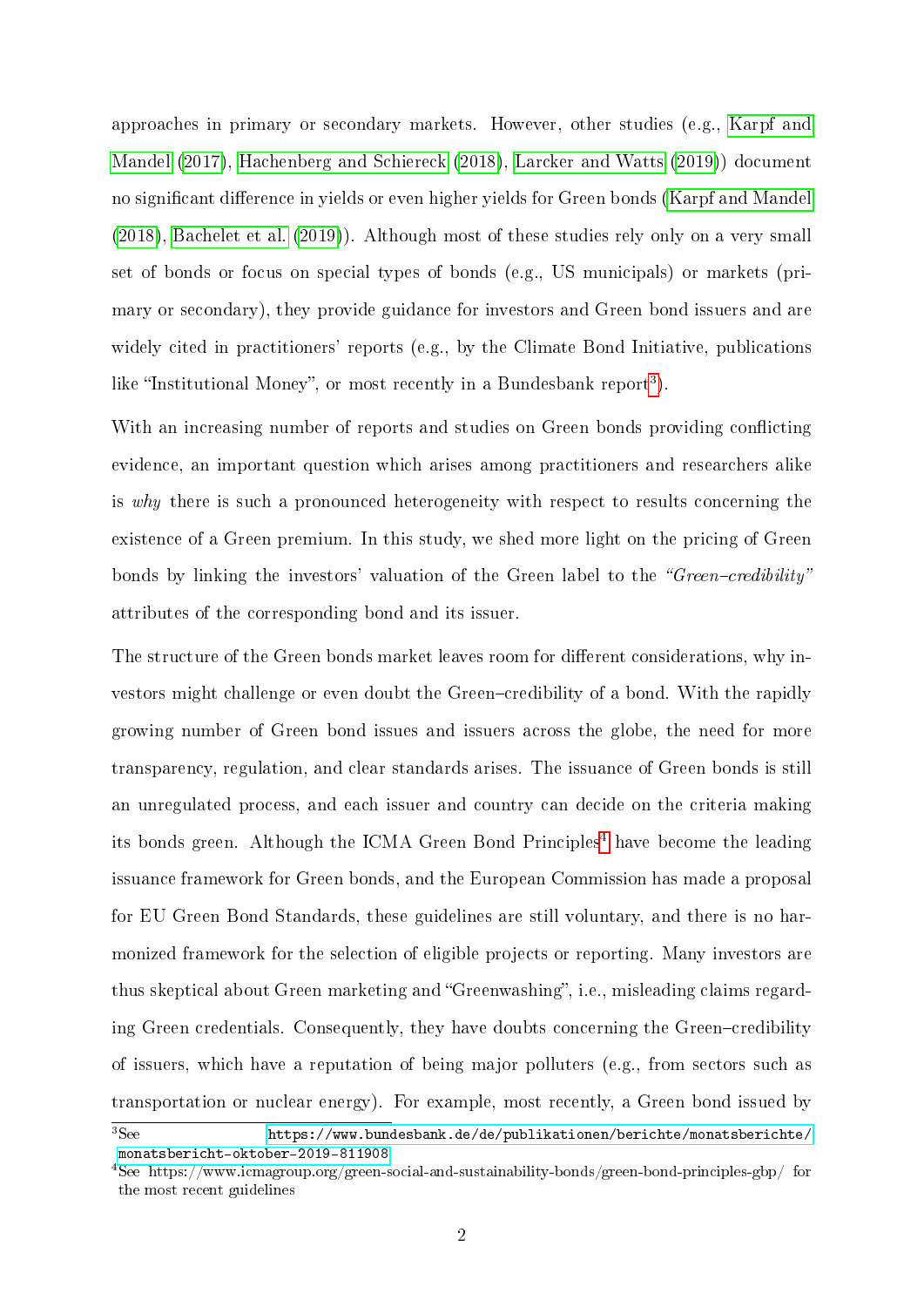the shipping company Teekay Shuttle Tankers, failed to raise enough money to build fuel-efficient tankers.<sup>[5](#page-3-0)</sup> Although, so far, there are not many other such cases of Green bonds branded "oxymoronic", these examples indicate that investors' scrutiny grows, and that they do not blindly pay a premium to all bonds labeled Green.

Our main research questions can be formulated as follows: (a) Is there a premium for Green bonds, i.e., do Green bonds exhibit lower yields than their conventional counterparts? (b) Is there *heterogeneity* with respect to the yield differential across markets (primary vs. secondary), currencies, issuers, or other characteristics? (c) Are there any Green bonds, which appear to be more *Green-credible* and which, thus, trade at a premium on both markets?

To measure Green–credibility we consider several variables related to the characteristics of the bond, its issuer and its issue country, which might be relevant for investors' acceptance of the Green label. At the issue level, we evaluate the effect of the specific project category financed by a Green bond, an additional external certification of the Greenness of the bond, reputational effects of the very first Green issue by a given issuer, and the listing of the bond on so-called "Green exchanges", i.e., exchanges with a dedicated segment for Green bonds and additional listing requirements. At the issuer level, we distinguish between a corporate and a "more official" issuer type, such as governments, local governments, and supranationals. There might be of course also official entities issuing Green bonds from countries with rather low domestic sustainability efforts<sup>[6](#page-3-1)</sup> or large corporate issuers from green sectors such as renewable energy or sustainable transportation. Nevertheless, within the country of issue, Green bonds issued by more official entities might be viewed as more credible in terms of a better implementation and/or greater impact of the Green project to be financed by the bond. In the analysis of the corporate sample we further include a sustainability (ESG) rating of the corresponding issuer to account for heterogeneity across different sectors and to measure the effect of the overall sustainability reputation of the issuer on the acceptance of the Green label

<span id="page-3-0"></span> ${}^{5}$ See e.g., <https://www.ft.com/content/b1d4201c-f142-11e9-bfa4-b25f11f42901.>

<span id="page-3-1"></span> $6$ For instance, Nigeria, which ranks  $\#100$  out of 180 countries based on the Environmental Performance Index developed at Yale University (see [https://epi.envirocenter.yale.edu/\)](https://epi.envirocenter.yale.edu/) has issued two Green bonds.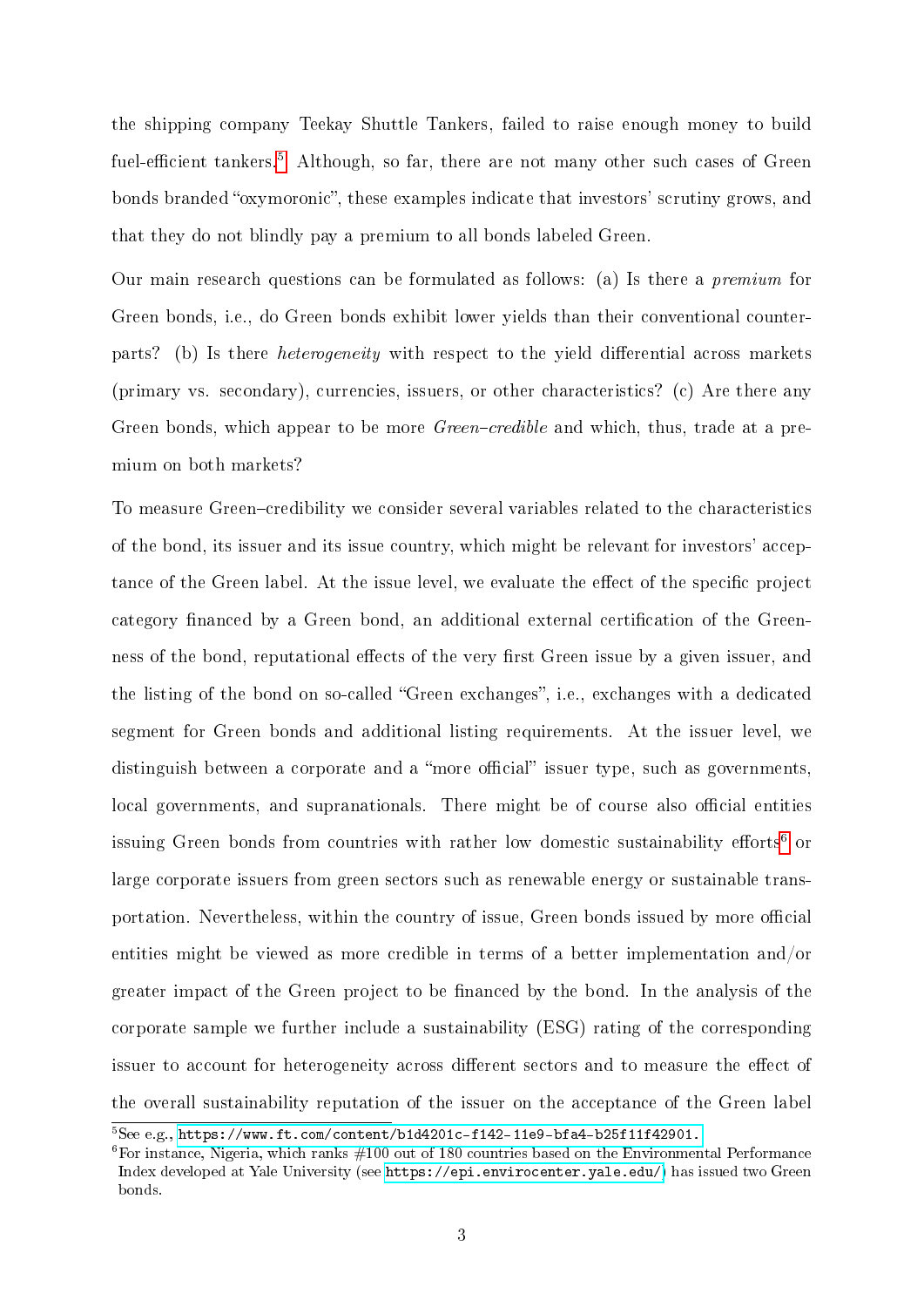by investors. For a general sentiment towards environmental trends and sustainability efforts in the corresponding issue country, we consider the Environmental Performance Index (EPI) developed at Yale University<sup>[7](#page-4-0)</sup>, which ranks 180 countries on 24 performance indicators covering environmental health and ecosystem vitality. So for instance in 2018 ranking, while most European countries have scores around 80 and rank within top 20, China, being top 3 Green bond issuer, has a score of 50.74 and ranks #120 out of 180. According to the Yale methodology, low scores on the EPI indicate the need for national sustainability efforts with regard to several major environmental issues. The trust of investors to Green labels, and the willingness to contribute to national environmental efforts could be, thus, particularly high in countries with established environmental policy goals.

Finally, we also account for possible heterogeneity across currency markets by considering currency fixed effects and by splitting our sample by top three currencies in terms of issue volume (EUR, USD, CNY). Obviously, there may be other reasons than Green-credibility for the decision to issue in a specific currency. Still, since Green bonds are issued in over 30 different currencies, investors in some countries (e.g., Mexico) with rather low sustainability reputation might trust and value the label of Green bonds denominated in major currencies (EUR, USD) more than of those denominated in local currency.

To the best of our knowledge, we are the first to collect and analyze such a large and recent global data set on Green bonds with the majority of these bonds issued within the past two years. In our primary market analysis we consider over 1,500 Green and 200,000 conventional bonds, and find Green bonds to trade at significantly lower yields of around 18 bps, on average. This Green premium, however, varies substantially across currencies and issuer types. While investors accept 20–40 bps lower yields for bonds issued by governments, local governments or supranationals, or bonds denominated in top two major currencies (EUR and USD), the premia for small and medium-sized corporate Green bonds or bonds issued in other currencies are not signicant. Particularly for the pricing of corporate Green bonds, an external certification of the bond's "Greenness"

<span id="page-4-0"></span> $7$ <https://epi.envirocenter.yale.edu/>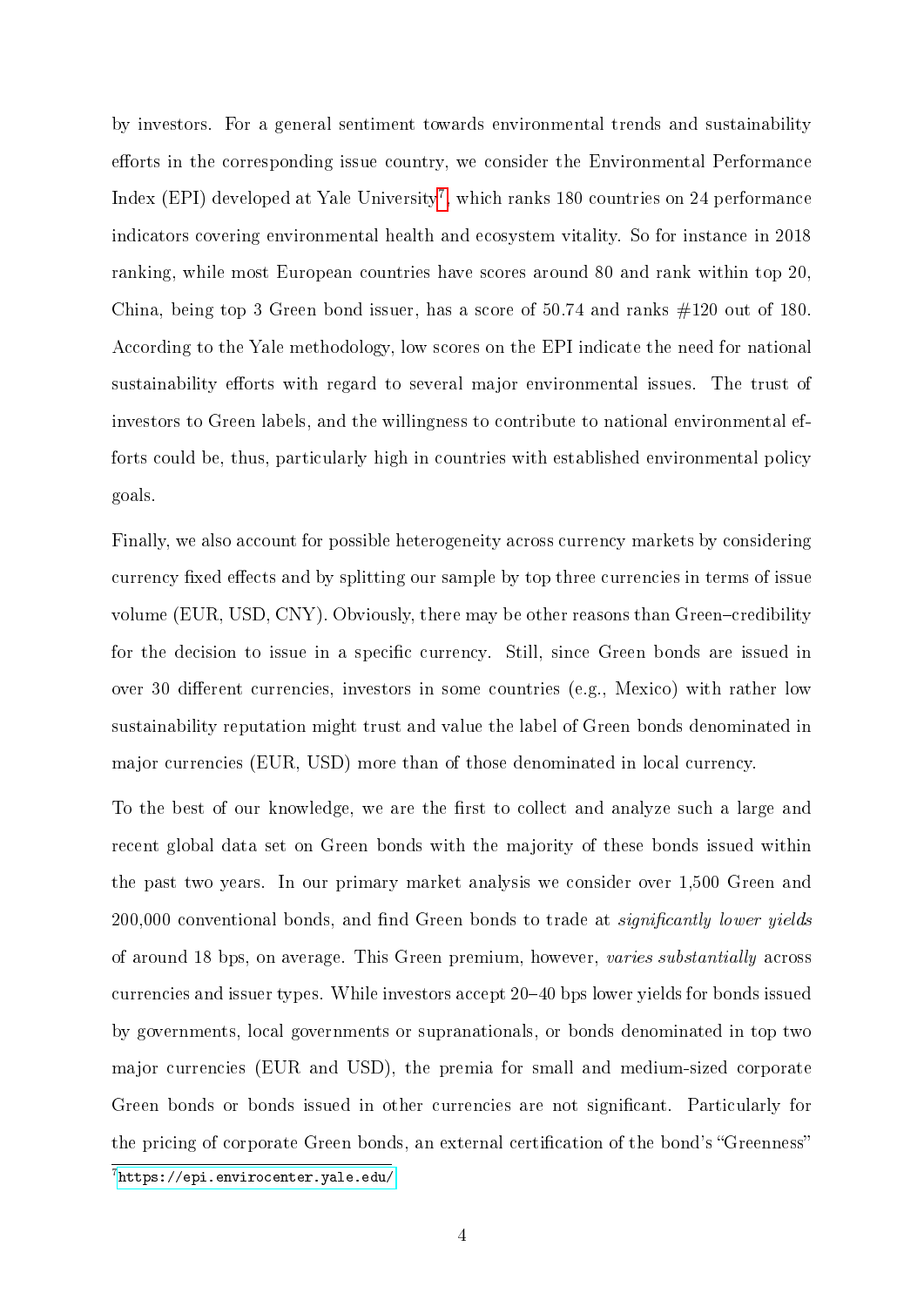proves to be of utmost importance.

To shed more light on possible heterogeneity in pricing between primary and secondary markets for Green bonds, we consider a secondary market data for a sample of Green bonds issued by companies and institutions, which offer both Green and conventional bonds. This allows us to disentangle the "Greenness" effect from other issuer specific yield drivers. Surprisingly, using the full sample, we find around 10 bps higher yields for Green bonds, on average, i.e., Green bonds trading at a discount compared to their conventional counterparts on the secondary market. Only Green bonds issued by governments or supranational institutions are traded at slightly lower yields (3 bps), while corporate bonds have on average 33 bps higher yields than conventional bonds. It is thus particularly corporate Green bonds, which suffer from the worse valuation of the Green label on the secondary market. This strong heterogeneity in pricing remains also when we consider only the data of the very active trading phase in the first week after issuance. To investigate the drivers of the Green bond premium in greater detail, in our final analysis we consider around 4,500 matched bond pairs. To this end, we compare Green bonds with conventional bonds of the *same issuer*, with the *same* rating, seniority, currency and bond type and with similar issue sizes and maturities. In addition to the bond's attributes, which we found to be relevant in our primary analyses, the results of this study clearly emphasize the importance of the overall Green-credibility of the issue, the issuer and the issue country for the Green bond to be accepted as such by investors. The difference in yields is substantially lower for pairs with the Green bond listed on an exchange with a dedicated Green market segment with additional requirements on sustainable credentials (-7 bps), or for pairs where the Green bond is issued in a country with high national environmental standards (-6 bps). When considering the overall sustainability rating of the Green bond issuer, we find issuers ranked within the top  $30\%$ to benefit from a yield reduction of around 15 bps compared to corporations ranked in the middle 40%. This might be particularly driven by investors applying a top-down approach in their asset selection process, i.e., they first select the pool of eligible companies by considering only those firms with a top ESG rating, and then choose the corresponding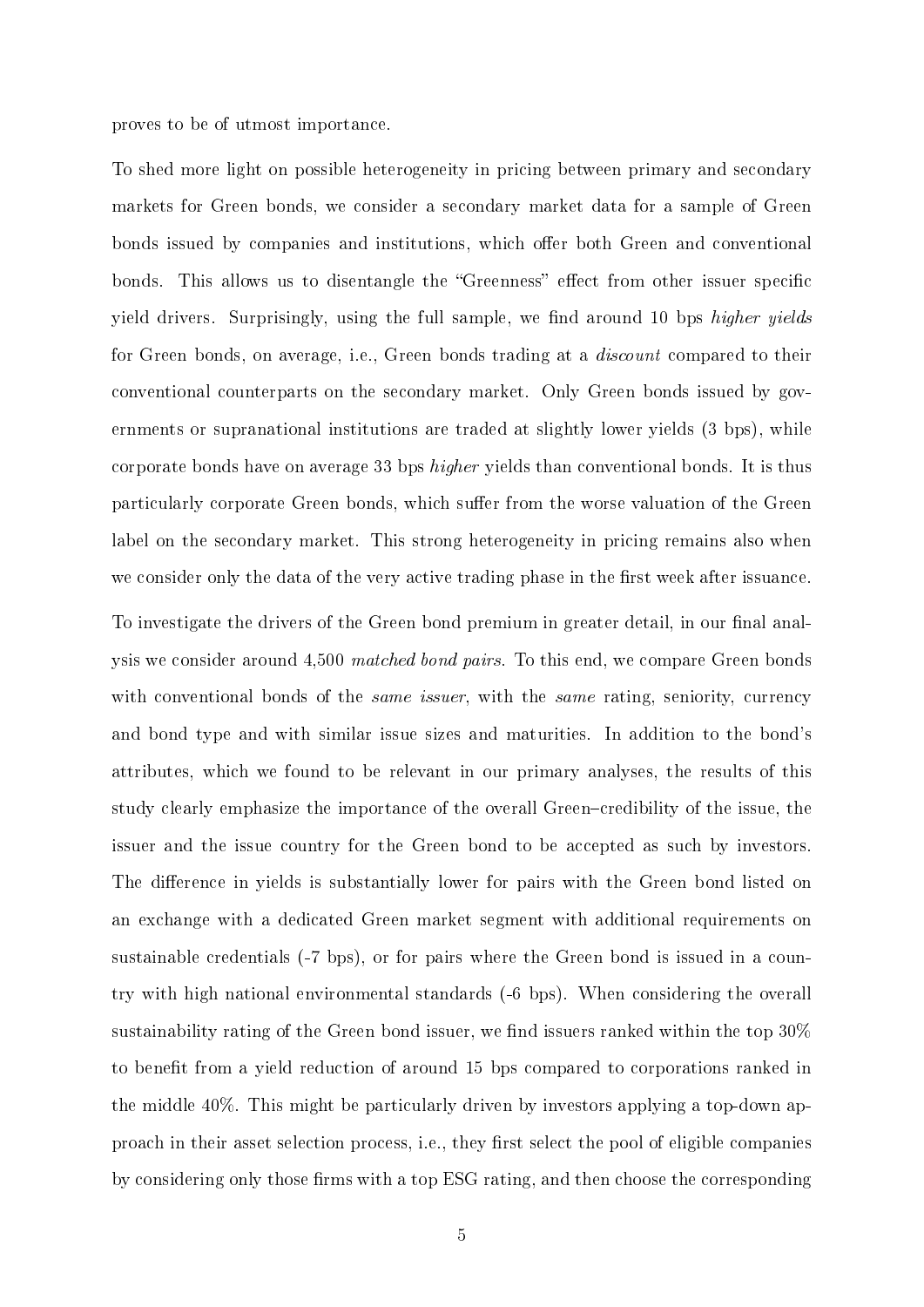instruments. Interestingly, despite the few "oxymoronic" Green bonds not accepted by the markets, there are also investors who credit the overall impact of the Green bond project and reward also companies with very low sustainability ranking, but which try to reform their business through projects financed by Green products.

## <span id="page-6-1"></span>2 The Market for Green Bonds

For this study we collect a large amount of data on bonds which are classified as "Green" from three different sources: Climate Bonds Initiative (CBI), Bloomberg and Thomson Reuters Eikon. The initial data set contains around 2,000 Green bonds with a total issuance volume of \$4[8](#page-6-0)7 bn.<sup>8</sup> In 2007, the European Investment Bank pioneered the Green bonds market by issuing the first Climate Awareness Bond. 10 years later, more than 2,000 Green bonds have been issued in 30 different currencies worldwide. The majority of these bonds followed the Paris Agreement of 2015 with over 300 bonds issued yearly with increasing issuance volumes. [Figure A.1](#page-27-0) reports the yearly issuance volumes (in bn USD) split by issuer type.

#### $-$ Insert [Figure A.1](#page-27-0) here-

A brief overview over some characteristics of the Green bonds in our data set can be found in [Table A.1.](#page-27-1) Around 75% of all Green bonds in our sample have an issue volume below \$400m. The average Green bond has a maturity of 8.76 years, annual coupon of 3.28% and an issuance yield of 3.26%.

#### -Insert [Table A.1](#page-27-1) here-

21% of the Green bonds in our sample are traded on so-called Green exchanges. In the last few years many exchanges have launched dedicated segments exclusively for Green bonds, which have improved the liquidity and transparency of the Green bonds market

<span id="page-6-0"></span> $8\text{We excluded more than thousand mortgage bonds issued by Fannie Mae with the average size of $23m.}$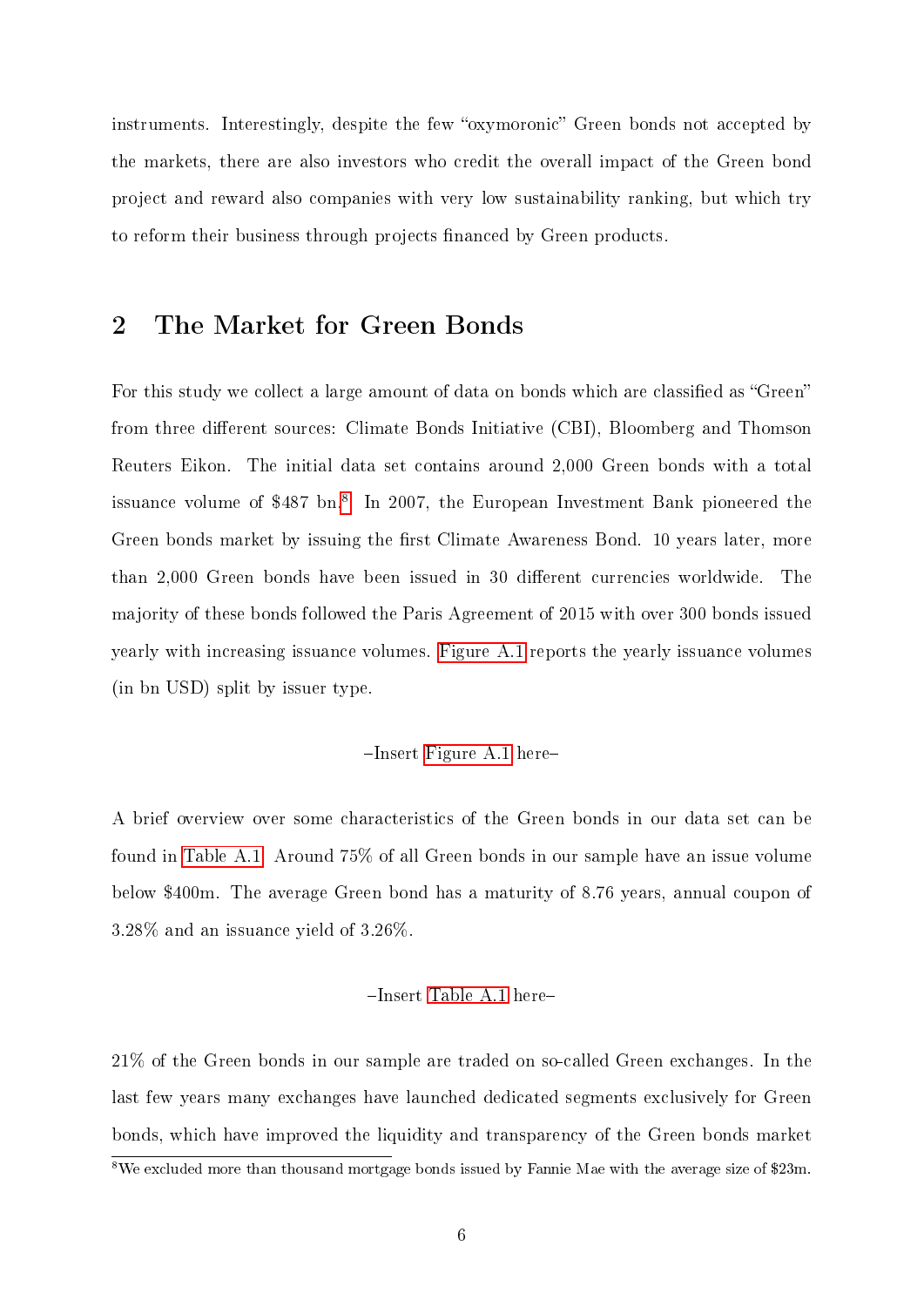and provided access to different types of investors. More importantly, Green exchanges increase credibility of the Green label, since bonds listed in dedicated segments are usually required to meet certain standards with respect to reporting, external reviews etc. For instance, the Luxembourg Green exchange, one of the first dedicated Green bond platforms, requires issuers to follow the Green Bond Principles, the CBI Climate Bonds Standard eligibility taxonomy or other related frameworks<sup>[9](#page-7-0)</sup>. Most recently, the London Stock Exchange tightened its Green bonds listing standards by introducing mandatory annual post-issuance reporting requirements for issuers, to "provide transparency to investors on the ongoing use of proceeds and demonstrate continued eligibility over the lifetime of the bonds".<sup>[10](#page-7-1)</sup> [Table A.2](#page-28-0) provides an overview of Green bonds from our sample listed on such Green exchanges. $^{11}$  $^{11}$  $^{11}$ 

#### $-$ Insert [Table A.2](#page-28-0) here $-$

In our sample we have in total 545 different issuers, which have issued over 2,000 Green bonds. [Figure A.2](#page-28-1) displays a histogram of the number of Green bonds per issuer. Around 50% of issuers have issued one single Green Bond so far, while 5% of issuers account for 50% of all Green bonds in our sample. Furthermore, 40.18 % of all issuers have issued only Green and no conventional bonds. This will be particularly relevant for our analysis of the secondary bond market, where we compare Green and conventional bonds of the same issuer and have, thus, to exclude these issuers.

#### $-$ Insert [Figure A.2](#page-28-1) here-

While the first Green bonds were issued by supranationals<sup>[12](#page-7-3)</sup>, by the end of 2018, corporations from different sectors (e.g., energy, financials) and government entities are among

<span id="page-7-0"></span> $9See$  [https://www.bourse.lu/sustainability\\_standards\\_and\\_labels](https://www.bourse.lu/sustainability_standards_and_labels) for an overview of various Green bond standards.<br> ${}^{10}$ See

<span id="page-7-1"></span>[https://www.lseg.com/resources/media-centre/press-releases/](https://www.lseg.com/resources/media-centre/press-releases/london-stock-exchange-launches-green-economy-mark-and-sustainable-bond-market) [london-stock-exchange-launches-green-economy-mark-and-sustainable-bond-market.](https://www.lseg.com/resources/media-centre/press-releases/london-stock-exchange-launches-green-economy-mark-and-sustainable-bond-market)

<span id="page-7-2"></span><sup>&</sup>lt;sup>11</sup>Our list of exchanges with a Green bond segment is, however, not complete, as we only have information on the bonds in our sample per end of 2018 with existing information on the listing. Further exchanges, such as e.g., Frankfurt or Borsa Italiana with up to 150 Green bonds listed by the end of 2018, do not appear in our sample.

<span id="page-7-3"></span><sup>12</sup>European Investment Bank (EIB) and World Bank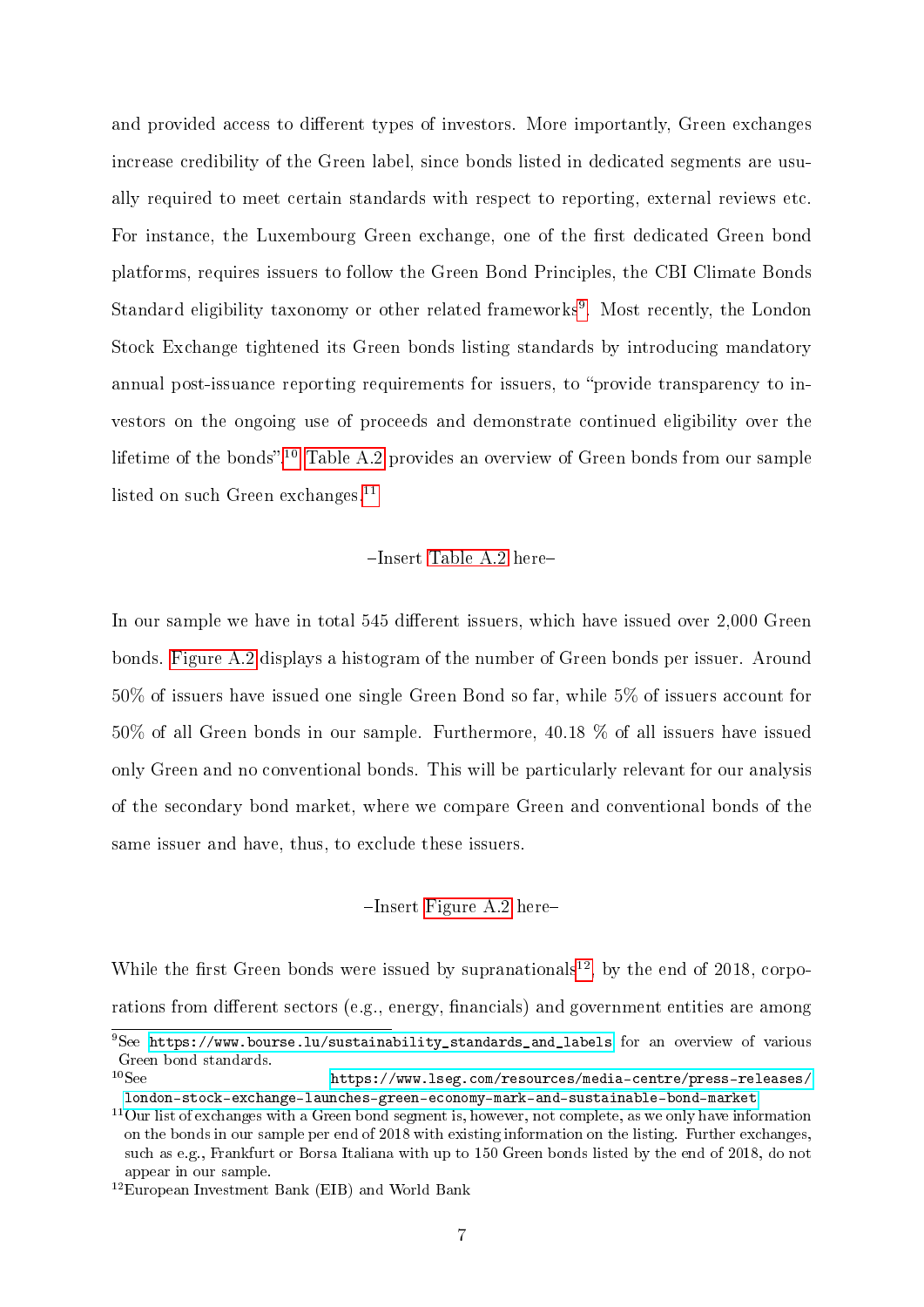the largest issuers. [Table A.3](#page-29-0) displays the top 10 Issuers with respect to the number of bonds issued and issuance volumes. Nearly half of the corporate Green bonds were issued by banks, followed by issues from the sectors "Corporate Financial Services" and "Electric Utilities". Most of the Green bonds are issued to finance renewable energy projects, energy efficient buildings or used to finance clean transport and sustainable water management projects.

#### $-$ Insert [Table A.3](#page-29-0) here-

Green Bonds are issued in every major currency across the globe, although there is a strong focus on the USD and EUR. [Figure A.3](#page-29-1) presents the corresponding shares of total issue volumes (left pie) and total number of bonds (right pie) for different currency markets. Most and largest bonds are issued in USD (\$157bn), Euro (\$146bn), Chinese Yuan (\$75bn), and the Swedish Krona (\$23bn). Although there are more than twice as many Green bonds issued in USD compared to those issued in EUR, the USD bonds have lower issuance volumes, on average. With 16 per cent of the world's Green bonds in terms of issue volume China is emerging as a key player in the Green bond market, though the Chinese guidelines on the Green bond issuance deviate from the international standard. In particular, only 50% of proceeds are required to be invested in sustainable projects, while it is the case for over  $90\%$  in Europe.<sup>[13](#page-8-0)</sup>

 $-$ Insert [Figure A.3](#page-29-1) here-

# 3 Data and Green-Credibility Variables

#### 3.1 Data collection

To collect all relevant data on Green and conventional bonds and their issuers, we first obtain a list of ISINs of Green bonds, by taking the union of a list provided by the

<span id="page-8-0"></span> $13$ See [https://www.bourse.lu/sustainability\\_standards\\_and\\_labels](https://www.bourse.lu/sustainability_standards_and_labels) for different Green bond standards.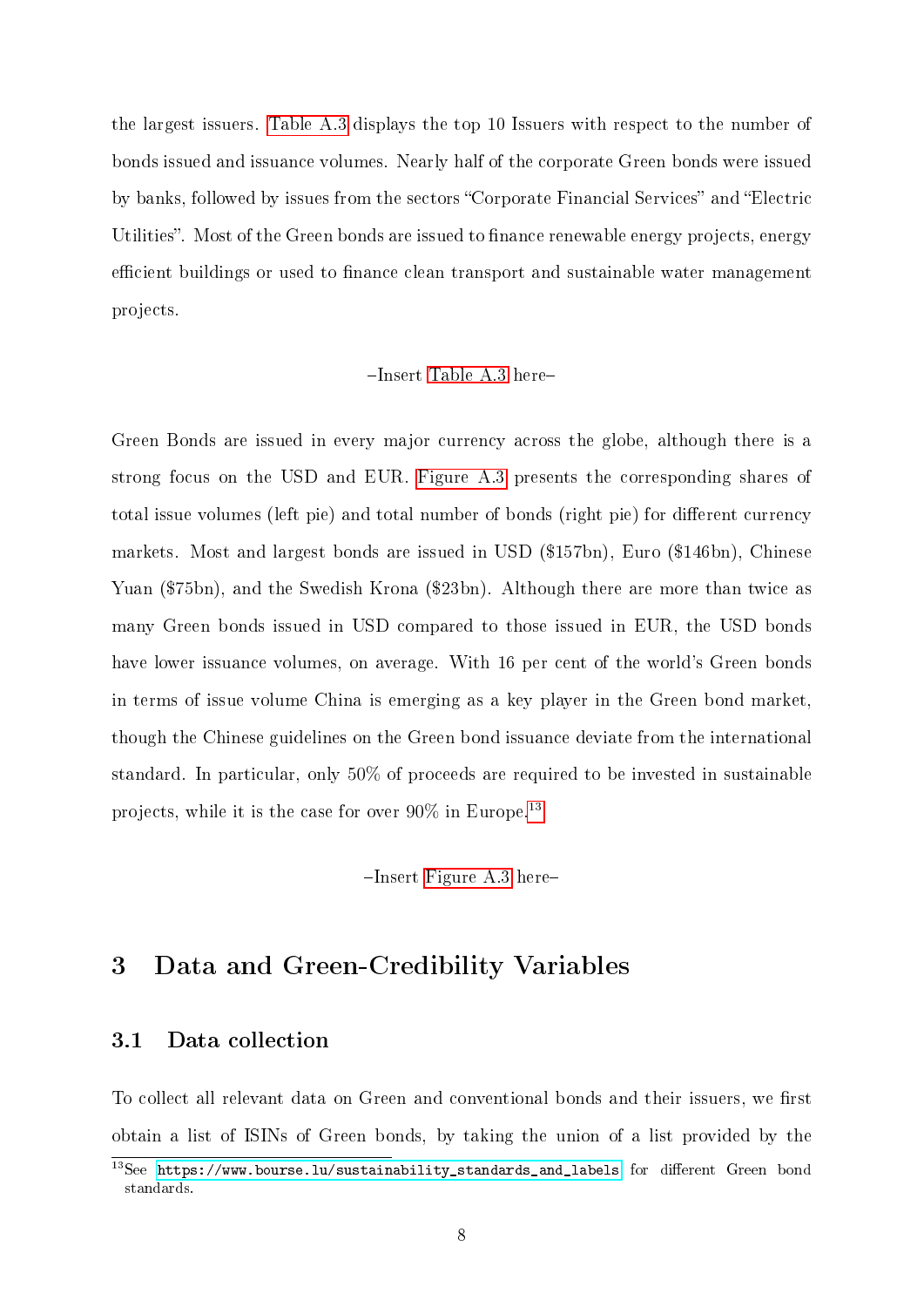Climate Bond Initiative (CBI), bonds that are classied as Green in Reuters and bonds with "Green" use of proceeds flag on Bloomberg. Over the last years, Fannie Mae, a US government-owned entity that provides a secondary market for home mortgages, issued a lot of Green bonds, however we could not obtain any trading characteristics for the most of them. In addition, these bonds are usually relatively small and, therefore, we excluded all of them for our analysis. Our final set consists of 2,114 Green bonds.

Next, we collect ISINs of conventional bonds with different coupon types, issued after 2009 and which started with all combinations that are present in the ISO 31661 alpha-2  $list^{14}$  $list^{14}$  $list^{14}$ . This gives us a universe of 408,997 Green and conventional bonds in total.

Finally, we downloaded main characteristics of these bonds, i.e., the issue date, maturity date, coupon, yield at issuance, amount issued, currency, sector, ratings from different agencies using Reuters and Bloomberg as our primary data sources. Summary statistics for the bonds used in our primary and secondary analyses can be found in [Table B.1](#page-30-0) and [Table B.2](#page-31-0) in the following sub-sections.

#### 3.2 Primary Market Data

In the primary market analysis we consider only bonds with available data on either issue yield or issue price. We restrict our sample to fixed coupon plain vanilla bonds, which allows us an exact calculation of the issue yield, using maturity, coupon rate and frequency, and issue price information. We end up with around 1,500 Green and 200,000 conventional bonds in total. In some specifications our sample is further reduced due to the unavailablity of data on, e.g., rating or seniority. [Table B.1](#page-30-0) provides descriptive statistics for the Green and conventional bonds used for this analysis. The characteristics for Green bonds are very much similar to our full sample in [Table A.1.](#page-27-1) The average Green bond in our sample has a maturity of 9 years, an issuance volume of around \$287m and

<span id="page-9-0"></span> $14$ The first two letters of any ISIN can be used to identify most countries of origin with the help of the ISO 31661 alpha-2 list, i.e. US is the two letter abbreviation for the United States and DE is the two letter abbreviation for Germany. We extended the list with XS, as this abbreviation is frequently used for international issues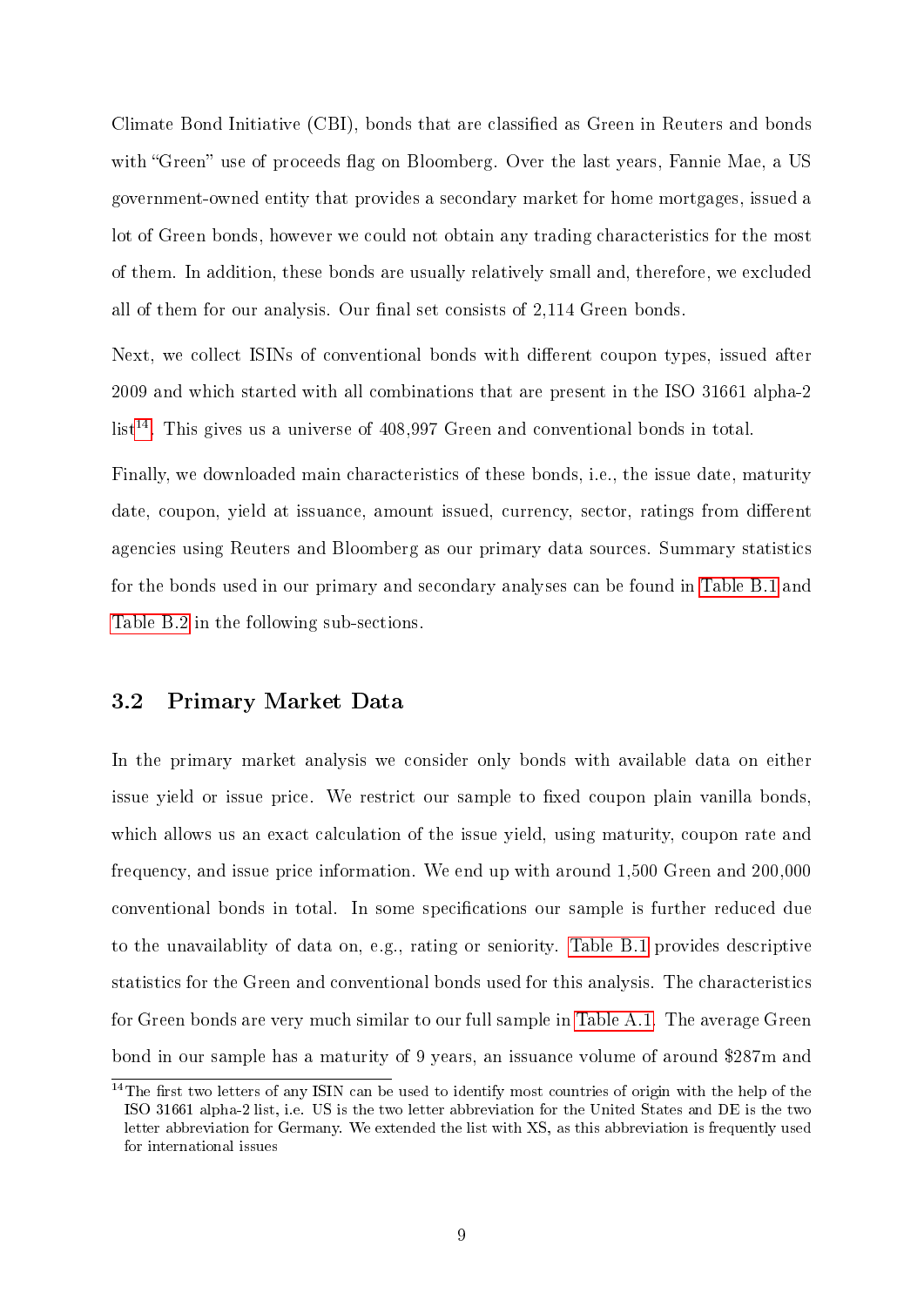is issued at prices slightly above par. The corresponding conventional bonds in Panel B have similar maturities and issue sizes but higher coupons and yields.

#### -Insert [Table B.1](#page-30-0) here-

In a sub-sample analysis we consider bonds issued in different currencies to reveal possible differences across currency markets, and obtain 258 Green bonds in EUR, 392 Green bonds in USD and 180 Green bonds in CNY with available data on the issue yield. We further include an analysis for different issuer types such as corporates, government and supranational entities. Out of 1,513 Green plain vanilla bonds 781 were issued by corporates, 322 by supranationals such as, e.g., European Investment Bank, and 414 by government entities.

## 3.3 Secondary Market Data

In our secondary market analysis, we focus on the differences between the yields to maturity of Green and conventional bonds. To disentangle the Green effect from other issuer specific effects, we now only consider issuers with both types of bonds. This yields a sample of 769 Green bonds with at least one comparable conventional bond issued by the same company between 2009 and December 2018. Detailed statistics about the data used for the secondary market analysis are shown in [Table B.2.](#page-31-0) Notably, Green bonds issued by companies which also issue conventional bonds, appear to have shorter maturities, much larger issuance volumes and are issued below par in contrast to the average Green bond from our primary analysis in [Table B.1.](#page-30-0)

-Insert [Table B.2](#page-31-0) here-

#### <span id="page-10-0"></span>3.4 Measuring Green–credibility

To measure Green–credibility we consider several variables related to the characteristics of the bond, its issuer and its issue country, which might be relevant for investors' acceptance of the Green label.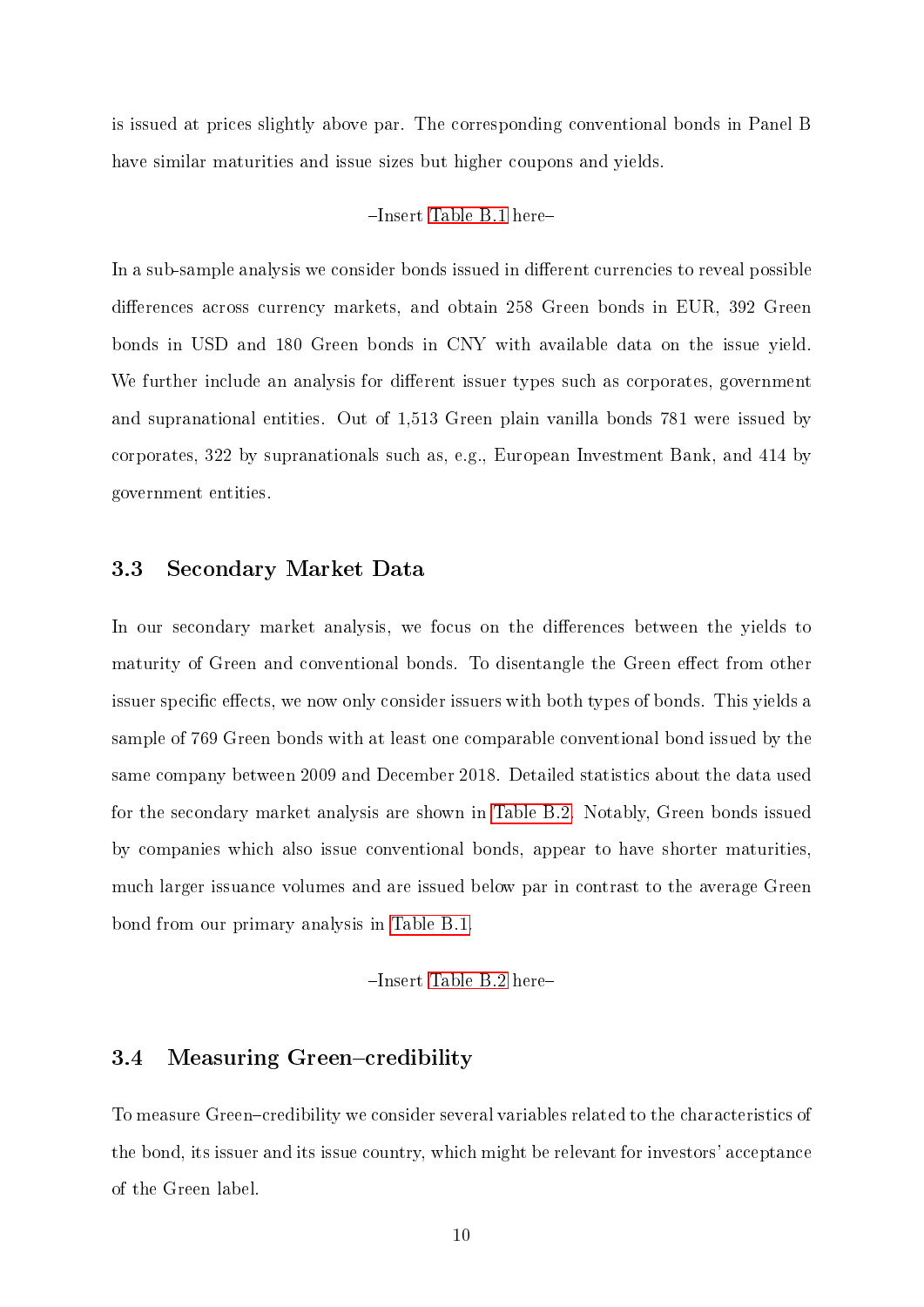While the first Green bonds were issued to finance projects from traditionally sustainable sectors, e.g., renewable energy, the list of eligible Green project categories has been extended over the last years.<sup>[15](#page-11-0)</sup> Now, also companies and countries contributing to global greenhouse gas (GHG) emissions can issue Green bonds to finance projects related to e.g., sustainable water-, energy- or waste management, or to build so-called green buildings. So for instance, in 2016, the Mexico City Airport trust issued a \$6bn Green bond in order to finance the construction of a new airport, which attracted significant public attention and discussions, whether airports, being one of the biggest polluting industries, can be suitable for Green bonds projects. When assessing the value of a Green label, investors, therefore, might also take the related Green project into consideration. To evaluate the effect of the specific project category financed by a Green bond we include top 4 categories mentioned in the bond's prospectus: a rather general project category  $E$ ligible Green Bond Project, and more specific categories Energy Efficiency, Alternative Energy and Clean transportation.

The sustainability of the Green bond and its related project can be further certified by a third company. A large number of so-called approved verifiers (such as for instance, Sustainalytics, Cicero, Vigeo Eiris etc.) provide a pre- or post-issuance certification based on different Green bond standards. In particular, the use and management of proceeds as well as allocation and impact reporting are reviewed.<sup>[16](#page-11-1)</sup> To estimate potential differences in pricing of certified and non-certified Green bonds, in our primary and secondary market analyses, we include a dummy variable *Certified*, which is one for all Green bonds with a third party certification, and 0 otherwise.

Another confirmation of credibility of the Green bond and its label can be provided through a listing of the bond on exchanges with a dedicated Green bonds segment. As mentioned in Section [2,](#page-6-1) most of these exchanges have very tight listing standards with respect to additional certification and reporting over the lifetime of the bond. We expect, thus, bonds listed on such exchanges to appear more credible to investors, or at least,

<span id="page-11-0"></span><sup>&</sup>lt;sup>15</sup>See for instance, the list of eligible Green project categories provided in the ICMA Green Bond Principles.

<span id="page-11-1"></span> $16$ An example for such a certification can be found for bonds listed on the Luxembourg Green exchange.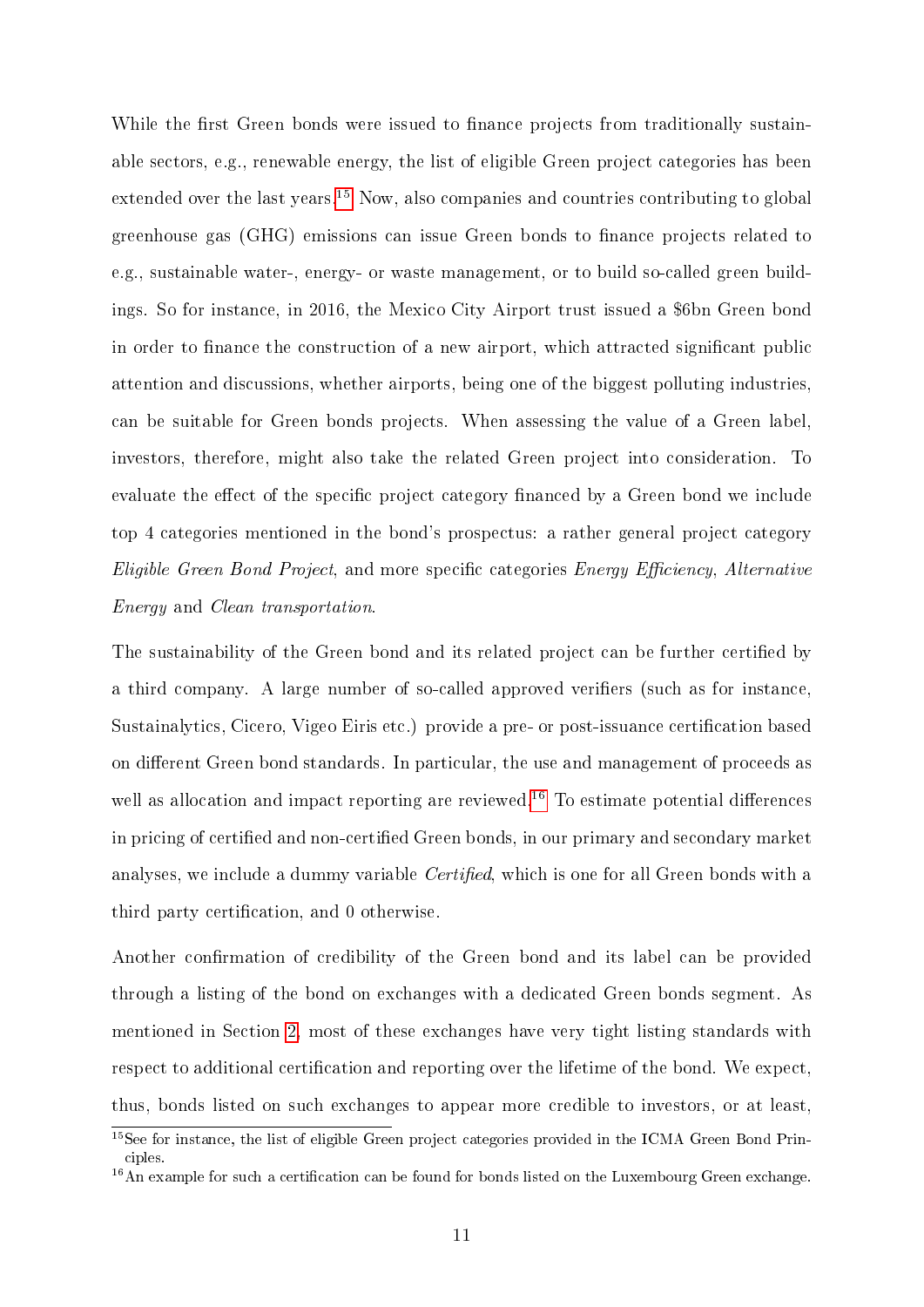to suffer less from any Greenwashing concerns. To investigate the determinants of the Green bond premium, in our secondary market analysis we, therefore, include a dummy variable GreenEx, which is 1 for Green bonds traded on Green exchanges.

In our sample, we have issuers with so far only one Green bond and repeated issuers with 2 and more bonds. To evaluate the effect of the very first Green issue on the bond price, we include a dummy variable *FirstIssue*. While we, on the one hand, expect positive reputational effects for the very first Green bond (similar to the positive stock price reaction on the issue announcement date, documented e.g., by [Flammer](#page-25-7) [\(2018\)](#page-25-7)), issuers with a secondary and further issues might be viewed as more experienced or already verified as Green bond issuers by market participants, on the other hand.

In addition to the bond's attributes, we consider further variables related to the overall Green-credibility of the issuer and issue country. To this end, we include the Environmental Performance Index (EPI) developed at Yale university, which measures environmental trends and progress of the corresponding country. It ranks 180 countries on 24 performance indicators covering environmental health and ecosystem vitality.[17](#page-12-0) Figure [B.1](#page-30-1) displays EPI scores for 2018. The top three countries are Switzerland, France and Denmark, while Bangladesh and Burundi are at the bottom of the list. According to the Yale methodology, low scores on the EPI indicate the need for national sustainability efforts with regard to several major environmental issues such as the improvement of air quality and reduction of GHG emissions. The trust of investors to Green labels, and the willingness to contribute to national environmental efforts could be, thus, particularly high in countries with established environmental policy goals.

#### $-$ Insert [Figure B.1](#page-30-1) here-

Finally, we consider the overall sustainability (ESG) rating of the issuing entity provided by Sustainalytics. The Sustainalytics ESG Rating is a quantitative score on a scale of 1-100, measuring "how well issuers proactively manage the environmental, social and

<span id="page-12-0"></span><sup>&</sup>lt;sup>17</sup>See <https://epi.envirocenter.yale.edu/> for more details on the calculation methodology.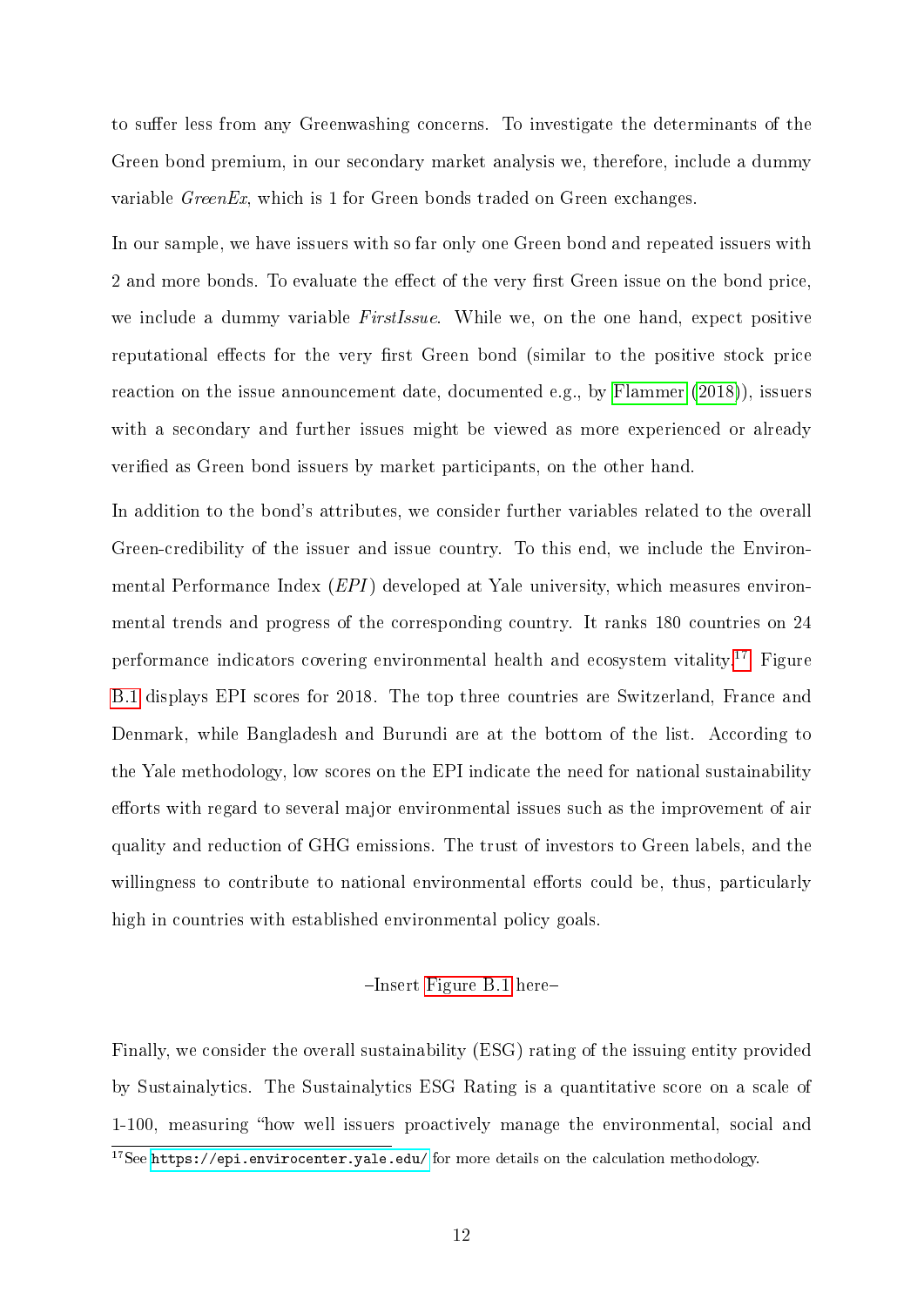governance issues that are the most material to their business".<sup>[18](#page-13-0)</sup> It classifies firms in Laggards, Underperformers, Average Performers, Outperformers and Leader, with a score above 70 indicating Leaders and a score below 40 indicating Laggards.<sup>[19](#page-13-1)</sup>

In our secondary market analysis we consider the effect of the sustainability rating for corporate issuers with available ESG scores. We obtain ESG scores for 161 issuers which account for around 35% of the corporate Green bonds in our sample. These issuers are located in over 30 different countries with around  $50\%$  coming from US (19 issuers), Japan (19), Germany (12), Taiwan (10) and Sweden (10). Also in terms of sectors is our sample well diversified, with issuers representing over 15 different sectors, such as e.g., "Transportation", "Utilities", "Financial services" or "Real Estate". Interestingly, while most of the issuers in our sample have a solid reputation of sustainability in general (with an average ESG score of 68), there are several Green bonds issued by companies with rather low sustainability rankings (minimum score is 38). As illustrated in [Figure B.2](#page-31-1) nearly 25% of all issuers with available data on the rating have a score below 60, which indicate average and underperforming companies.

#### $-$ Insert [Figure B.2](#page-31-1) here-

For this analysis, we include two dummy variables  $ESGScoreLow$  and  $ESGScoreHigh$ , for companies ranked within the bottom and top 30% of the issuers. To this end, we want to investigate how investors evaluate the Green label of bonds, issued by companies with a very good and a very bad sustainability reputation compared to an average company. From a rational point of view, when looking at companies with top ESG ratings, there should be only a small, if at all, significant effect of the Green label on the bond price, since the conventional bonds of these companies already finance purely Green projects. On the other hand, institutional investors trying to avoid negative headlines due to possible Greenwashing issues or "shades of Green"<sup>[20](#page-13-2)</sup> of bonds from other sectors, would particularly

<span id="page-13-0"></span><sup>&</sup>lt;sup>18</sup>Please note that Sustainalytics adjusted its ESG methodology in 2019, with rating scale 100 being the most severe risk category. See <https://www.sustainalytics.com/> for more details.

<span id="page-13-1"></span><sup>&</sup>lt;sup>19</sup>Exact thresholds for the cut-offs are industry-specific and can vary.<br><sup>20</sup>See **https://www.globalcapital** 

<span id="page-13-2"></span>e.g., [https://www.globalcapital.com/article/b1dpvkz9g111vw/](https://www.globalcapital.com/article/b1dpvkz9g111vw/light-green-bonds-throw-no-shade-on-the-dark-green-market) [light-green-bonds-throw-no-shade-on-the-dark-green-market](https://www.globalcapital.com/article/b1dpvkz9g111vw/light-green-bonds-throw-no-shade-on-the-dark-green-market)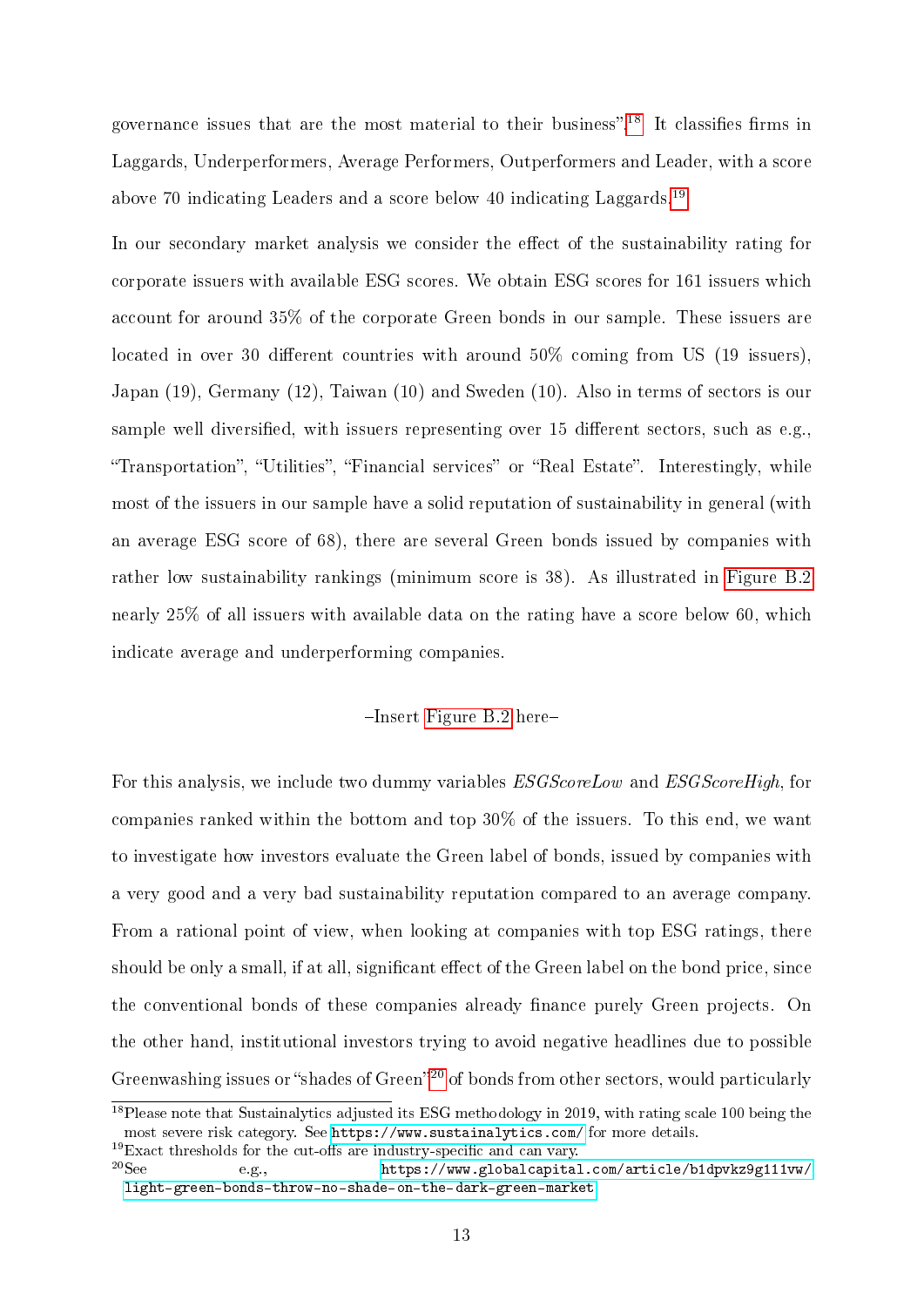demand for Green bonds issued only by companies with an excellent reputation. Insightful can also be the evaluation of Green bonds issued by companies with very low ESG scores. While such bonds are sometimes branded "oxymoronic", and investors might question the sustainability of related projects, on the other hand, the so-called "impact investors" might particularly reward companies which try to improve their business practices, e.g., by significantly reducing GHG emissions, through projects financed by Green bonds.

Apart from the more obvious credibility variables related to bond's and issuer's attributes described above, we also include sub-sample analyses by splitting the sample on bond's issue currency, issuer type and issue size. While the relevance of the latter might be more intuitive, since large bonds tend to be more liquid (and large Green bonds tend to be even more liquid than comparable conventional bonds, as documented by, e.g., [Bachelet](#page-25-14) [et al.](#page-25-14)  $(2019)$ , and the impact of the financed Green project is perceived to be larger, interpretations based on currency and issuer type effects should be stated more carefully. At the issuer type level, we distinguish between a corporate and a "more official" entity, such as governments, local governments, and supranationals. There might be of course also official entities issuing Green bonds from countries with rather low domestic sustainability efforts (such as e.g., Nigeria or Mexico) or large corporate issuers from more sustainable sectors such as renewable energy or sustainable transportation. Yet, after controlling for the country of issue, Green bonds issued by governments and supranational entities tend to have larger issue sizes and might be viewed as more credible in terms of a better implementation, clearer documentation and a greater impact of the Green project to be financed by the bond.

Similar argumentation can be applied to the samples split by top three currencies in terms of issue volume (EUR, USD, CNY). Obviously, there may be other reasons than Green credibility for the decision to issue in a specific currency. Still, since Green bonds are issued in over 30 different currencies, and some issuers do offer Green bonds in different currencies on the same markets<sup>[21](#page-14-0)</sup>, investors in some countries (e.g., China or Mexico)

<span id="page-14-0"></span><sup>21</sup> For instance, Kreditanstalt für Wiederaufbau (KfW) or European Bank for Reconstruction and Development (EBRD)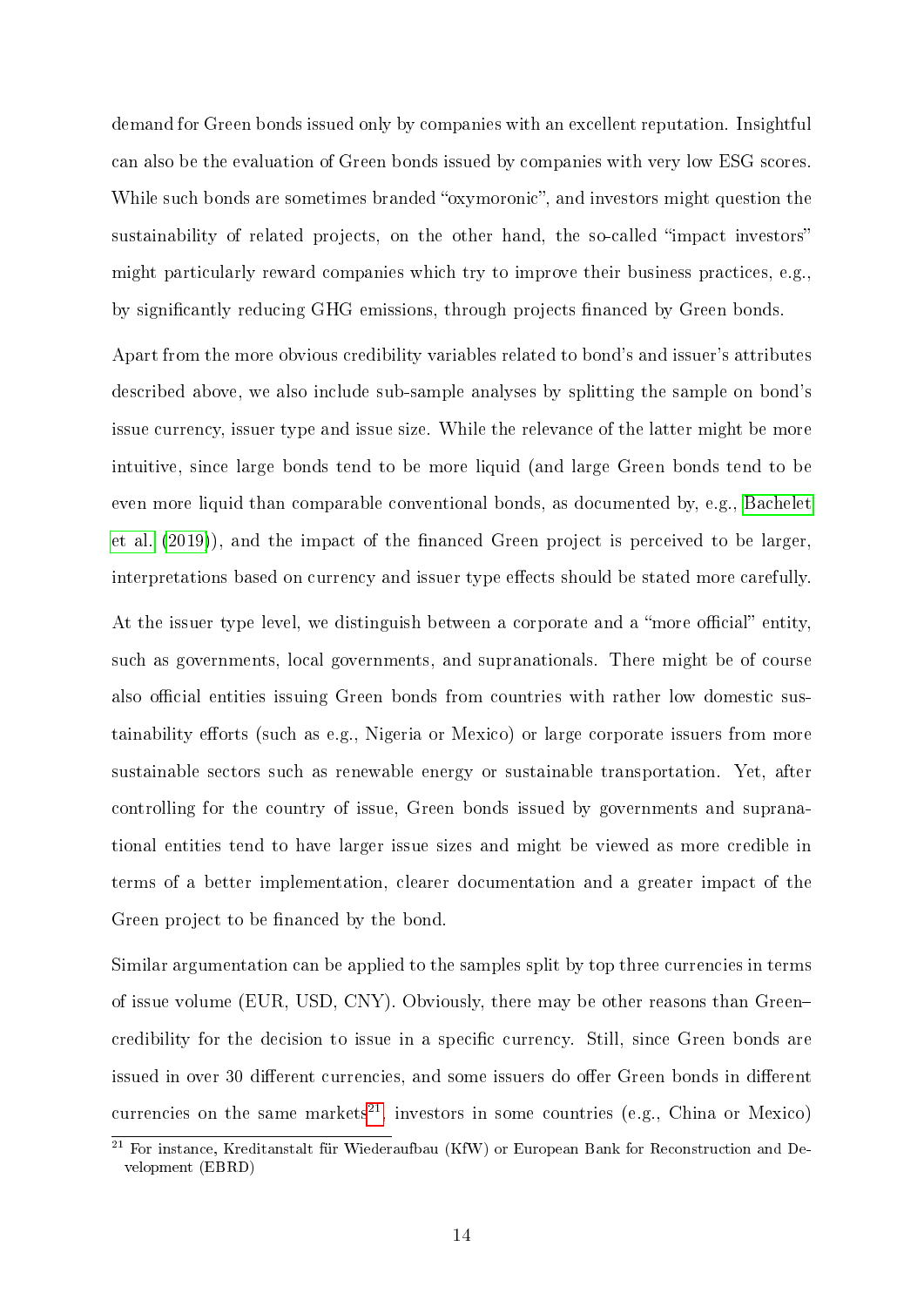with rather low sustainability reputation might trust and value the label of Green bonds denominated in major currencies (EUR, USD) more than of those denominated in their local currency.

## 4 Empirical Analysis

#### <span id="page-15-2"></span>4.1 Primary market analysis

To reveal possible differences in yields of Green and conventional bonds, in this section we focus on yields at issue following the regression model applied by [Baker et al.](#page-25-9) [\(2018\)](#page-25-9):

<span id="page-15-1"></span>
$$
Y_{i,t,b} = FE_{i,t,b} + \beta \cdot Green_{i,t,b} + \epsilon_{i,t,b},\tag{1}
$$

where  $Y_{i,t,b}$  is the yield at issuance of bond b, issued by the issuer i in month t. FE are issuer, year-month, currency, seniority and issue country fixed effects.<sup>[22](#page-15-0)</sup> We further include maturity bucket and issue size bucket fixed effects, where maturity buckets are three buckets for short-term (less than 5 years), medium (between 5 and 10 years) and long term (more than 10 years) time to maturity, and issue size fixed effects are the deciles of the issue volume (in USD) in comparison to all other issues that occurred before or in the same month as the issue. The dummy  $Green_{i,t,b}$  is the main variable of interest and is equal to 1 if the bond is labeled as Green, and 0 otherwise.

[Table C.1](#page-32-0) presents our main results for the full sample. After accounting for year-month, issuer and currency fixed effects, regression in specification (1) reveals that Green bonds are issued at a lower yield of around 15 basis points than comparable conventional bonds. For primary market, we can thus, conclude that Green bonds trade at a significant Green premium. Controlling for other relevant bond characteristics in columns (2) and (3), further highlights the value of the Green label: The coefficient on the  $Green$  dummy variable increases to 18 bps in our main specification  $(3)$ .

<span id="page-15-0"></span><sup>&</sup>lt;sup>22</sup>We also considered issuer×year fixed-effects, but since over 50% of all issuer have only one Green bond so far and those who have more did not issue every year, the effect on the Green dummy becomes insignificant.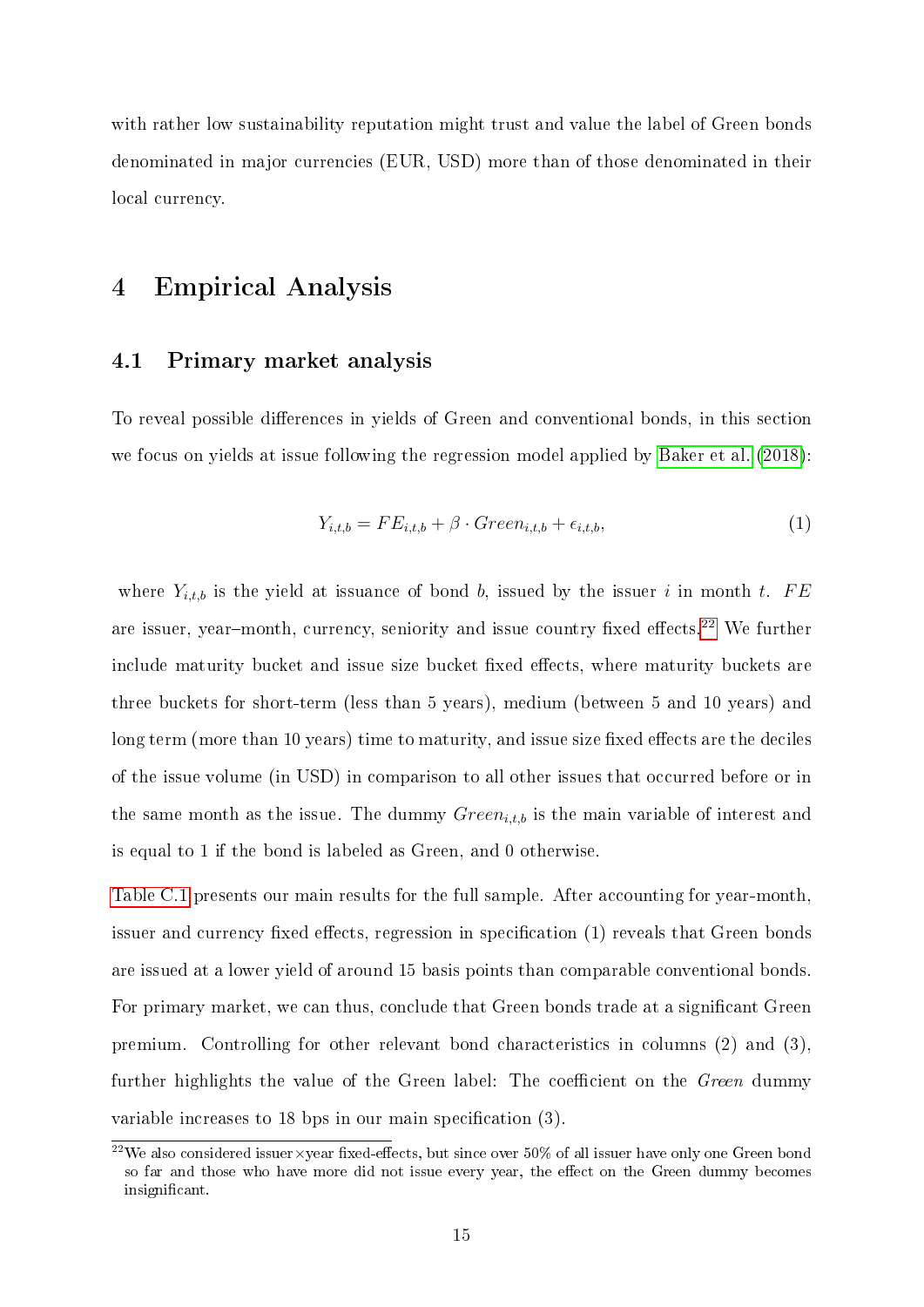#### -Insert [Table C.1](#page-32-0) here-

In specification (4) we consider pricing effects on bonds financing different types of Green projects, and find these to be mostly insignificant, although we observe that a rather general category *Eligible Green Bond Project* seems to be less accepted than more specific projects from categories *Energy Efficiency* or *Alternative Energy*.

To shed more light on the different currency and issuer type effects, in [Table C.2](#page-33-0) we present the results of specification  $(3)$  of [Table C.1](#page-32-0) for different sub-samples. First, in columns  $(1)$  to  $(4)$  in [Table C.2](#page-33-0) we observe a significant heterogeneity in premia across currencies. While Green bonds denominated in top 2 major currencies, EUR and USD, trade at a significant premium of up to 39 bps, bonds issued in other currencies, such as e.g., CNY, appear to be less attractive and trade at similar yields as their conventional counterparts. To disentangle the Green effect from general currency effects, in column  $(2)$ in [Table C.3](#page-34-0) we add currency dummies for Green and conventional bonds denominated in EUR or USD. This analysis confirms our previous findings. While also conventional bonds denominated in EUR or USD generally trade at lower yields compared to bonds in other currencies, the effect on the *Green\_EURUSD* dummy is more than twice as large. This might be an indication that particularly Green bonds, which follow European or acknowledged international (and not, e.g., local Chinese) Green Bond Principles are more recognized among investors.

#### -Insert [Table C.2](#page-33-0) here-

#### -Insert [Table C.3](#page-34-0) here-

In columns  $(5)$  and  $(6)$  in [Table C.2,](#page-33-0) we consider Green bond premia for different types of issuers. After controlling for different fixed effects (particularly, for issue size and maturity buckets), we find very high premia of around 31 bps for Green bonds issued by governments and supranationals, while the premia for corporate Green bonds are not statistically different from zero. Investors thus, rely more on the Green label and strict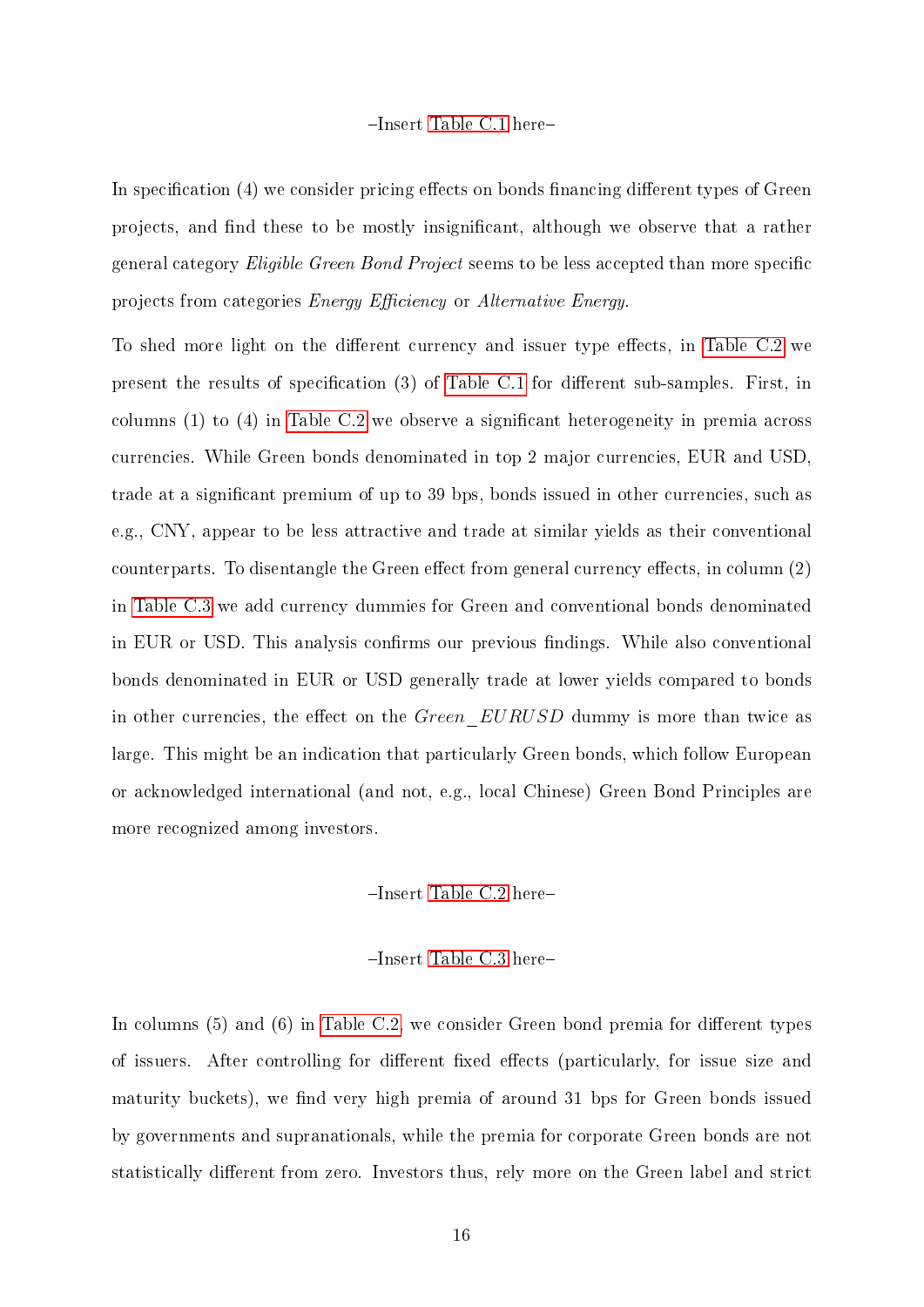implementation of Green projects by official entities rather than by corporations. Also here, instead of splitting our sample in sub-samples based on issuer type, in column (3) in [Table C.3](#page-34-0) we add issuer dummies for Green and conventional bonds issued by corporations and find similar results.

In our final analysis of the primary market, we investigate, which characteristics of a corporate Green bond might improve its pricing compared to a conventional one. For better comparison, we display the base result for the full corporate sample in specification  $(6)$  of [Table C.2](#page-33-0) in column  $(1)$  of [Table C.4.](#page-35-0) Specifications  $(2-3)$  present results for the sub-samples split by the issue size of the bond. Here, we first consider very large Green bonds ( $Corp+Large$  sample), defined as bonds within the top 30% of the issue size in comparison to all other bonds in our sample, issued before or in the same month, and find these bonds to trade at significant premia of 19 bps similar to our full sample analysis. However, if we restrict our analysis to rather small issues, here with an issue size below median in comparison to all other bonds  $(Corp + Small$  sample), we observe a significantly positive and large coefficient on the  $Green$  dummy variable and, thus, higher yields for these Green bonds.<sup>[23](#page-17-0)</sup> For a corporate Green bond, the issue size has, obviously, a huge impact on the yield at issuance. Investors are willing to pay a premium for corporate Green bonds only when the related Green project reaches a certain size and has, consequently, a larger environmental impact.

Another important attribute of the corporate bond for the acceptance of its Green label, i.e., lower yields, reveals to be an additional external review confirming its sustainability credentials.<sup>[24](#page-17-1)</sup> Specification (4) shows that corporate Green bonds which are certified as Green, trade at significantly lower yields of around 22 bps than Green bonds without a certification. Interestingly, bonds without such a certification, are even penalized by investors and trade at significant discounts of around 12 bps.

Finally, in our last specification we investigate the pricing of the issuer's very first Green bond. While one could expect some positive effects of the issuer's experience on the

<span id="page-17-0"></span><sup>&</sup>lt;sup>23</sup>The coefficient is even larger if we consider only bonds within the bottom  $30\%$  of the issue size.

<span id="page-17-1"></span><sup>&</sup>lt;sup>24</sup>Such reviews, or second party opinions, are provided by e.g., vigeo eiris, CICERO or Sustainalytics.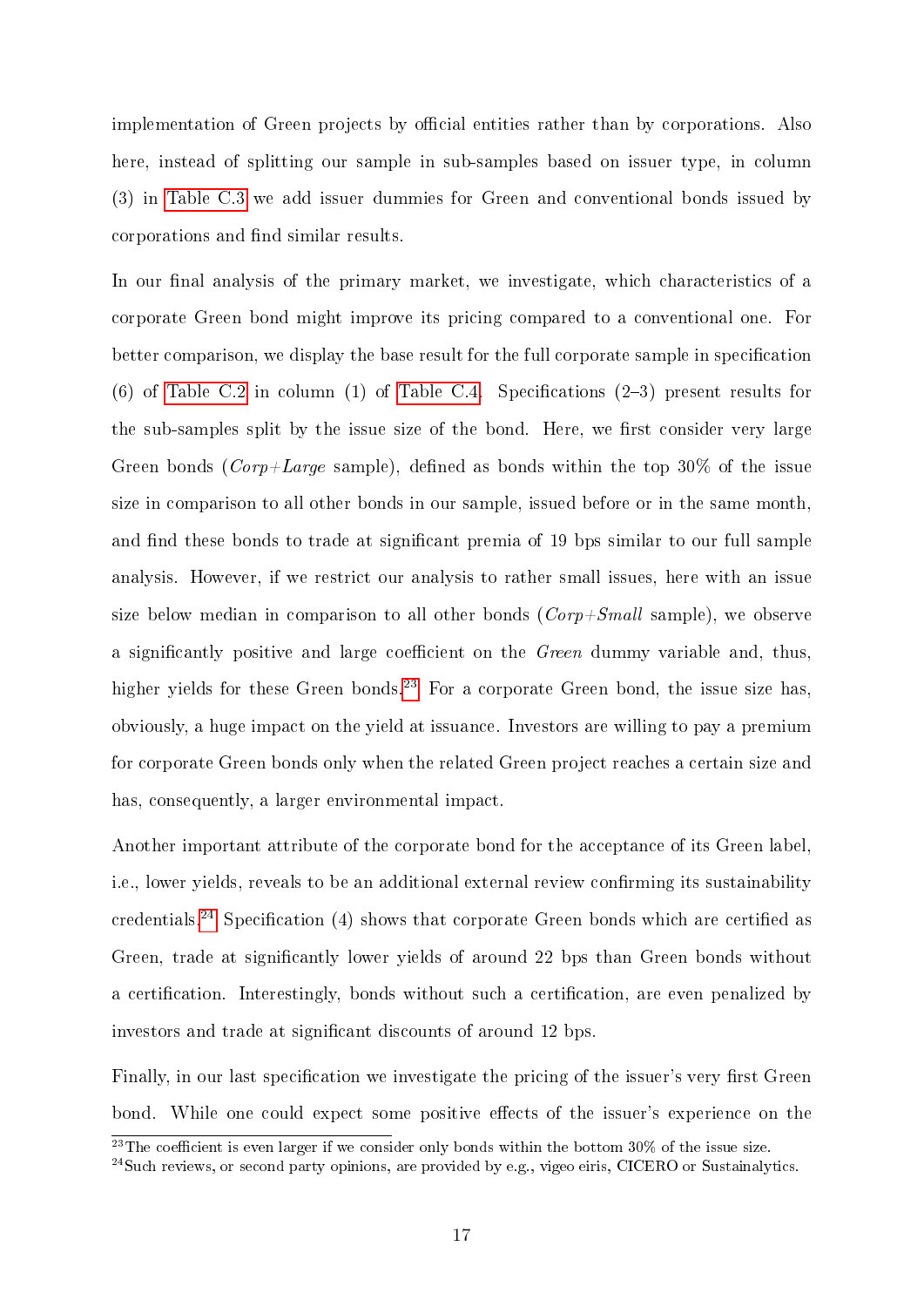second and further issues (i.e., Green bonds for which our dummy variable FirstIssue is 0), we could not verify this in our full and sub-sample analysis. On the contrary, corporate Green bonds benefit from reputational effects of being first-time Green issues by a given issuer. In column (5) of [Table C.4](#page-35-0) we observe a signicant yield reduction of around 18 bps for very first corporate Green bonds.

#### -Insert [Table C.4](#page-35-0) here-

To summarize, the results of this section reveal significant premia for Green bonds on primary markets, on average. However, the willingness of investors to pay higher prices for Green bonds depends on bonds' and issuers' specific characteristics. In particular, investors accept lower yields for bonds denominated in top 2 major currencies, issued by a government or a supranational entity, or for corporate bonds with large issue sizes or bonds with external Greenness certification.

### 4.2 Secondary market analysis

Our results from the primary market analysis are based on a broader sample of Green and conventional bonds issued by companies with only Green, only conventional, or both types of bonds. In this section we want to disentangle the effect of the Green label from other possible effects on the bond price. To this end, we focus only on those Green and conventional bonds, which are issued by companies with both types of bonds, and end up with 769 Green and 3,389 conventional bonds for this analysis. We have already seen in [Table B.2](#page-31-0) that these bonds have usually much larger issue volumes than the average Green or conventional bond in our total sample.<sup>[25](#page-18-0)</sup>

#### 4.2.1 Yield to Maturity Analysis

We redo our analysis from Section  $(4.1)$ , where we now regress the Yield to Maturity on the Green dummy variable. Here we also include the corresponding Bid-Ask spread as

<span id="page-18-0"></span><sup>&</sup>lt;sup>25</sup>Results from primary analysis for this sub-sample can be found in Table [C.8.](#page-40-0) In line with our results on the relevance of the issue size in previous subsection, we find even stronger results, i.e., higher premia for Green bonds, from primary analysis for this sub-sample.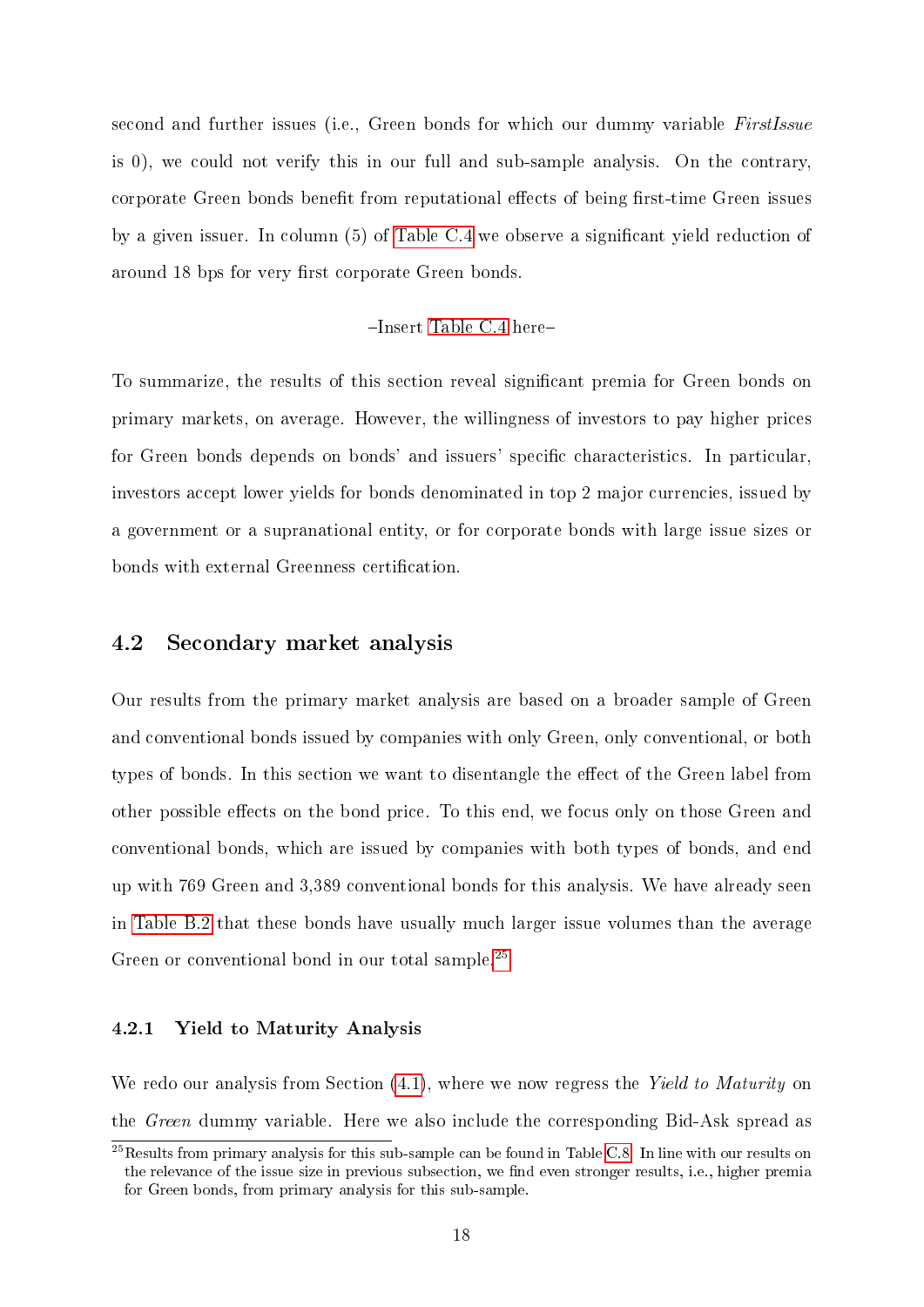a liquidity control  $(BidAsk)$ , as this is particularly important on the secondary market. We further include all fixed effects specified in sub-section [4.1.](#page-15-2) Column  $(1)$  in [Table C.5](#page-36-0) presents our main result of the analysis, while specifications  $(2)-(6)$  present our subsample analyses. In contrast to our main result from the primary market (column (3) in [Table C.1\)](#page-32-0) with a significant negative coefficient on the *Green* variable, we now find the coefficient for the *Green* dummy to be significantly positive for the full sample. On the secondary market, Green bonds trade at 10 bps *higher* yields than comparable conventional bonds. Also bonds denominated in major currencies trade at signicant discounts (sub-samples in columns  $(2)-(4)$ ), though there is a smaller discount for USD than for EUR and CNY denominated bonds. The Green label on the secondary market seems to be less attractive than on primary markets or is even totally undesirable. This struggling finding might indicate that investors on the secondary market have either much lower demand for Green investments, or have additional requirements on the issuer, or do not trust the Green label in general.

#### $-$ Insert [Table C.5](#page-36-0) here-

Another explanation might be that most attractive Green bonds, e.g., in terms of specific bond attributes, which are usually heavily oversubscribed on the primary market, have only few pricing quotes or do not trade on the secondary markets at all, and the result is, thus driven, by less attractive or less liquid Green bonds. We have, however, did not find any significant relationship between the number of observations obtained for Green bonds and the corresponding coefficient on the *Green* dummy variable. To further compare primary and secondary market results, [Figure C.1](#page-37-0) depicts the percentage of Green bonds trading at a premium on both markets (31%) vs. those which trade at a premium on the primary but at a discount on the secondary markets (31%), and the other two combinations. The red lines represent the means of the *Green* dummy coefficient on the corresponding market. Also from this result we cannot conclude that only less attractive Green bonds, which have also worse prices on the primary market, trade on the secondary market.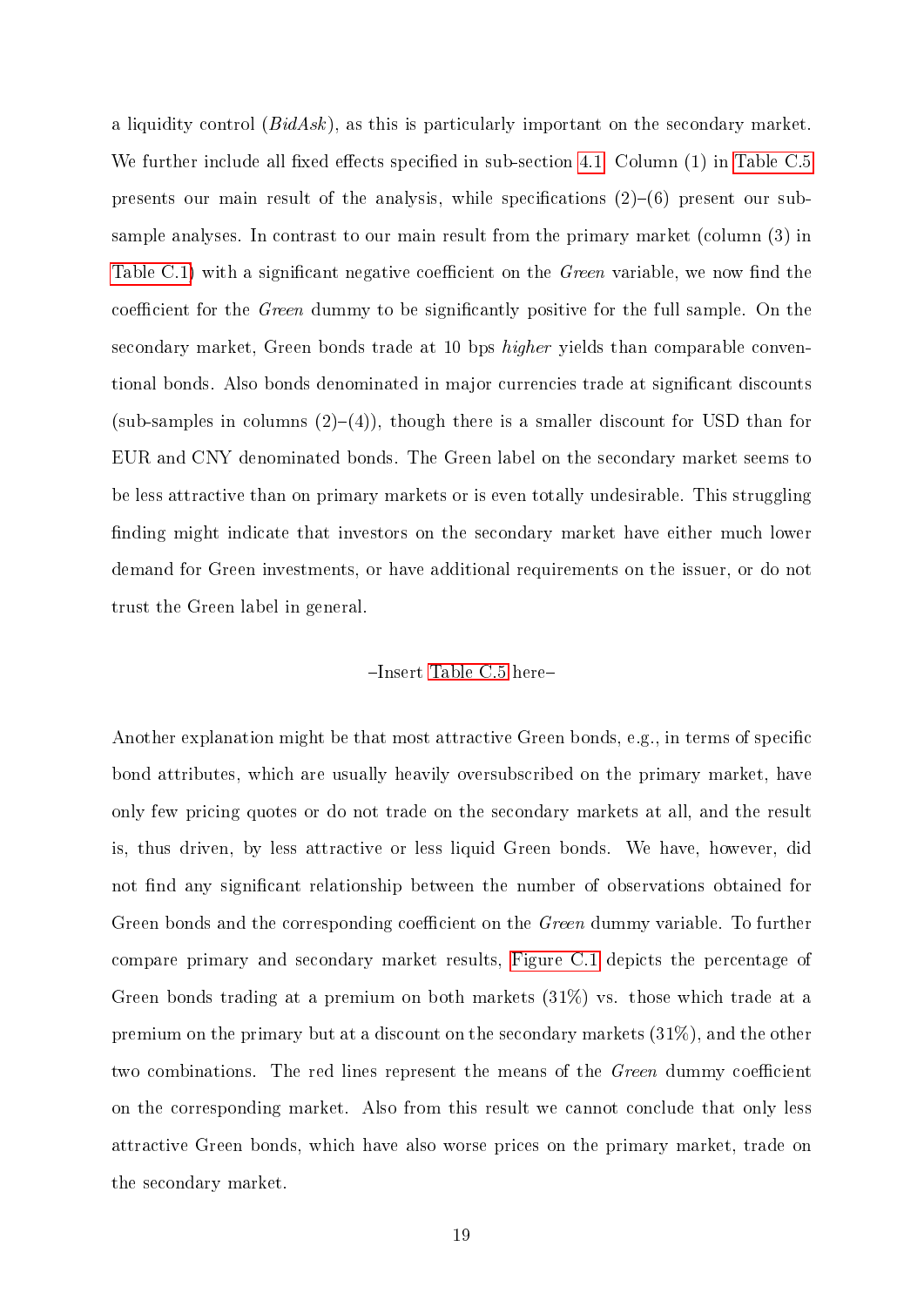#### $-$ Insert [Figure C.1](#page-37-0) here-

In columns (5) and (6) in [Table C.5](#page-36-0) we again split our sample based on the issuer type and find now significant difference in terms of pricing across the two groups (Corp vs. Sovr+Supr). Here only Green bonds issued by governments or supranational entities are traded at a small but significant premium of around 3 bps, while corporate bonds have on average 33 bps higher yields than conventional bonds. It is, thus, particularly corporate Green bonds, which suffer from the lower demand or appear to be less credible on the secondary market and trade, thus, at significant discounts.

One possible concern with our secondary market data might be the fact that bonds (Green and conventional) are usually actively traded only in the first couple of weeks after issuance, so it might be liquidity issues which drive our results (although we control for differences in Bid/Ask spreads in our analysis). Furthermore, there might be large investors, which are not allowed or willing to buy a bond on the primary market, but, having strong preferences for Green bonds, seize the opportunity as soon as the bond is tradable, i.e., within the first days after its issuance. To shed light on this issue, we redo our analysis using only the first  $1, 2, 3$ , or 4 weeks of trading. [Table C.6](#page-38-0) shows the results based on the first week of trading.<sup>[26](#page-20-0)</sup> Surprisingly, the value of the Green label seems indeed to decrease significantly over the lifetime of the bond. We find that also shortly after issuance, Green bonds trade at significantly lower yields (4 bps) than their conventional counterparts (column (1)), on average. However, similar to the primary market analysis, we observe a strong heterogeneity in premia across different currencies and issuer types (columns  $(2)-(6)$ ). So for instance, bonds issued in Chinese Yuan still trade at a huge discount, while EUR and USD denominated bonds have similar prices as their conventional counterparts. Most importantly, here again, we find the Green label to be valuable only for bonds issued by government and supranational entities, with the Green premium being still high at around 13 bps. In contrast to the primary market, however, where corporate Green bonds trade at similar yields as their conventional counterparts,

<span id="page-20-0"></span> $26$ Results for first 2, 3, 4 weeks trading data are similar.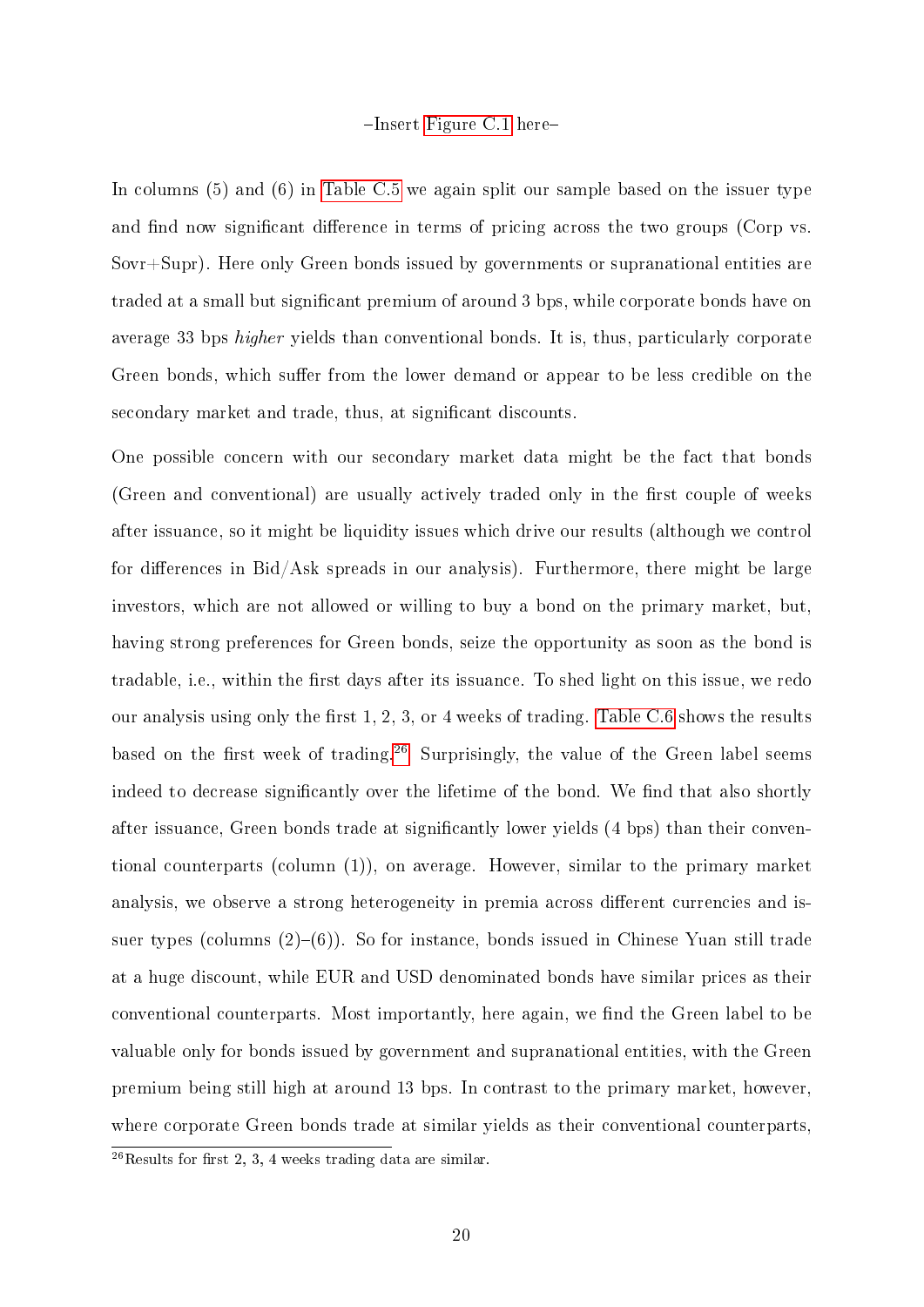even in the very active trading phase on the secondary market, these bonds trade at a significant discount of 5 bps.

#### -Insert [Table C.6](#page-38-0) here-

#### 4.2.2 Determinants of the Yield Differential

In our final analysis we investigate the determinants of the difference in yields between Green and conventional bonds in greater detail by analyzing *matched* bond pairs.

One of the challenges in this analysis is a proper definition of the relevant sample of Green and conventional bonds. To this end, for every Green bond we look for conventional bonds, issued by the same issuer, with the same rating, sameseniority, same currency and same bond type and *similar* maturity and issue sizes. We restrict the list of comparable conventional bonds to contain at most 10 bonds for each Green bond in order to have a similar weighting of small issuers and issuers with several thousand bonds in our sample $^{27}.$  $^{27}.$  $^{27}.$ Previous approaches (e.g., used in [Zerbib](#page-26-4) [\(2019\)](#page-26-4) or [Helwege et al.](#page-25-15) [\(2014\)](#page-25-15)) compare Green bonds yields to synthetic conventional yields created based on the data of two comparable conventional bonds. The requirement of having at least two comparable conventional bonds per issuer, however, significantly reduces the sample.<sup>[28](#page-21-1)</sup> In contrast, our methodology allows us to compare up to 4,546 Green-conventional bond pairs and to control for differences in characteristics we could not match exactly.

For this analysis, we use the mid quotes of both bonds in each pair and calculate the yield spread between the Green and conventional bond, henceforth called GMC. We then regress the GMC on a number of controls  $(C)$  and Green-credibility variables  $(GC)$ described in Section [3.4:](#page-10-0)

$$
GMC_{i,t,p} = \alpha + \beta \cdot GC_{itp} + \gamma \cdot C_{itp} + \epsilon_{i,t,p}
$$
\n
$$
\tag{2}
$$

<span id="page-21-0"></span><sup>&</sup>lt;sup>27</sup>The biggest issuer in our sample has issued over 10,000 bonds, with less than 1% of them classified as Green.

<span id="page-21-1"></span> $^{28}$ So for instance, around 30 issuers in our final sample with comparable bonds have issued only one single conventional bond so far.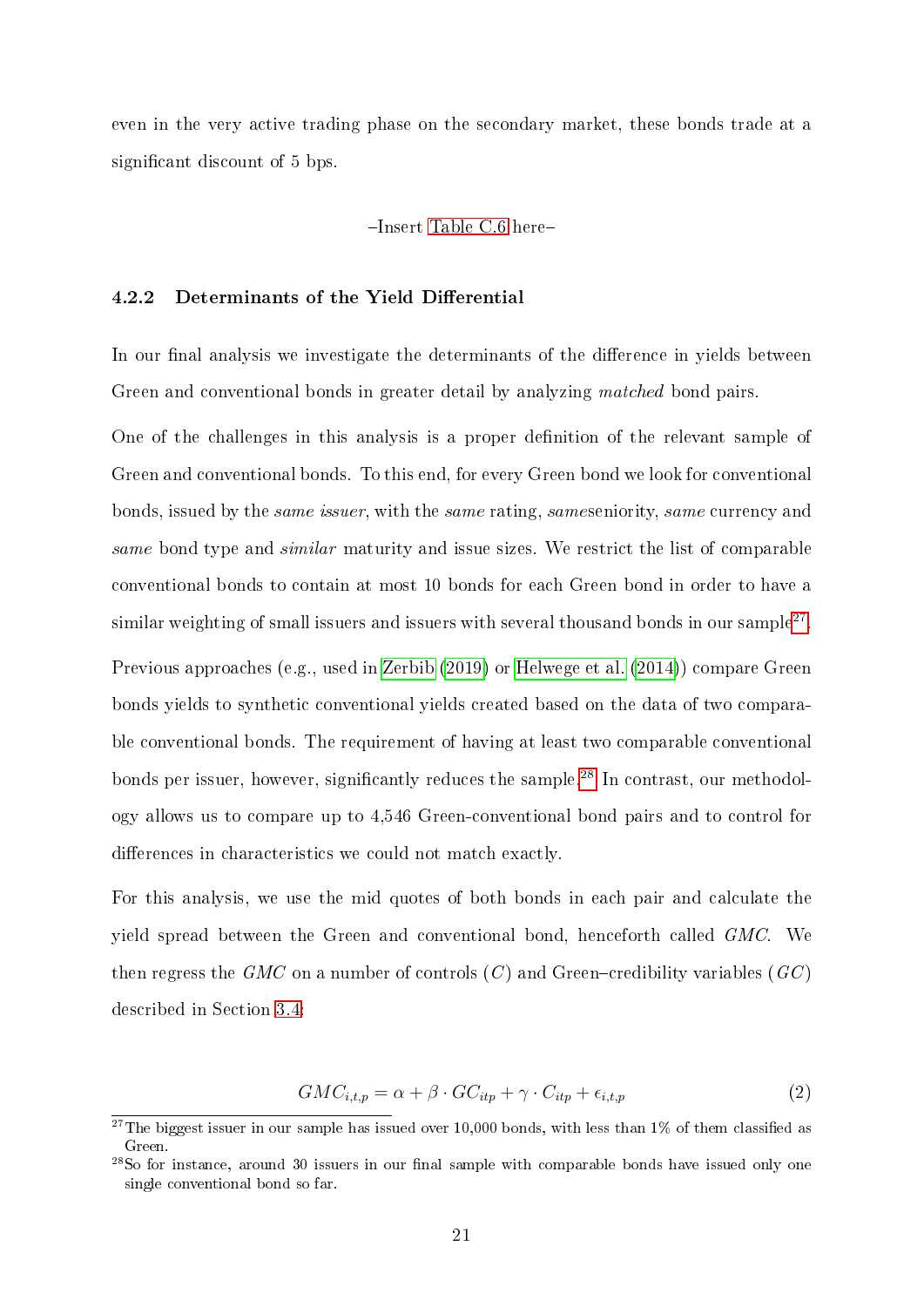As controls we include the differences in bid-ask spreads for Green and conventional bonds, as well as the differences with respect to maturity, coupon, and issue size.

[Table C.7](#page-39-0) presents our results. In line with our findings in the previous subsection (see Table  $C.5$ ), in all specifications, the difference in yields is significantly positive, i.e., Green bonds have higher yields than their conventional counterparts. Columns  $(2)-(4)$ highlight the relevance of the external certification, the positive reputational effect of the very first Green bond issue, and the type of the issuing entity. Furthermore, in column  $(5)$ , we observe a considerable impact of the listing of the Green bond. The difference in yields for pairs of Green bonds, listed on the exchanges with a dedicated Green market segment, is significantly lower by around 7 bps. Green exchanges, such as for instance, in Luxembourg or London, provide, thus, higher visibility and transparency for those bonds and increase the reliability of the overall Green bonds market.

#### -Insert [Table C.7](#page-39-0) here-

Intuitively, also the overall environmental sentiment in the country of issue plays an important role for the acceptance of Green investment products. An increase in the EPI index by 1 reduces the yield differential by around 6 bps (column  $(6)$ ), which is huge considering the large differences between scores across countries. The trust of investors to Green labels and the willingness to pay a premium for sustainable investments is therefore higher in countries with established environmental policy goals.

One of most interesting results of our last analysis on the determinants of the yield differential is presented in column  $(7)$ . Here, we consider a sub-set of Green-conventional bond pairs (35% of the full sample) issued by corporate institutions with available data on ESG ratings, and find the sustainability reputation of bond issuers to be highly important for Green bonds' pricing. More specifically, compared to corporations ranked in the middle  $40\%$  based on the Sustainalytics ESG score, top  $30\%$  rated issuers benefit from a yield reduction of around 15 bps. This might be particularly driven by investors, who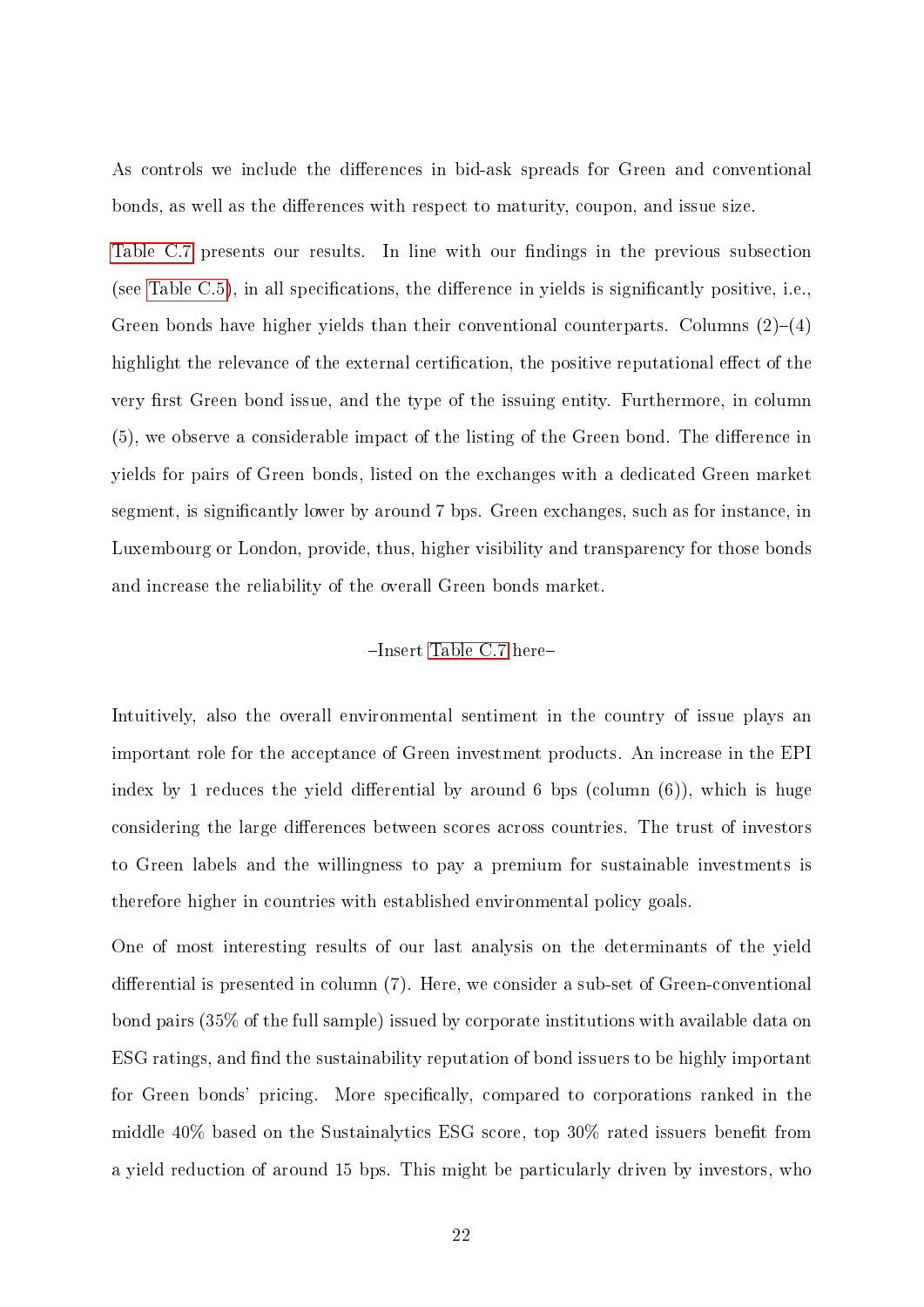apply a top-down approach in their asset selection process, and specify, thus, first the pool of suitable companies by considering only top rankings, and then the corresponding instruments. Also an investment decision for these companies requires less due-diligence as perceived reputational or Greenwashing risks are potentially low.

Nevertheless, there are also Green bond investors who reward companies, rated in the bottom  $30\%$ , but which try to improve their emissions through projects financed by Green bonds. The reduction in the yield differential for such companies in comparison to medium ranked corporations is similar to that of the top rated firms (19 bps). Though the few cases of Green bonds failing to raise enough capital signal growing investors' scrutiny of which projects can be reasonably labeled sustainable, Green bonds are still viewed as helpful instruments to move companies in a cleaner direction.

The results of this analysis are similar when we consider only the Environmental Score of the corresponding issuer. Interestingly, the impact of the sustainability reputation becomes less signicant when we include more companies from the middle, e.g., top vs bottom 40 %. This is well in line with previous findings by e.g., [Hartzmark and Sussman](#page-25-2) [\(2019\)](#page-25-2), that investors mostly react to extreme ratings.

## 5 Conclusion

With booming Green bonds market, the need for more transparency, uniform standards regarding eligibility of Green projects, external certification, and reporting becomes more urgent. Many investors become skeptical about Green credentials of bonds issued by certain companies or countries, and do to trust Green labels without additional verification. Though there is evidence that investors generally value sustainability and are willing to pay for non-pecuniary characteristics of investments, the existing results on so-called Green bond premium are mixed. In this paper, we shed more light on the existence of the Green premium by linking the investors' valuation of the Green label to the "Greencredibility" attributes of the corresponding bond and its issuer.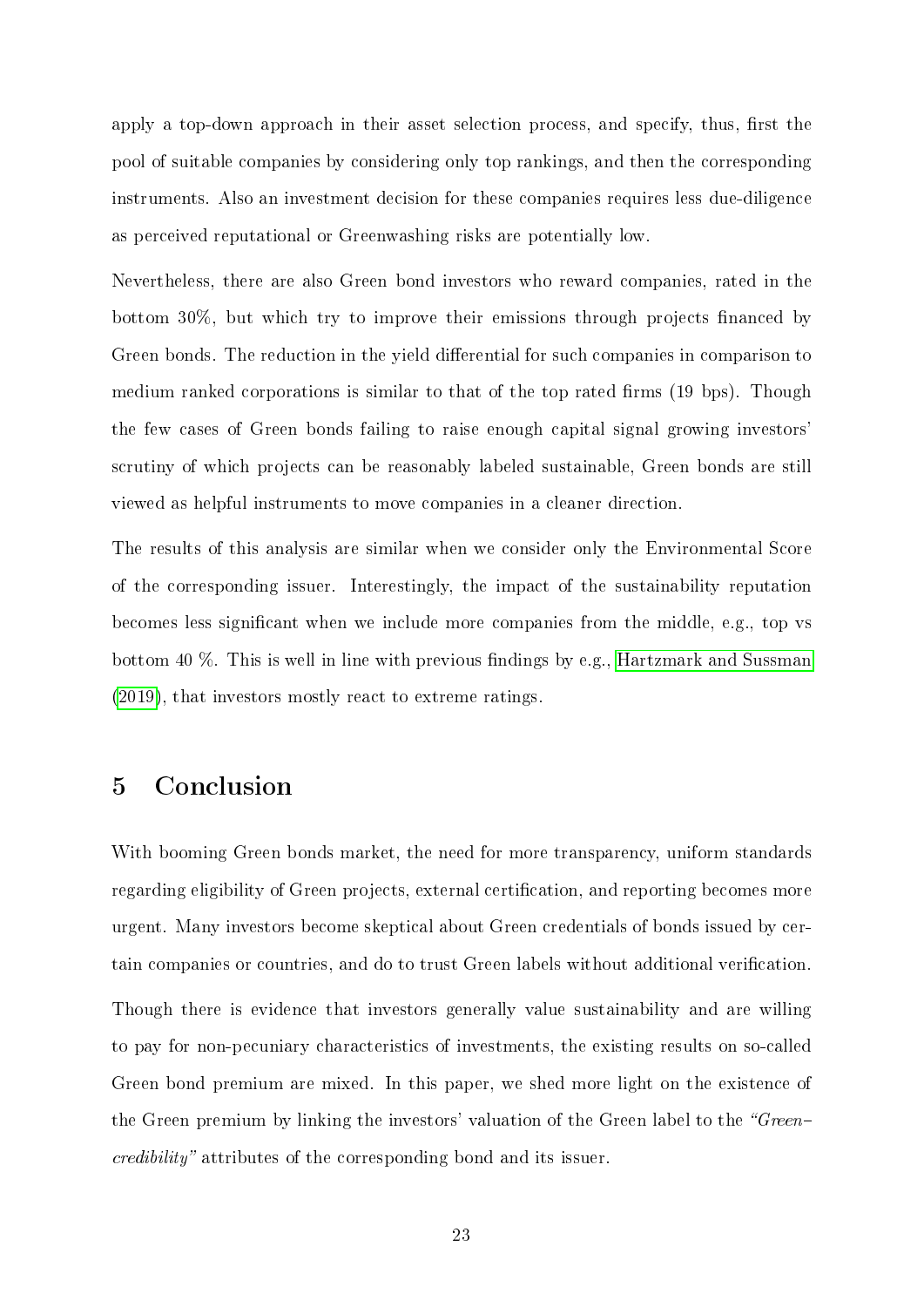Using data on more than 1,500 Green and 200,000 conventional bonds we reveal about 18 bps lower yields at issuance for Green bonds. This premium varies, however, substantially across currencies and issuer types. It is high and significant for bonds issued by official entities such as governments or supranationals, or for bonds denominated in major currencies USD or EUR. For corporate Green bonds, however, additional certification of Green credentials is required. This is true also for secondary markets, where we consider over 4,500 matched Green-conventional bond pairs of the same issuer. In particular we find the Green-credibility of the bond, indicated e.g., by a listing on a Green exchange, the overall environmental sentiment in the country of issue, as well as the sustainable reputation of the bond issuer signicantly reducing the Green-conventional yield differential.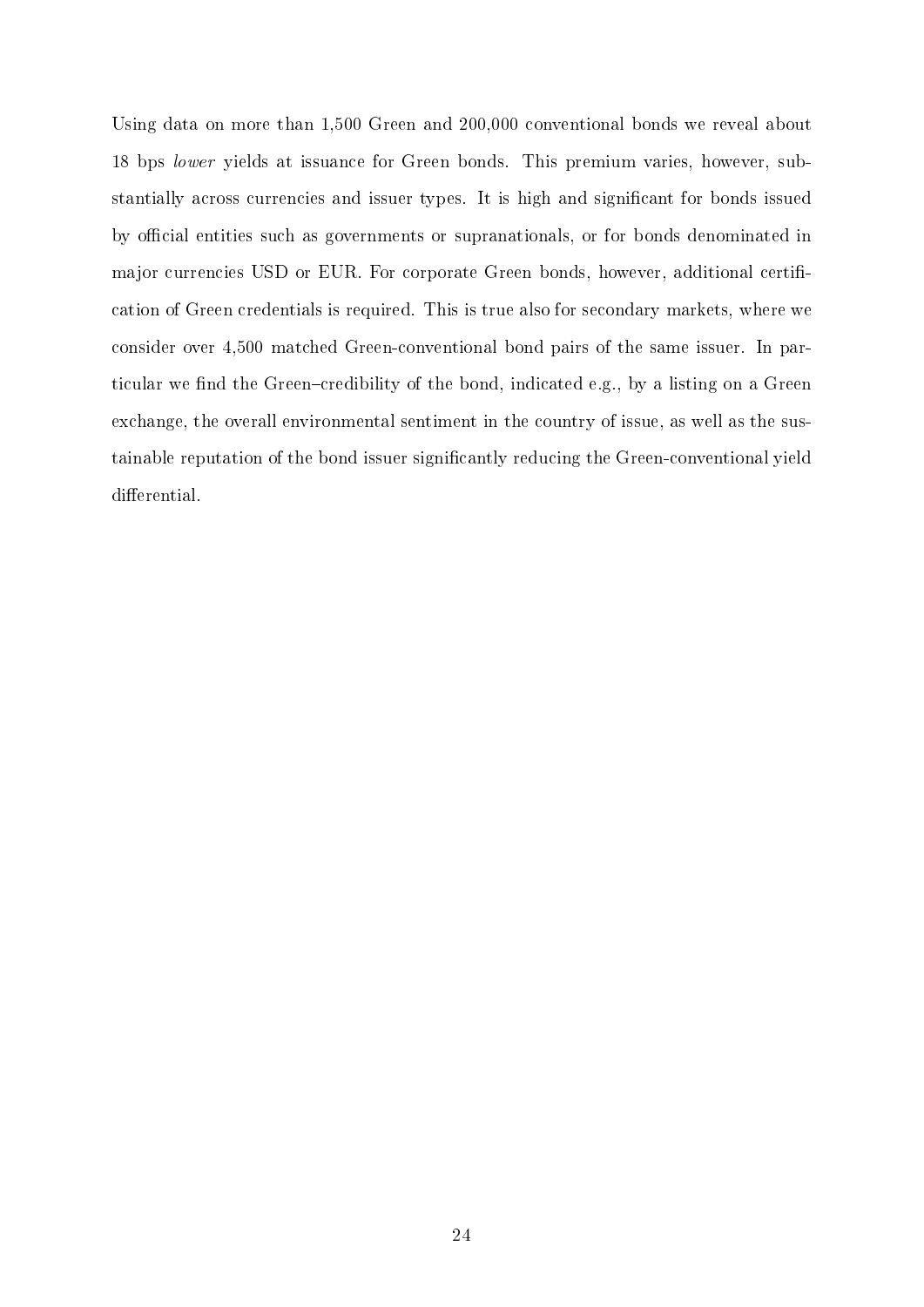# References

- <span id="page-25-4"></span>AMMANN, M., C. BAUER, S. FISCHER, AND P. MAIJLLER (2019): "The impact of the Morningstar Sustainability Rating on mutual fund flows," European Financial Man $agent, 25, 520 - 553.$
- <span id="page-25-14"></span>BACHELET, M. J., L. BECCHETTI, AND S. MANFREDONIA (2019): "The Green Bonds Premium Puzzle: The Role of Issuer Characteristics and Third-Party Verification,"  $Sustainability, MDPI, Open Access Journal, 11, 1-22.$
- <span id="page-25-9"></span>Baker, M. P., D. B. Bergstresser, G. Serafeim, and J. A. Wurgler (2018): Financing the Response to Climate Change: The Pricing and Ownership of U.S. Green Bonds," Working paper.
- <span id="page-25-5"></span>BARBER, B. M., A. MORSE, AND A. YASUDA (2018): "Impact Investing," Working paper.
- <span id="page-25-6"></span>BAUER, R., T. RUOF, AND P. SMEETS (2019): "Get Real! Individuals Prefer More Sustainable Investments," Working paper.
- <span id="page-25-3"></span>Ceccarelli, M., S. Ramelli, and A. F. Wagner (2019): When Investors Call for Climate Responsibility, How Do Mutual Funds Respond?" Working paper.
- <span id="page-25-8"></span>EHLERS, T. AND F. PACKER (2017): "Green bond finance and certification," BIS Quarterly Review.
- <span id="page-25-1"></span>FLAHERTY, M., A. GEVORKYAN, S. RADPOUR, AND W. SEMMLER (2017): "Financing climate policies through climate bonds  $-A$  three stage model and empirics," Research in International Business and Finance,  $42, 468-479$ .
- <span id="page-25-7"></span>FLAMMER, C. (2018): "Corporate Green Bonds," Working paper.
- <span id="page-25-0"></span>GLOMSRØD, S. AND T. WEI (2018): "Business as unusual: The implications of fossil divestment and green bonds for financial flows, economic growth and energy market,"  $Energy for Sustainable Development, 44, 1-10.$
- <span id="page-25-11"></span>HACHENBERG, B. AND D. SCHIERECK (2018): "Are green bonds priced differently from conventional bonds?" Journal of Asset Management, 19, 371-383.
- <span id="page-25-2"></span>HARTZMARK, S. M. AND A. B. SUSSMAN (2019): "Do Investors Value Sustainability? A Natural Experiment Examining Ranking and Fund Flows," Journal of Finance, forthcoming.
- <span id="page-25-15"></span>HELWEGE, J., J.-Z. HUANG, AND Y. WANG  $(2014)$ : "Liquidity effects in corporate bond spreads," Journal of Banking & Finance, 45, 105-116.
- <span id="page-25-10"></span>KARPF, A. AND A. MANDEL (2017): "Does it Pay to Be Green?" Working paper.
- <span id="page-25-13"></span>- (2018): "The changing value of the 'green' label on the US municipal bond market," Nature Climate Change,  $8, 161-165$ .
- <span id="page-25-12"></span>LARCKER, D. F. AND E. M. WATTS  $(2019)$ : "Where's the Greenium?" Journal of Accounting and Economics, forthcoming.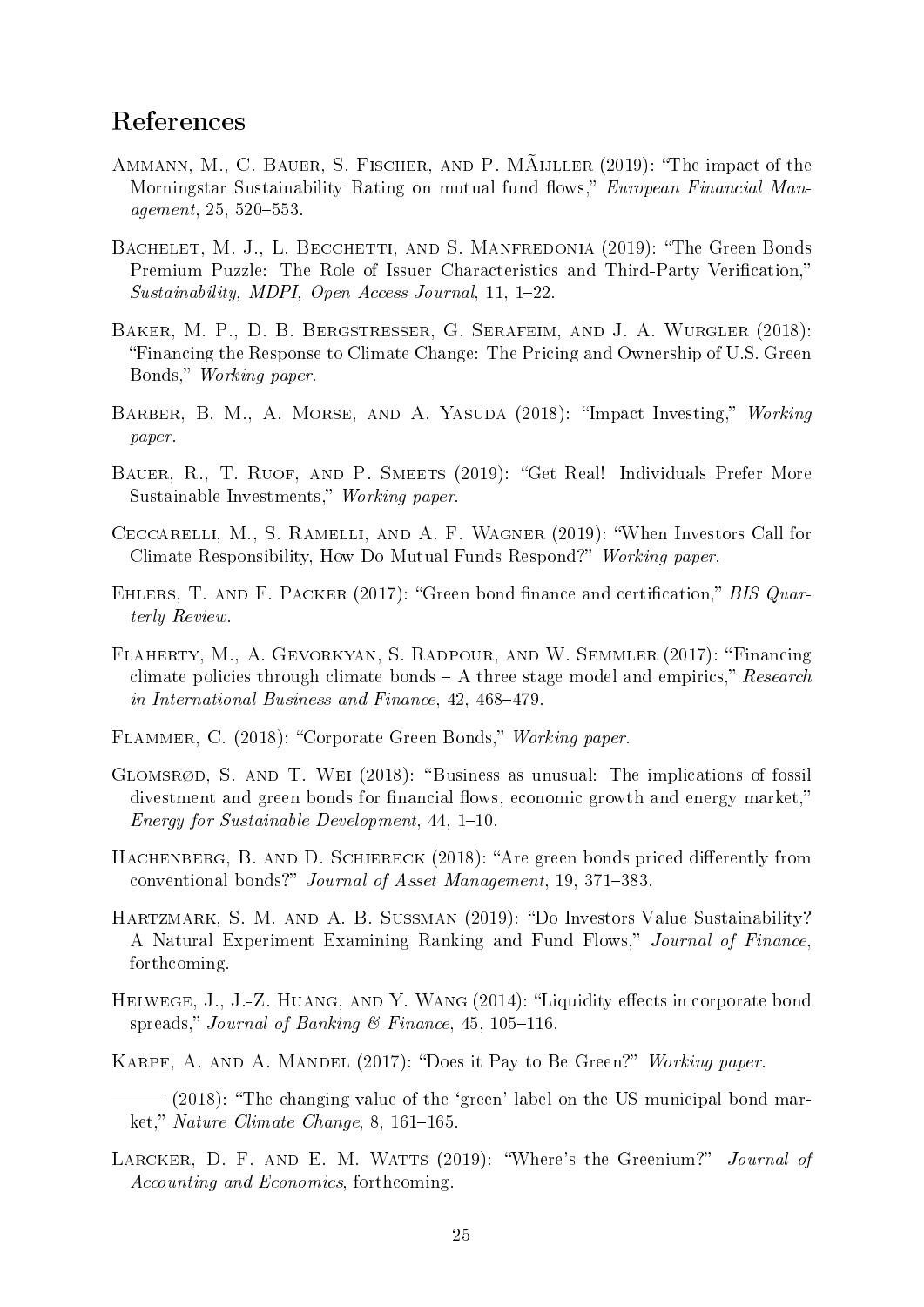- <span id="page-26-3"></span>NANAYAKKARA, M. AND S. COLOMBAGE (2018): "Do Investors in Green Bond Market Pay a Risk Premium? Global Evidence," Working paper.
- <span id="page-26-2"></span>PRECLAW, R. AND A. BAKSHI (2015): "The Cost of Being Green," Tech. rep., Barclays research.
- <span id="page-26-0"></span>RIEDL, A. AND P. SMEETS (2017): "Why Do Investors Hold Socially Responsible Mutual Funds?"  $Journal of Finance$ , 72, 2505-2550.
- <span id="page-26-1"></span>TANG, D. Y. AND Y. ZHANG (2018): "Do shareholders benefit from green bonds?" Journal of Corporate Finance, forthcoming.
- <span id="page-26-4"></span>ZERBIB, O. D.  $(2019)$ : "The effect of pro-environmental preferences on bond prices: Evidence from green Bonds," Journal of Banking & Finance, 98, 39-60.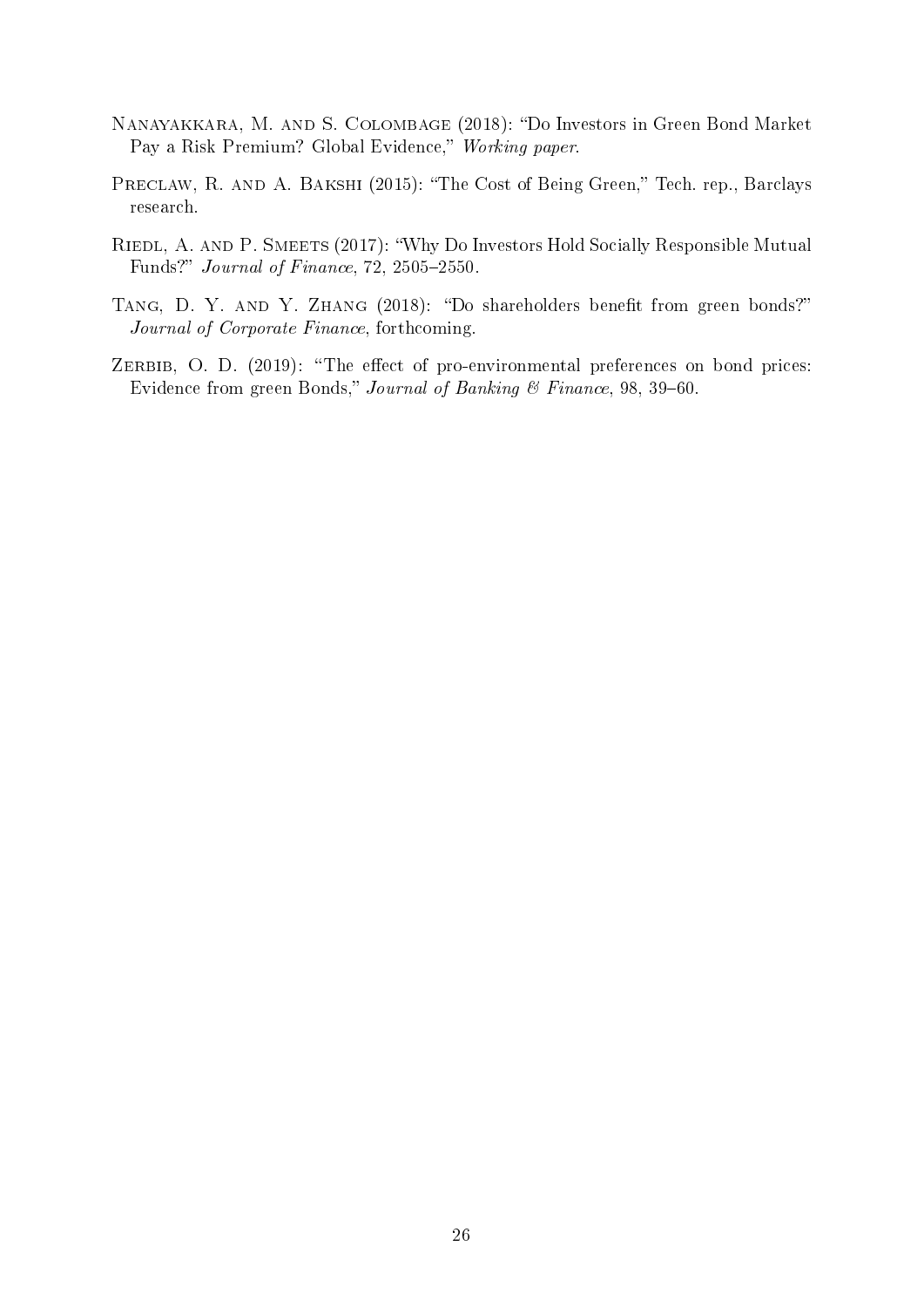# Appendices

## <span id="page-27-0"></span>A The Market for Green Bonds

Figure A.1: Volume of Green bonds by issuer type



Yearly issuance volumes (in bn USD) split by issuer types SOVR (governments, local governments), SUPR (supranational entities, such as e.g. European Investment Bank) and CORP (corporations).

<span id="page-27-1"></span>

|                       | $5\%$ | 25\%  | $50\%$ | Mean   | 75%    | $95\%$   | -N    |
|-----------------------|-------|-------|--------|--------|--------|----------|-------|
| $\mathrm{Coupon}(\%)$ | 0.20  | 1.37  | 3.12   | 3.28   | 4.90   | 7.76     | 1,808 |
| Issue Price           | 98.95 | 99.86 | 100.00 | 100.40 | 100.00 | 111.03   | 1,828 |
| Issue Yield           | 0.21  | 1.50  | 3.01   | 3.26   | 4.68   | 7.80     | 1,780 |
| Maturity (Years)      | 2.48  | 4.00  | 5.01   | 8.76   | 10.01  | 29.84    | 1,815 |
| Volume(\$Million)     | 1.63  | 13.59 | 80.34  | 260.01 | 390.50 | 1,000.00 | 1,826 |

Table A.1: Descriptive statistics for Green bonds.

Coupon  $(\%)$  is the size of the annual coupon of the bonds; Issue Price is the price of the bond at issuance; Issue Yield is the yield to maturity of the bond at issuance, which is computed if no data was provided by Reuters; Maturity (Years) is the difference between the Issue Date and Maturity Date in Years; Volume  $(\textit{SMillion})$  is the issue volume of the bond converted in million USD.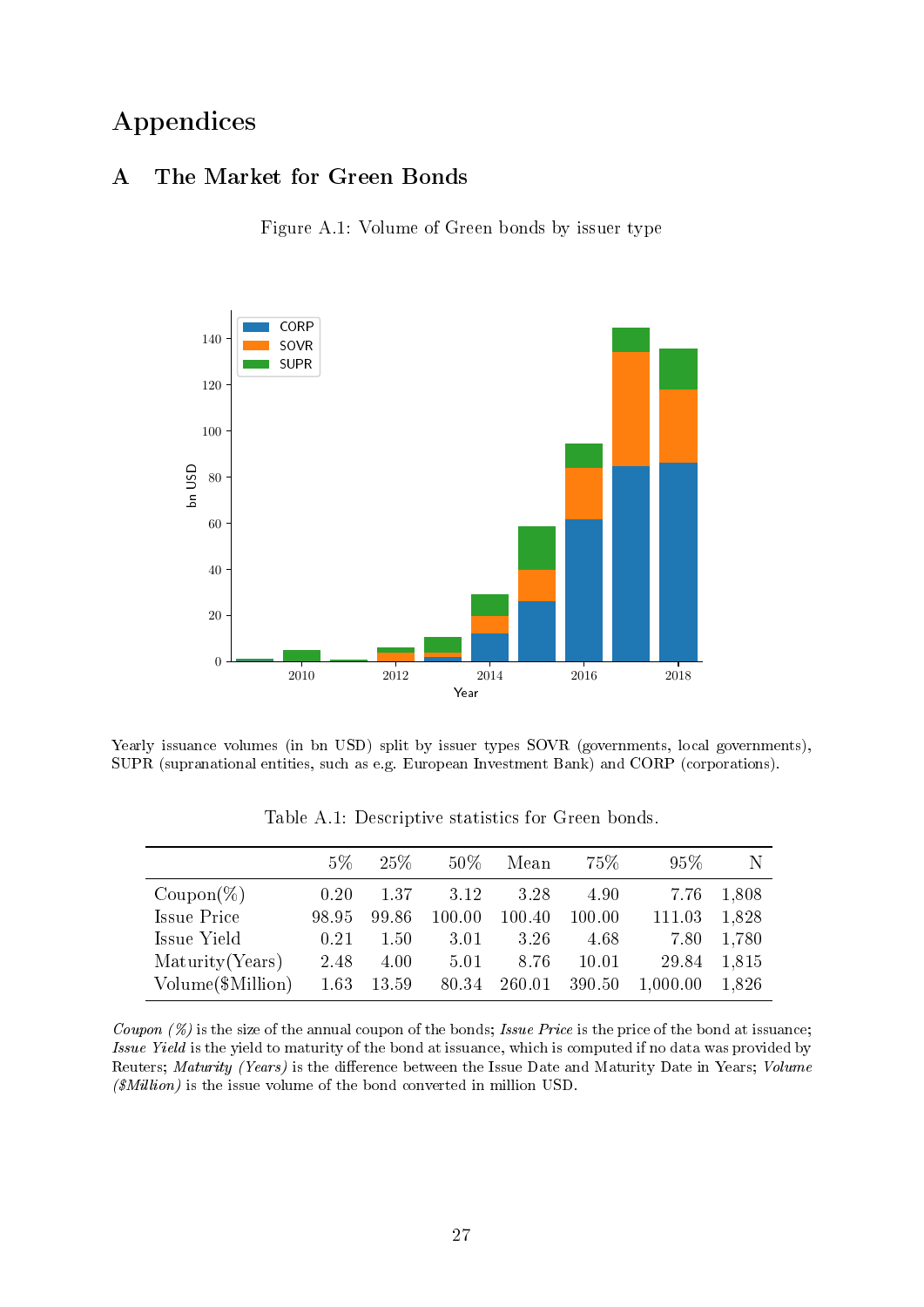| Exchange                  | Number bnUSD |       |
|---------------------------|--------------|-------|
| Luxembourg Stock Exchange | 113          | 56.22 |
| Frankfurt Stock Exchange  | 89           | 53.44 |
| Milan Stock Exchange      | 39           | 34.40 |
| London Stock Exchange     | 59           | 11.17 |
| Stockholm Stock Exchange  | 61           | 4.24  |
| Oslo Stock Exchange       | 12           | 2.13  |
| Taipei Exchange           | 15           | 1.33  |

<span id="page-28-0"></span>Table A.2: Green Bonds traded on the Green Exchanges

Number is the number of Green bonds in our sample listed on the corresponding exchange;  $bn\text{USD}$  is the issue volume of the bond converted in billion USD.



<span id="page-28-1"></span>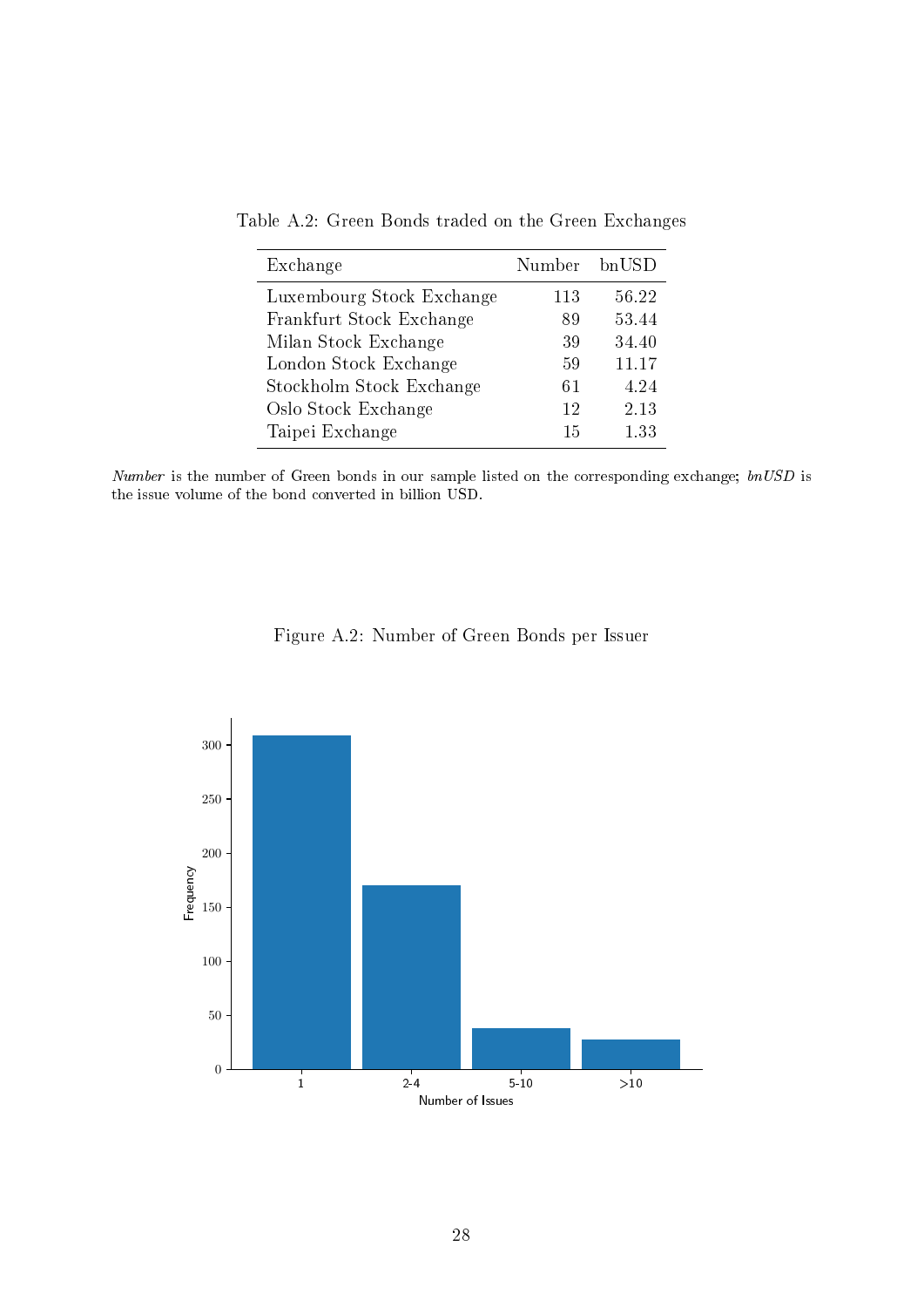<span id="page-29-0"></span>

| Issuer                                  | bnUSD | $\#$ Issued | Sector                                   |
|-----------------------------------------|-------|-------------|------------------------------------------|
| European Investment Bank                | 40.19 | 49          | <b>Banking Services</b>                  |
| WindMW GmbH                             | 29.37 | 80          | Electric Utilities & IPPs                |
| Électricité de France S.A.              | 26.19 | 18          | Multiline Utilities                      |
| <b>IBRD</b>                             | 17.00 | 158         | <b>Banking Services</b>                  |
| Industrial Bank Co Ltd                  | 16.93 | -7          | <b>Banking Services</b>                  |
| KfW                                     | 14.74 | 18          | <b>Banking Services</b>                  |
| Mexico City Airport Trust               | 12.00 | 8           | Collective Investments                   |
| International Finance Corp              | 8.46  | 77          | Investment Banking & Investment Services |
| NRW Bank                                | 7.86  | 10          | <b>Banking Services</b>                  |
| Shanghai Pudong Development Bank Co Ltd | 7.59  | 3           | <b>Banking Services</b>                  |

Table A.3: Top 10 Green Bond Issuer per end of 2018

Issuer is the most frequently used name for each Parent Identifier,  $lnUSD$  is the USD equivalent issue volume,  $#$  Issued is the number of Green Bonds issued by the Parent Identifier, Sector is the most  $\operatorname{frequently}$  named sector for each Parent Identifier.

<span id="page-29-1"></span>

Figure A.3: Shares of Green Bonds issued by currency

Shares of Green bonds in % of total issue volume (left pie) and total number of bonds (right pie) issued in different currencies per end of 2018.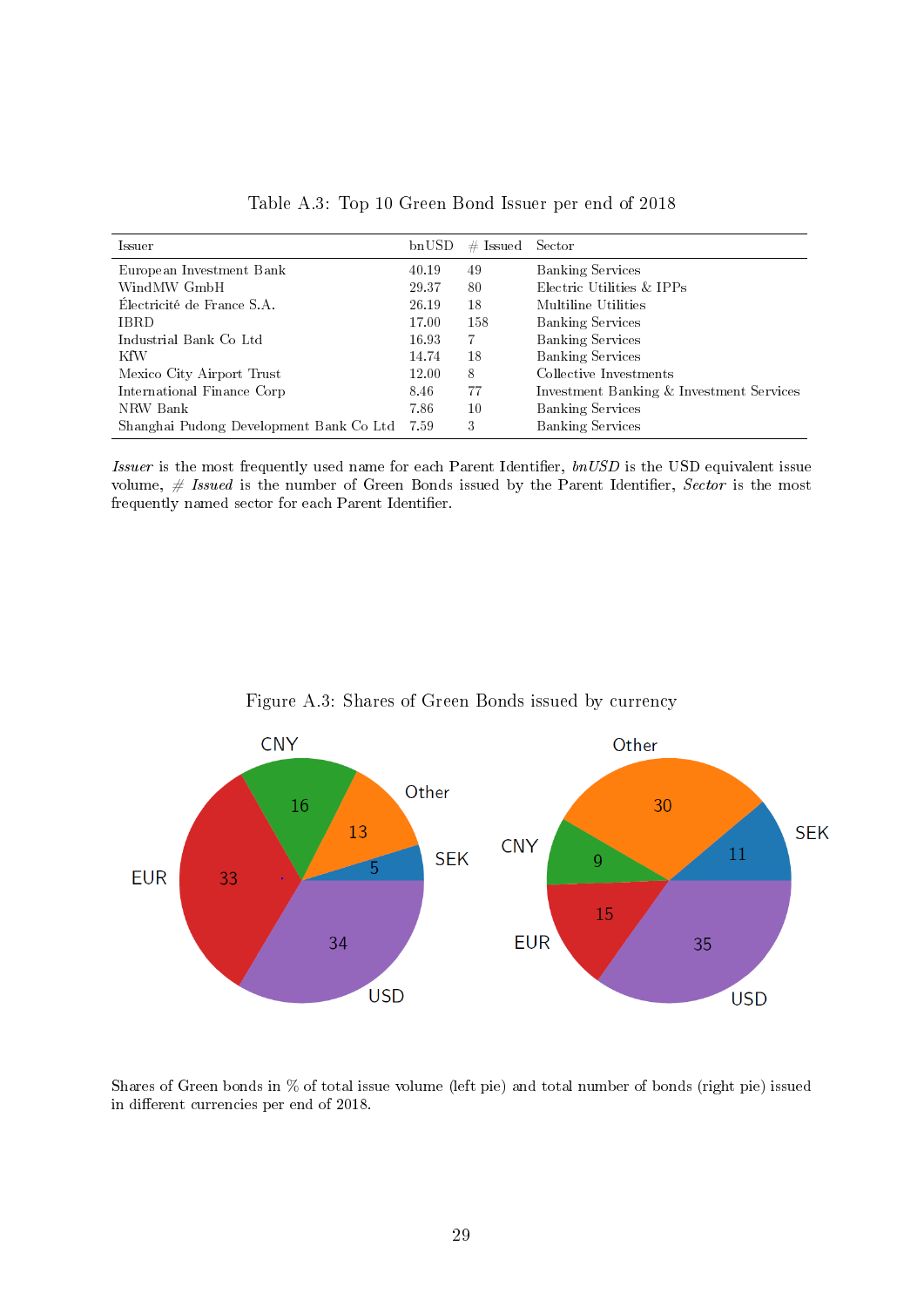## <span id="page-30-0"></span>B Data

Table B.1: Descriptive statistics for bonds in primary markets

|                       | $5\%$ | 25\%  | $50\%$ | Mean   | 75%    | 95%      | N     |
|-----------------------|-------|-------|--------|--------|--------|----------|-------|
| $\mathrm{Coupon}(\%)$ | 0.38  | 1.60  | 3.40   | 3.49   | 5.00   | 7.75     | 1,513 |
| Issue Price           | 98.90 | 99.79 | 100.00 | 100.67 | 100.00 | 112.86   | 1,513 |
| Issue Yield           | 0.34  | 1.60  | 3.16   | 3.37   | 4.70   | 7.72     | 1,513 |
| Maturity (Years)      | 2.52  | 4.00  | 5.25   | 9.05   | 10.01  | 29.91    | 1,513 |
| Volume(\$Million)     | 1.89  | 15.00 | 100.00 | 286.80 | 426.69 | 1,000.00 | 1,511 |

Panel A: Green Bonds

|                       | 5%    | 25%    | $50\%$ | Mean   | 75%    | 95%      | N       |
|-----------------------|-------|--------|--------|--------|--------|----------|---------|
| $\mathrm{Coupon}(\%)$ | 0.38  | 1.85   | 3.33   | 5.00   | 3.60   | 7.90     | 198,267 |
| Issue Price           | 99.20 | 100.00 | 100.00 | 100.00 | 101.51 | 115.20   | 198,267 |
| Issue Yield           | 0.35  | 1.65   | 2.95   | 4.40   | 3.36   | 7.96     | 198,267 |
| Maturity (Years)      | 1.48  | 3.01   | 5.50   | 10.01  | 7.59   | 20.01    | 198,228 |
| Volume(\$Million)     | 0.57  | 12.00  | 47.14  | 198.41 | 469.09 | 1,119.92 | 197,822 |

Coupon (%) is the annual coupon; Issue Price is the price of the bond at issuance; Issue Yield is the yield to maturity of the bond at issuance; *Maturity (Years)* is the difference between the Issue Date and Maturity Date in Years; *Volume (\$Million)* is the issue volume of the bond converted in Million USD.

<span id="page-30-1"></span>

Figure B.1: Environmental Performance Index

Environmental Performance Index developed by the Yale university, which measures environmental trends and progress of the corresponding country in 2018. Source: [https://epi.envirocenter.yale.](https://epi.envirocenter.yale.edu/) [edu/.](https://epi.envirocenter.yale.edu/)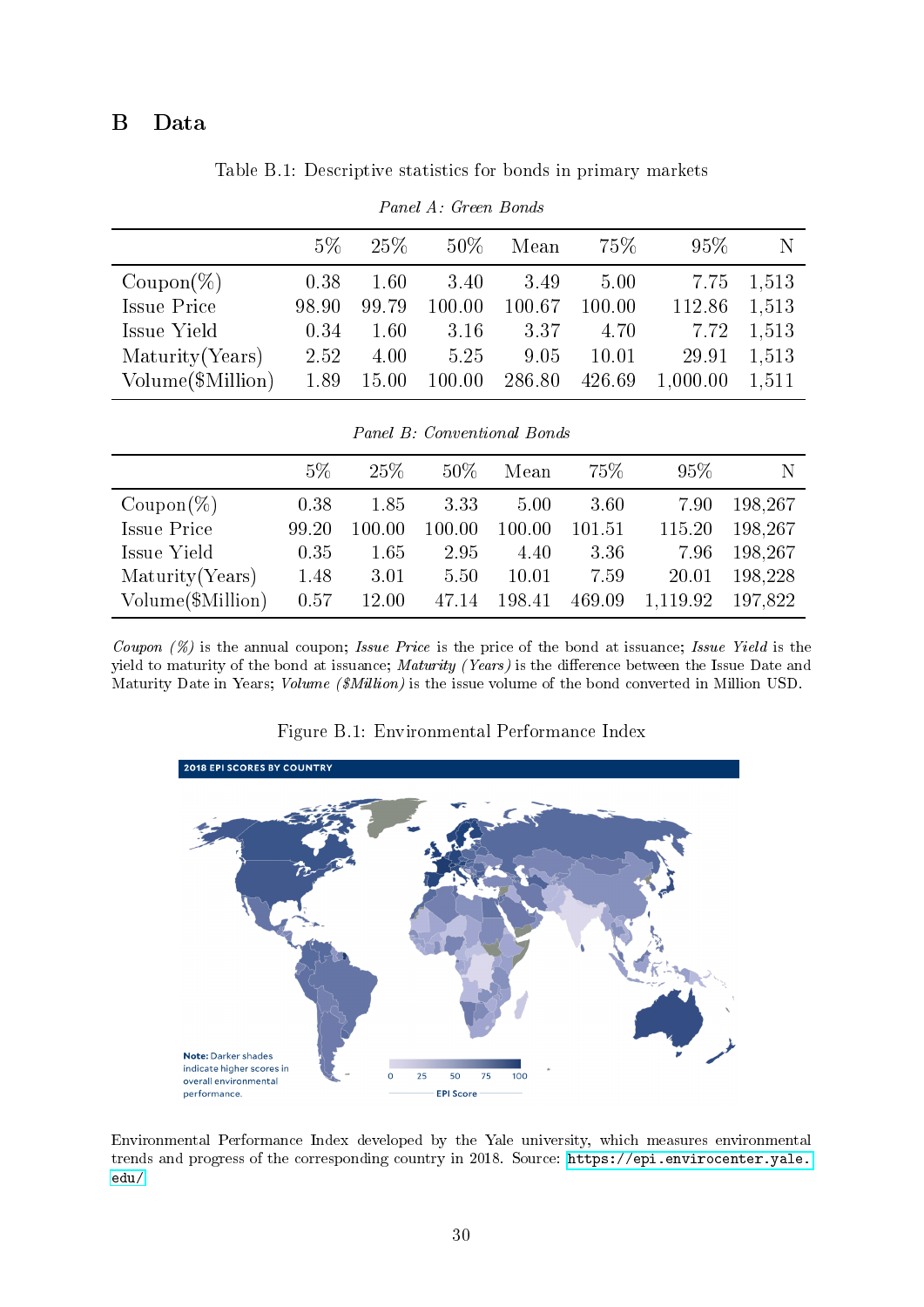<span id="page-31-0"></span>

|                     | $5\%$ | 25%    | 50%    | Mean   | 75%    | $95\%$   | N   |
|---------------------|-------|--------|--------|--------|--------|----------|-----|
| $\text{Coupon}(\%)$ | 0.25  | 0.99   | 2.00   | 2.50   | 3.51   | 6.22     | 639 |
| Issue Price         | 98.97 | 99.55  | 99.87  | 99.50  | 100.00 | 100.00   | 639 |
| Issue Yield         | 0.21  | 1.00   | 2.16   | 2.55   | 3.55   | 6.20     | 639 |
| Maturity (Years)    | 3.00  | 5.00   | 5.04   | 7.33   | 10.01  | 15.01    | 638 |
| Volume (\$Million)  | 3.85  | 115.54 | 419.11 | 445.22 | 520.98 | 1,250.00 | 639 |

Table B.2: Descriptive statistics for bonds in secondary markets

Panel A: Green Bonds

|  | Panel B: Conventional Bonds |  |
|--|-----------------------------|--|

|                       | $5\%$ | 25\%  | $50\%$        | Mean   | 75%      | 95%      | N     |
|-----------------------|-------|-------|---------------|--------|----------|----------|-------|
| $\mathrm{Coupon}(\%)$ | 0.05  | 1.12  | 2.33          | 3.62   | 2.62     | 6.25     | 2,703 |
| Issue Price           | 98.12 | 99.51 | 99.89         | 100.00 | 99.33    | 100.16   | 2.707 |
| Issue Yield           | 0.18  | 1.34  | 2.52          | 3.80   | 2.78     | 6.25     | 2,701 |
| Maturity (Years)      | 2.06  | 5.00  | 7.01          | 10.01  | 8.84     | 28.89    | 2,705 |
| Volume(\$Million)     | 8.50  | 66.94 | 393.76 977.45 |        | 1,055.59 | 3,876.03 | 2,707 |

Coupon (%) is the annual coupon; Experienced is a dummy variable that is one if the bond is issued not on the same day as the first Green bond of this issuer;  $greenEX$  is a dummy variable that is one if the bond is listed on a Green exchange; Issue Price is the price of the bond at issuance; Issue Yield is the yield to maturity of the bond at issuance; Maturity (Years) is the difference between the Issue Date and Maturity Date in Years; Volume (\$Million) is the issue volume of the bond converted in Million USD.



<span id="page-31-1"></span>

Histogram of Sustainalytics sustainability (ESG) scores per December 2018 for a sample of corporate issuers with available data (161 issuer which account for around 35% of the full sample).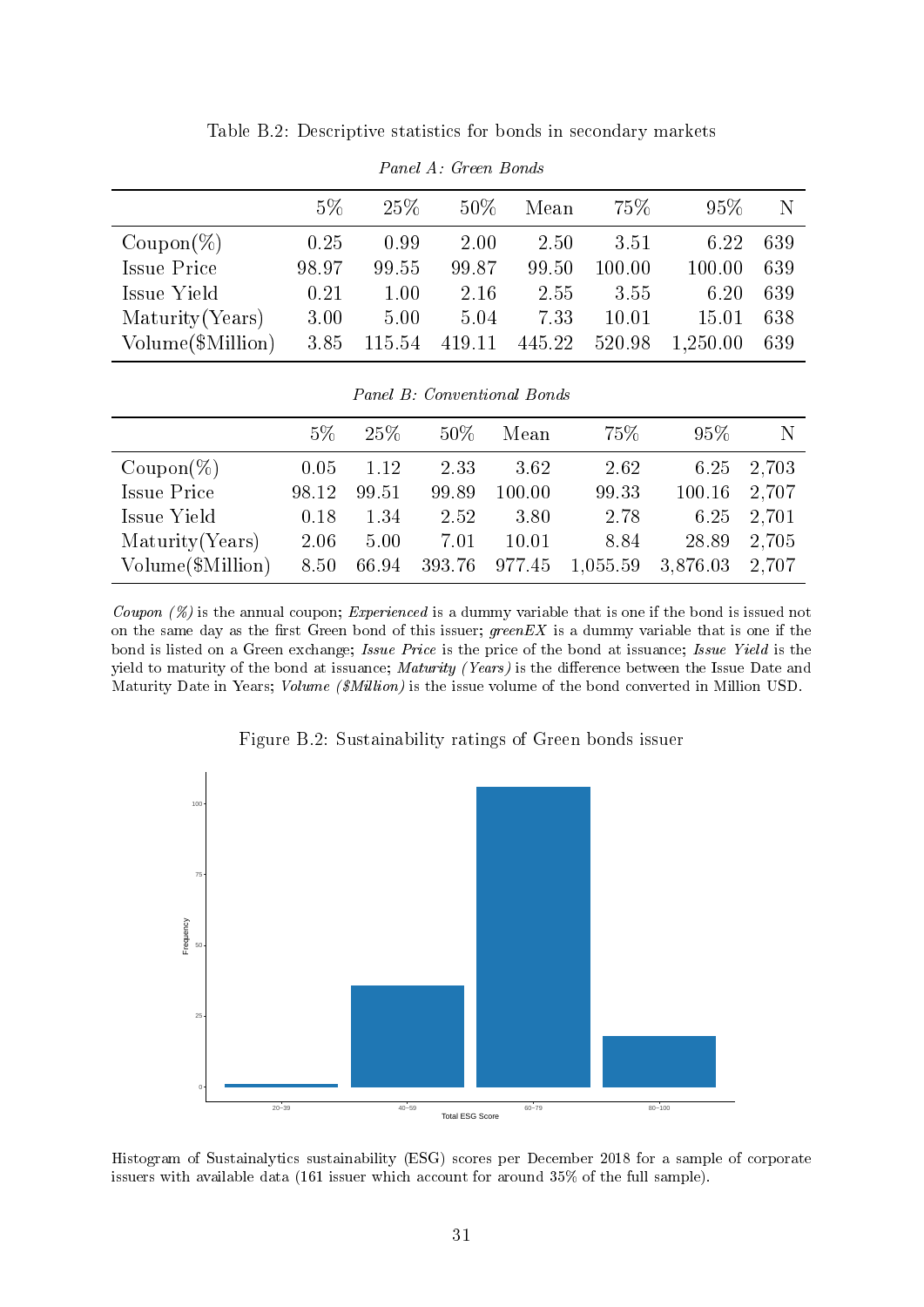## <span id="page-32-0"></span>C Empirical results

|                              | IssueYield             |                       |                        |                        |  |  |  |
|------------------------------|------------------------|-----------------------|------------------------|------------------------|--|--|--|
|                              | (1)                    | $\left( 2\right)$     | (3)                    | (4)                    |  |  |  |
| Green                        | $-0.150***$<br>(0.056) | $-0.156**$<br>(0.061) | $-0.181***$<br>(0.060) | $-0.360***$<br>(0.120) |  |  |  |
| Energy Efficiency            |                        |                       |                        | 0.008<br>(0.157)       |  |  |  |
| <b>Alternative Energy</b>    |                        |                       |                        | 0.153<br>(0.168)       |  |  |  |
| Eligible Green Bond Projects |                        |                       |                        | $0.276**$<br>(0.131)   |  |  |  |
| Clean Transport              |                        |                       |                        | 0.289<br>(0.198)       |  |  |  |
| FE                           | YM, I, FX              | $+S$ , M, IS          | $+C$                   | All                    |  |  |  |
| Green Bonds                  | 1,513                  | 1,321                 | 1,321                  | 1,165                  |  |  |  |
| Observations                 | 199,765                | 161,482               | 161,482                | 52,980                 |  |  |  |
| $\mathbf{R}^2$               | 0.658                  | 0.692                 | 0.720                  | 0.792                  |  |  |  |
| Adjusted $\mathbb{R}^2$      | 0.638                  | 0.670                 | 0.699                  | 0.773                  |  |  |  |

#### Table C.1: Primary Market Analysis (Full Sample)

The table shows results of the regressions of Yield at issuance for Green and conventional bonds. The Issue Yield of Green and conventional fixed coupon plain vanilla bonds is regressed against a Green dummy variable, which is 1 if the bond is a Green bond and 0 otherwise. We include Issuer (I), YearMonth (YM), Currency (FX), Seniority (S), Maturity (M) and Issue size (IS) buckets, and Issue country (C) fixed effects, to take into account substantial differences between issuers, the yield curve, and different interest rate environments in different countries. The Maturity fixed effects are three buckets for shortterm (less than 5 years), medium (between 5 and 10 years) and long term (more than 10 years) time to maturity. The Issue Size fixed effects are the deciles of the issue (in USD) in comparison to all other issues that occurred before or in the same month as the Issue. Energy Efficiency, Alternative Energy, Clean Transport and Eligible Green Bond Project are dummy variables indicating the Green project category of the corresponding bond.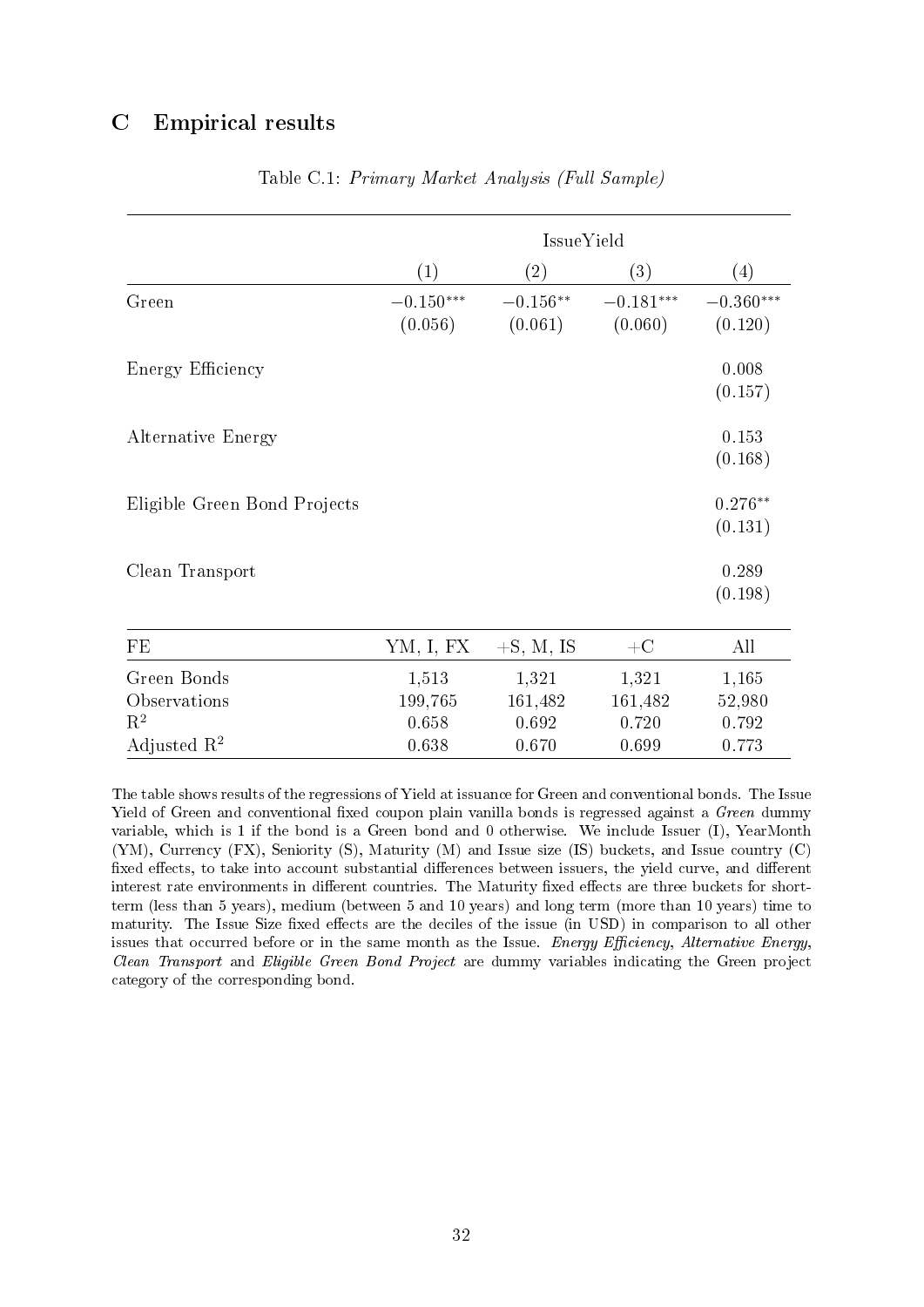<span id="page-33-0"></span>

|                         | IssueYield        |               |                  |                  |                  |                  |  |
|-------------------------|-------------------|---------------|------------------|------------------|------------------|------------------|--|
|                         | $\left( 1\right)$ | $^{\prime}2)$ | $\left(3\right)$ | $\left(4\right)$ | $\left(5\right)$ | $\left(6\right)$ |  |
| Green                   | $-0.205***$       | $-0.389***$   | $-0.009$         | 0.171            | $-0.310***$      | 0.028            |  |
|                         | (0.052)           | (0.073)       | (0.053)          | (0.144)          | (0.094)          | (0.066)          |  |
| Subsample               | EUR               | USD           | <b>CNY</b>       | <b>OTH</b>       | $SovR + SUPR$    | CORP             |  |
| FE                      | $ALL\$            | $ALL\$        | $ALL\$           | $ALL\$           | All              | All              |  |
| Green Bonds             | 258               | 392           | 180              | 398              | 540              | 781              |  |
| Observations            | 32,133            | 48,852        | 21,353           | 58,183           | 61,408           | 100,074          |  |
| $\mathrm{R}^2$          | 0.704             | 0.805         | 0.765            | 0.734            | 0.740            | 0.720            |  |
| Adjusted $\mathbb{R}^2$ | 0.676             | 0.790         | 0.736            | 0.712            | 0.736            | 0.687            |  |

Table C.2: Primary Market Analysis (Sub-samples)

The table shows results of the regressions of Yield at issuance for Green and conventional bonds. The Issue Yield of Green and conventional fixed coupon plain vanilla bonds is regressed against a Green dummy variable, which is 1 if the bond is a Green bond and 0 otherwise. We include Issuer (I), YearMonth  $(YM)$ , Seniority  $(S)$ , Maturity  $(M)$  and Issue size  $(IS)$  fixed effects in Models 1–4, as well as Currency  $(FX)$  fixed effects in Models 5–6. The Maturity fixed effects are three buckets for short-term (less than 5 years), medium (between 5 and 10 years) and long term (more than 10 years) time to Maturity. The Issue Size fixed effects are the deciles of the issue (in USD) in comparison to all other issues that occurred before or in the same month as the Issue.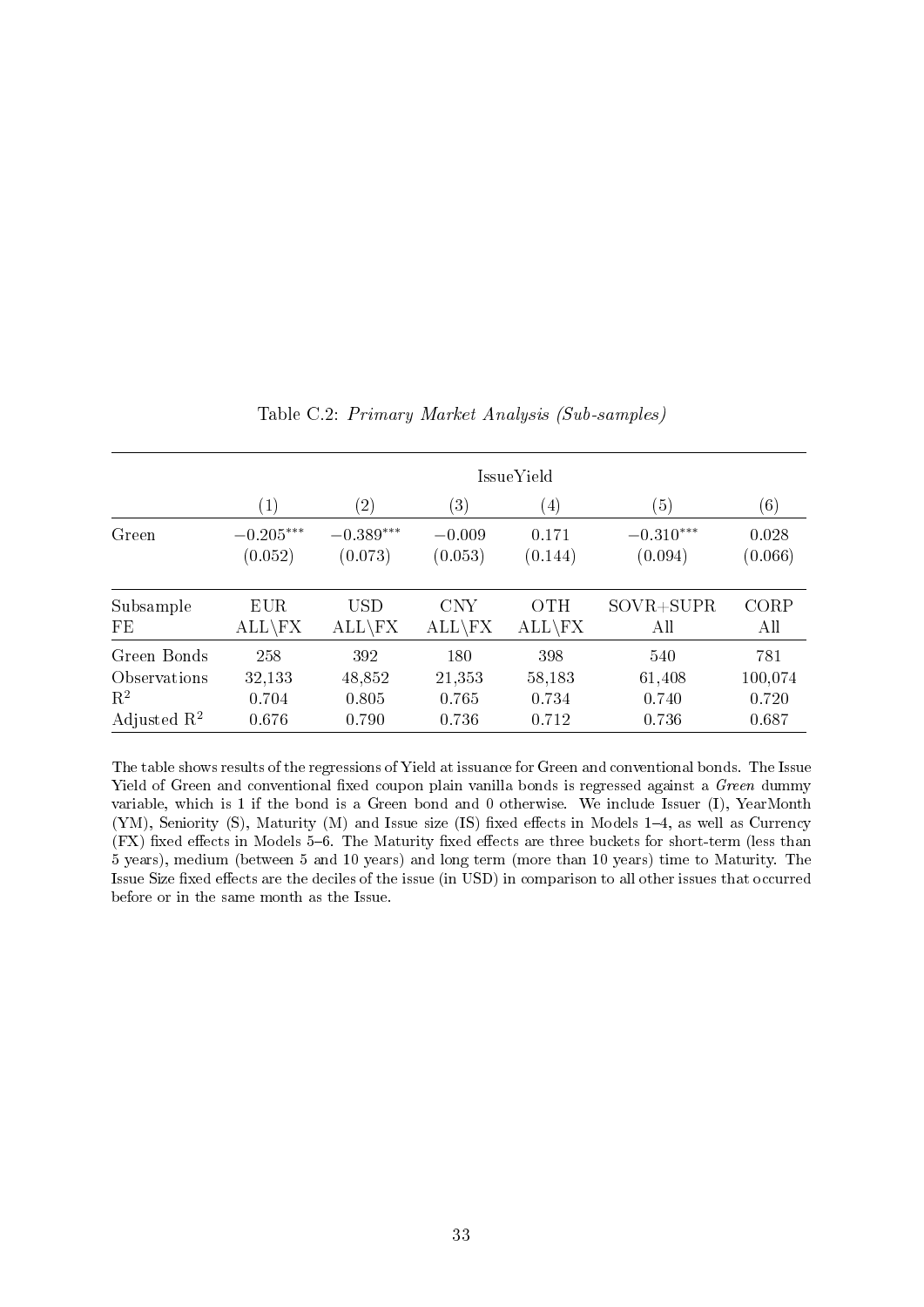| (1)                    | IssueYield             |                           |
|------------------------|------------------------|---------------------------|
|                        | (2)                    | (3)                       |
| $-0.181***$<br>(0.060) | 0.057<br>(0.096)       | $-0.318***$<br>(0.102)    |
|                        | $-1.386***$<br>(0.114) |                           |
|                        | $-0.564***$<br>(0.031) |                           |
|                        |                        | $1.025***$<br>(0.120)     |
|                        |                        | $0.784***$<br>(0.018)     |
| All                    | $All\$                 | All                       |
| 1,321                  | 1,321                  | 1,321                     |
| 0.720                  | 0.710                  | 161,482<br>0.723<br>0.703 |
|                        | 161,482<br>0.699       | 161,482<br>0.689          |

<span id="page-34-0"></span>Table C.3: Primary Market Analysis (Currencies and Issuer type effects)

The table shows results of the regressions of Yield at issuance for Green and conventional bonds. In column (1) the Issue Yield of Green and conventional fixed coupon plain vanilla bonds is regressed against a Green dummy variable, which is 1 if the bond is a Green bond and 0 otherwise. This is our main specification taken from column  $(3)$  in [Table C.1.](#page-32-0) In column  $(2)$  we include currency dummies for Green (Green EURUSD) and conventional (Conv EURUSD) bonds, which is 1 if the corresponding bond is denominated in EUR or USD, and 0 otherwise. In column (3) we add issuer type dummies for Green (Green Corp) and conventional (Conv Corp) bonds, which is 1 if the corresponding bond is issued by a corporation, and 0 otherwise. We include Issuer (I), YearMonth (YM), Seniority (S), Maturity (M) and Issue size (IS) fixed effects in column (2) and (3), as well as Currency  $(FX)$  fixed effects in columns  $(1)$  and  $(3)$ . The Maturity fixed effects are three buckets for short-term (less than 5 years), medium (between 5 and 10 years) and long term (more than 10 years) time to Maturity. The Issue Size fixed effects are the deciles of the issue (in USD) in comparison to all other issues that occurred before or in the same month as the Issue.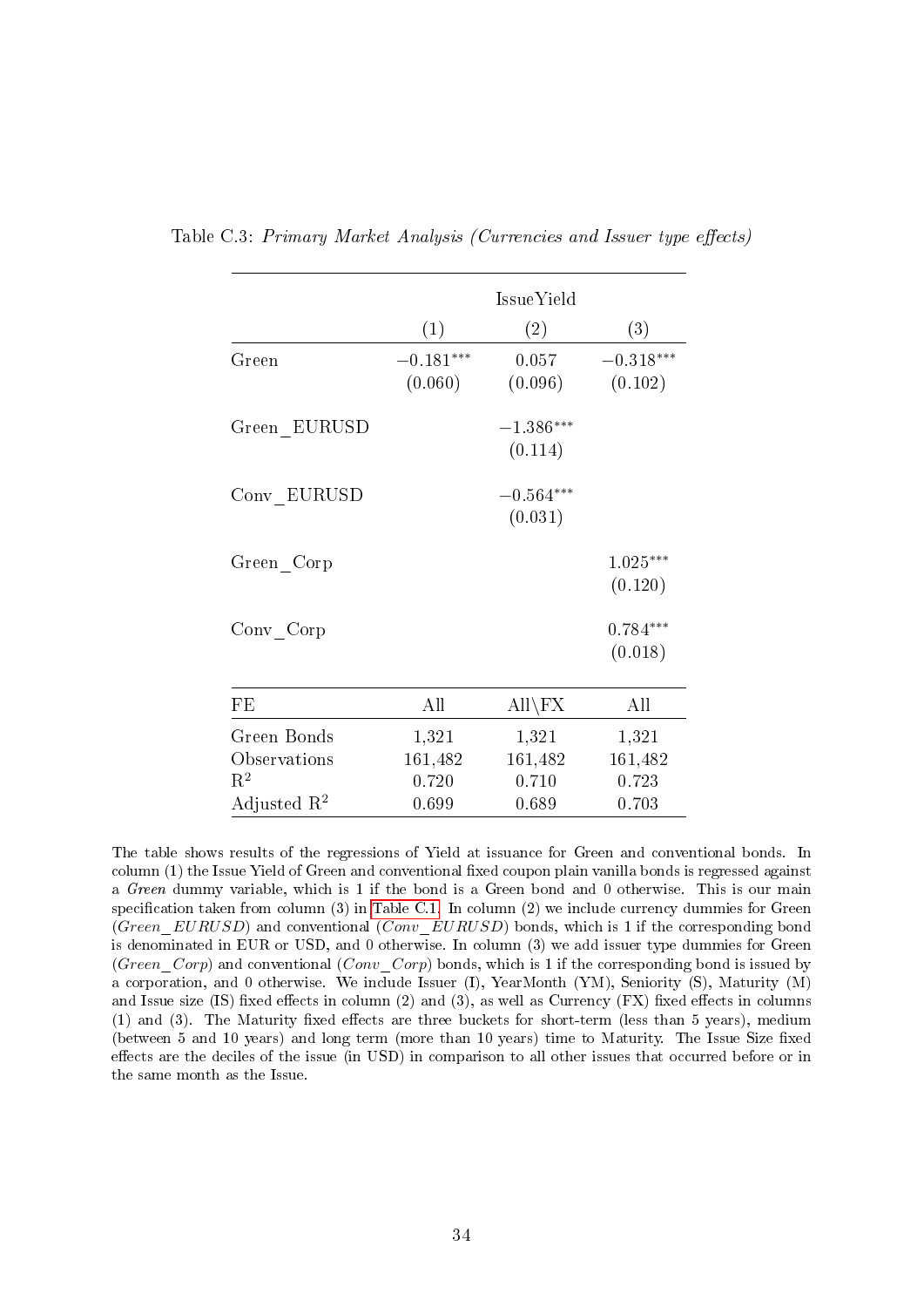<span id="page-35-0"></span>

|                                               |                         |                        | IssueYield             |                         |                         |
|-----------------------------------------------|-------------------------|------------------------|------------------------|-------------------------|-------------------------|
|                                               | (1)                     | $\left( 2\right)$      | (3)                    | $\left(4\right)$        | (5)                     |
| Green                                         | 0.028<br>(0.066)        | $-0.191***$<br>(0.055) | $0.745*$<br>(0.383)    | $0.120*$<br>(0.072)     | $-0.073$<br>(0.054)     |
| Certified                                     |                         |                        |                        | $-0.219*$<br>(0.132)    |                         |
| FirstIssue                                    |                         |                        |                        |                         | $-0.184*$<br>(0.107)    |
| Subsample<br>FE                               | CORP<br>All             | $CORP+Large$<br>All    | $CORP + Small$<br>All  | CORP<br>All             | CORP<br>All             |
| Green Bonds<br>Observations<br>$\mathbf{R}^2$ | 781<br>100,074<br>0.720 | 432<br>41,793<br>0.844 | 209<br>33,441<br>0.596 | 781<br>100,074<br>0.720 | 781<br>100,074<br>0.720 |
| Adjusted $\mathbb{R}^2$                       | 0.687                   | 0.817                  | 0.549                  | 0.687                   | 0.687                   |

Table C.4: Primary Market Analysis for Corporate Bonds

The table shows results of the regressions of Yield at issuance for Green and conventional bonds. The Issue Yield of Green and conventional fixed coupon plain vanilla bonds is regressed against a Green dummy variable, which is 1 if the bond is a Green bond and 0 otherwise. Sub-samples  $Corp+Large$ (Corp+Small) indicate corporate bonds with the issue size within the top 30% (below median) of the issue (in USD) in comparison to all other issues that occurred before or in the same month as the Issue. Certified is a dummy variable, which is 1 for Green bonds certified by a third party. FirstIssue is a dummy variable, which is 1 if the bond is the first Green issue of this issuer. We include Issuer  $(I)$ , YearMonth (YM), Currency (FX), Seniority (S), Maturity (M) and Issue size (IS) buckets, and Issue country (C) fixed effects, to take into account substantial differences between issuers, the yield curve, and different interest rate environments in different countries. The Maturity fixed effects are three buckets for short-term (less than 5 years), medium (between 5 and 10 years) and long term (more than 10 years) time to maturity. The Issue Size fixed effects are the deciles of the issue (in USD) in comparison to all other issues that occurred before or in the same month as the Issue.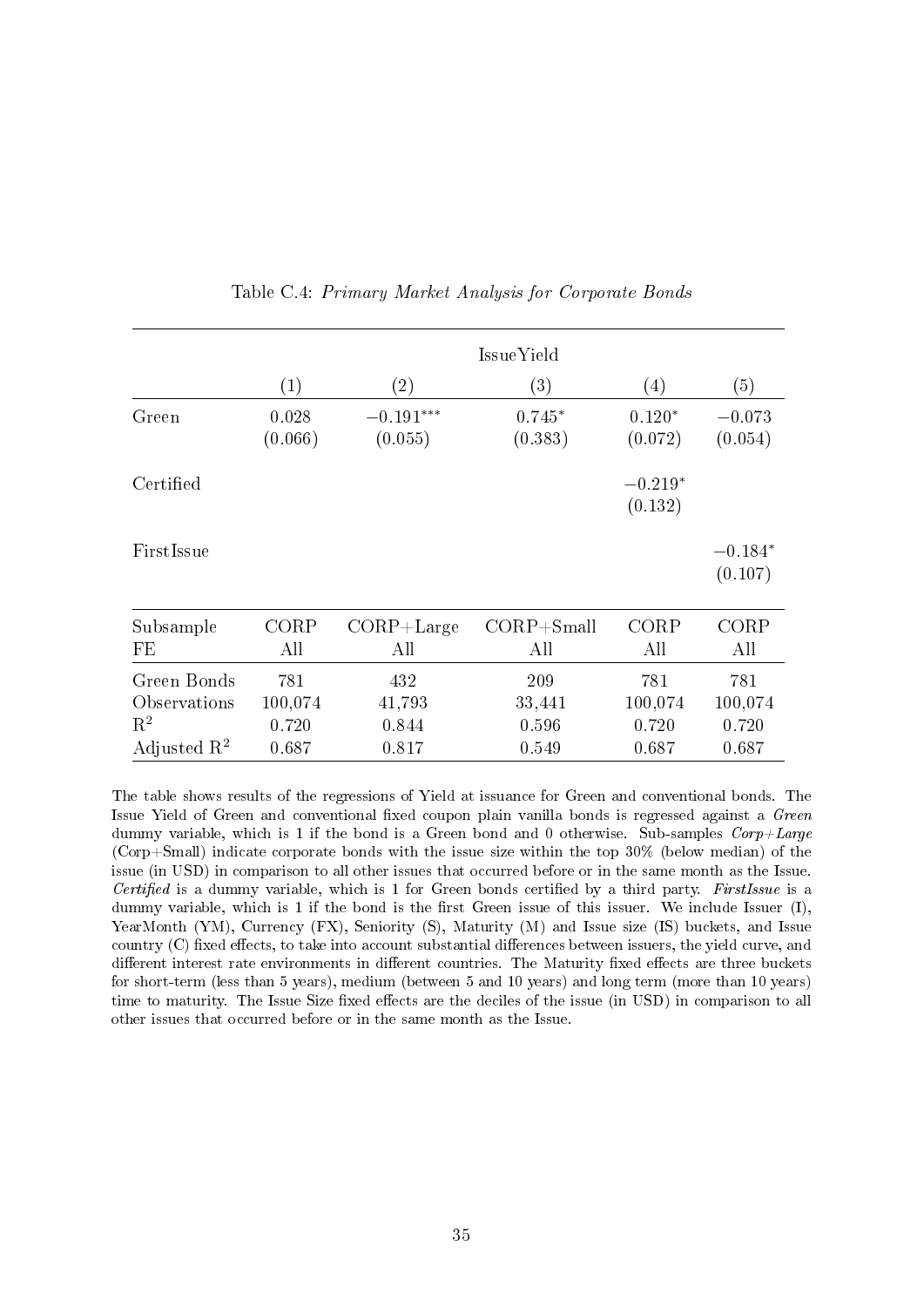<span id="page-36-0"></span>

|                           | Yield to maturity     |                       |                       |                       |                       |                        |
|---------------------------|-----------------------|-----------------------|-----------------------|-----------------------|-----------------------|------------------------|
|                           | (1)                   | $\left( 2\right)$     | $\left( 3\right)$     | $\left( 4\right)$     | (5)                   | (6)                    |
| Green                     | $0.101***$<br>(0.002) | $0.243***$<br>(0.002) | $0.073***$<br>(0.003) | $0.238***$<br>(0.006) | $0.334***$<br>(0.004) | $-0.025***$<br>(0.002) |
| Sub-sample<br>FE          | <b>FULL</b><br>All    | EUR.<br>$ALL\$        | <b>USD</b><br>$ALL \$ | <b>CNY</b><br>$ALL \$ | CORP<br>All           | $SOVR + SUPR$<br>All   |
| Number Green bonds        | 769                   | 190                   | 303                   | 49                    | 408                   | 361                    |
| Obs. Green bonds          | 390.693               | 92.691                | 160.600               | 13,552                | 192,188               | 198,505                |
| Number conventional bonds | 3,389                 | 1,094                 | 1.161                 | 163                   | 1.697                 | 1,692                  |
| Obs. conventional bonds   | 2,195,218             | 829.713               | 693.971               | 23.764                | 1.047.988             | 1,147,230              |
| Total Obs.                | 2,585,911             | 922,404               | 854,571               | 37,316                | 1,240,176             | 1,345,735              |
| $\mathbf{R}^2$            | 0.852                 | 0.785                 | 0.732                 | 0.705                 | 0.819                 | 0.885                  |
| Adjusted $\mathbb{R}^2$   | 0.852                 | 0.785                 | 0.732                 | 0.704                 | 0.819                 | 0.885                  |

Table C.5: Secondary Market Analysis

The table shows results of the regressions of Yield to maturity for Green and conventional bonds. The Yield to maturity of Green and conventional fixed coupon plain vanilla bonds is regressed against a Green dummy variable, which is 1 if the bond is a Green bond and 0 otherwise. We include Issuer fixed effects, YearMonth fixed effects, Currency fixed effects (Models 1, 5-6), Seniority, Maturity and Issue size fixed effects, to take into account substantial differences between issuers, the yield curve, different interest rate environments in different countries and the influence of ratings on the yield at issuance. The Maturity fixed effects are three buckets for short-term (less than 5 years), medium (between 5 and 10 years) and long term (more than 10 years) time to Maturity. The Issue Size fixed effects are the deciles of the issue (in USD) in comparison to all other issues that occurred before or in the same month as the Issue. We use the corresponding BidAsk spread as a control.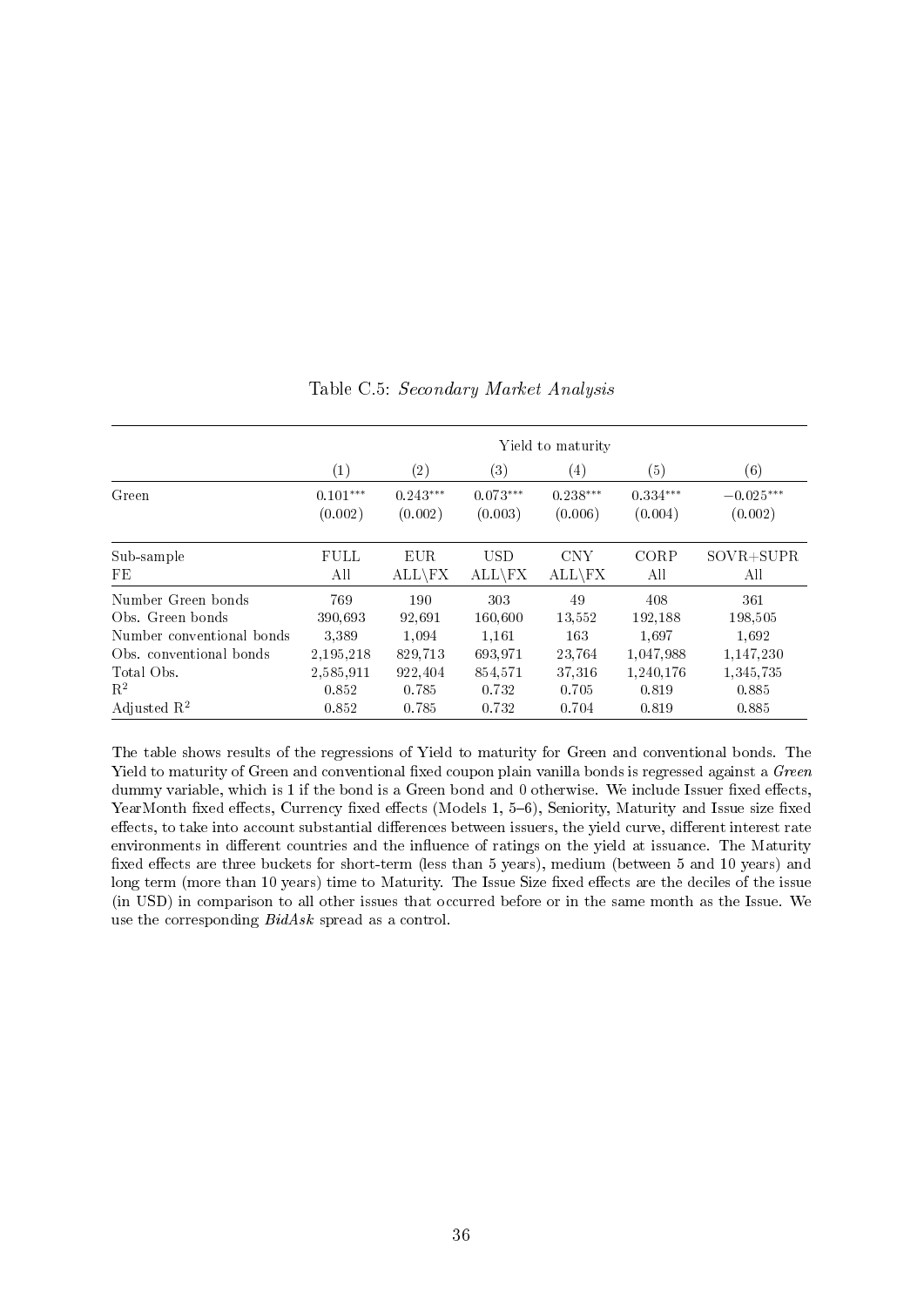<span id="page-37-0"></span>



Percentage of Green bonds (red numbers) trading at a premium on primary but at a discount on secondary markets (upper left quadrant), at a premium on both markets (lower left quadrant), at a discount on both markets (upper right quadrant), and at a discount on primary but at a premium on secondary markets (lower right quadrant). Black dotes are the coefficients on the Green dummy variable in the corresponding regressions, while red lines represent the means of the Green dummy coefficient on the corresponding market.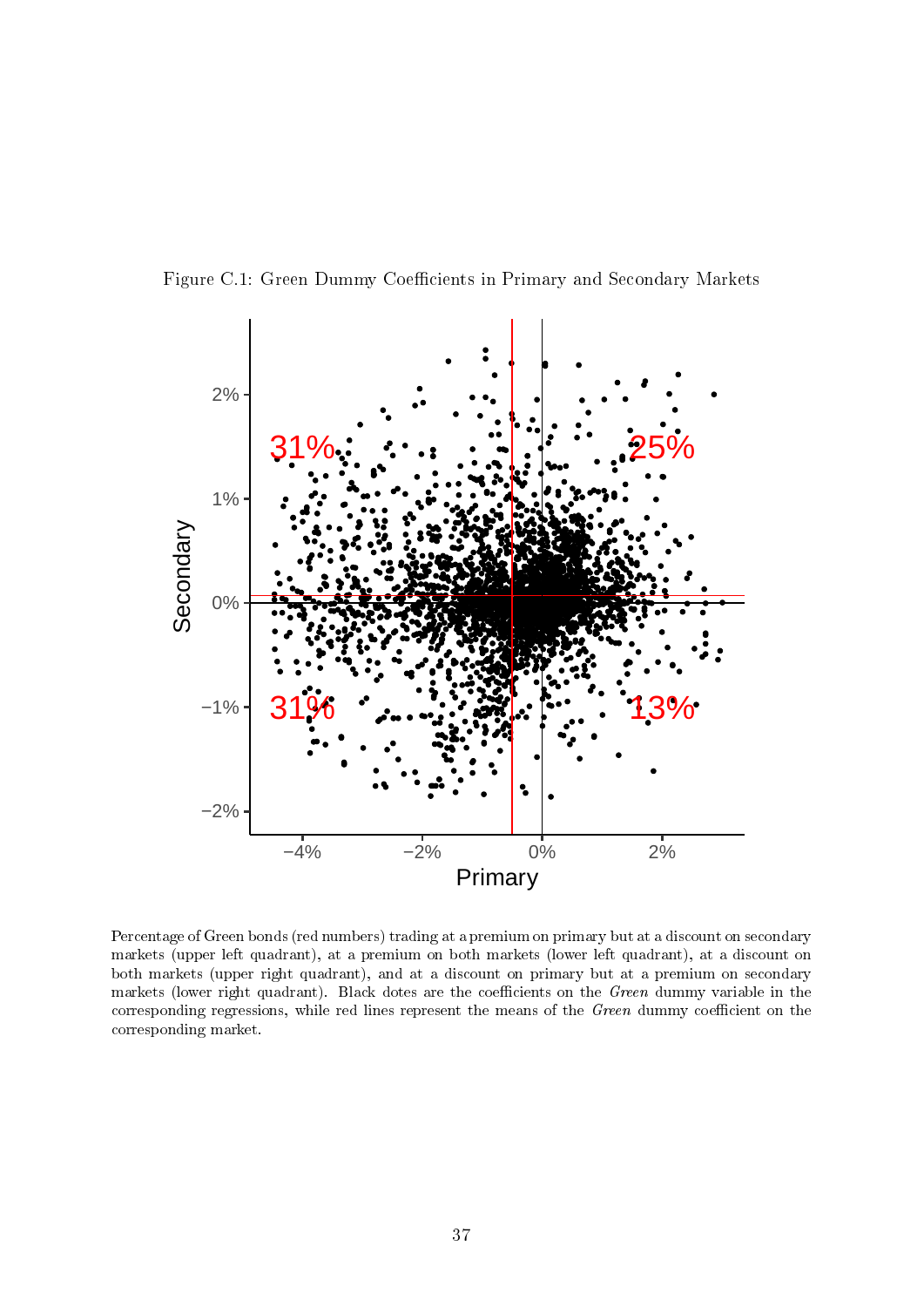<span id="page-38-0"></span>

|                           | Yield to maturity |                   |            |                  |            |               |
|---------------------------|-------------------|-------------------|------------|------------------|------------|---------------|
|                           | $\left( 1\right)$ | $\left( 2\right)$ | (3)        | $\left(4\right)$ | (5)        | (6)           |
| Green                     | $-0.044***$       | $-0.012$          | $-0.022$   | $0.270***$       | $0.052***$ | $-0.127***$   |
|                           | (0.016)           | (0.014)           | (0.016)    | (0.084)          | (0.018)    | (0.026)       |
| Sub-sample                | <b>FULL</b>       | EUR.              | <b>USD</b> | <b>CNY</b>       | CORP       | $SOVR + SUPR$ |
| FE                        | All               | $ALL\$            | $ALL\$     | $ALL\$           | All        | All           |
| Number Green bonds        | 534               | 180               | 190        | 20               | 276        | 258           |
| Obs. Green bonds          | 2,989             | 1.064             | 1,072      | 63               | 1.537      | 1,452         |
| Number conventional bonds | 1.976             | 673               | 716        | 100              | 972        | 1,004         |
| Obs. conventional bonds   | 10.710            | 3.856             | 3,975      | 369              | 5.197      | 5,513         |
| Total Obs.                | 13,699            | 4,920             | 5,047      | 432              | 6,734      | 6,965         |
| $R^2$                     | 0.891             | 0.906             | 0.932      | 0.937            | 0.912      | 0.898         |
| Adjusted $\mathbb{R}^2$   | 0.888             | 0.902             | 0.929      | 0.928            | 0.909      | 0.895         |

Table C.6: Secondary Market Analysis: First Week of Trading

The table shows results of the regressions of Yield to maturity for Green and conventional bonds. The Yield to maturity of Green and conventional fixed coupon plain vanilla bonds is regressed against a Green dummy variable, which is 1 if the bond is a Green bond and 0 otherwise. We include Issuer fixed effects, YearMonth fixed effects, Currency fixed effects (Models  $1, 5-6$ ), Seniority, Maturity and Issue size fixed effects, to take into account substantial differences between issuers, the yield curve, different interest rate environments in different countries and the influence of ratings on the yield at issuance. The Maturity fixed effects are three buckets for short-term (less than 5 years), medium (between 5 and 10 years) and long term (more than 10 years) time to Maturity. The Issue Size fixed effects are the deciles of the issue (in USD) in comparison to all other issues that occurred before or in the same month as the Issue. We use the corresponding BidAsk spread as a control.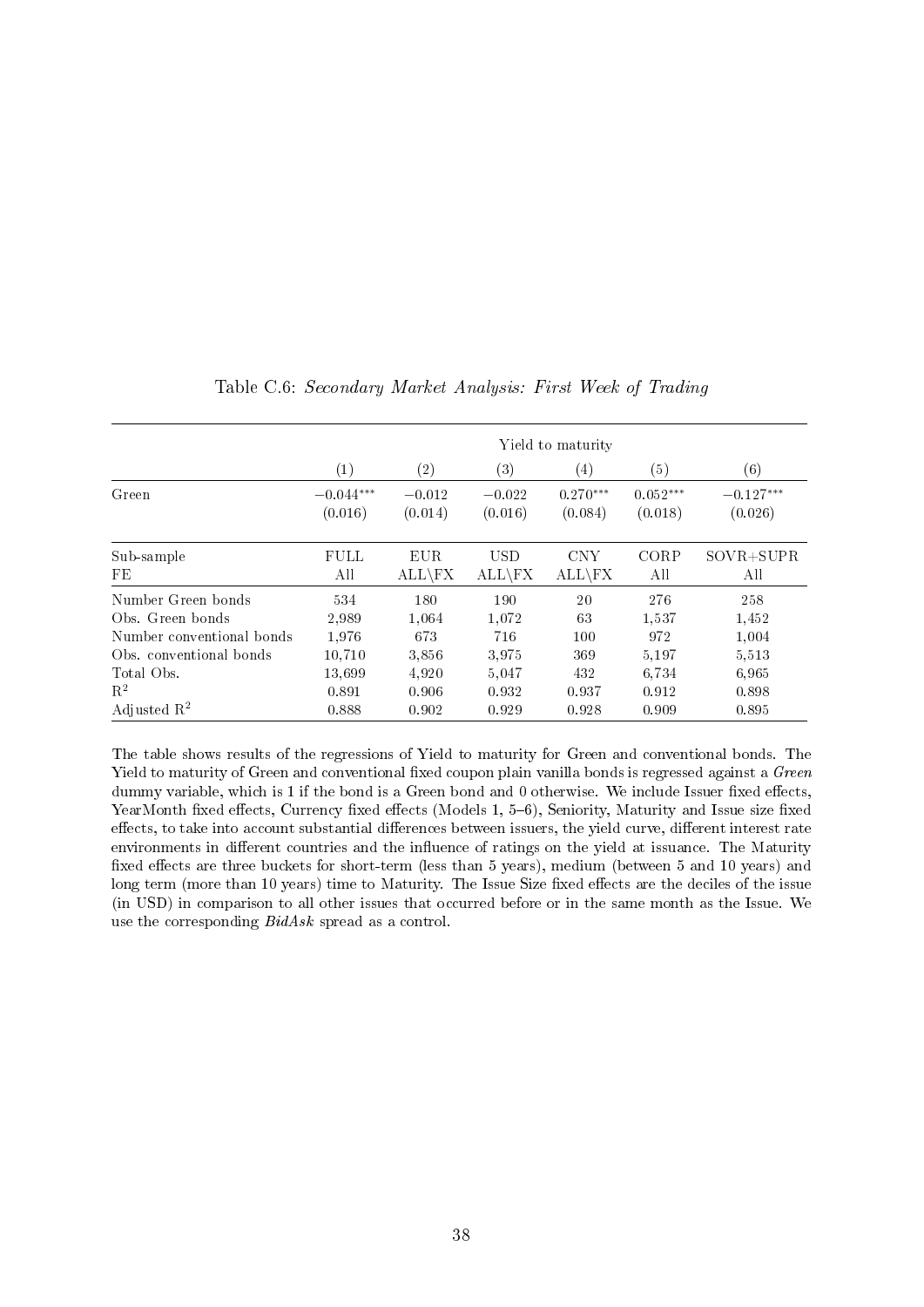<span id="page-39-0"></span>

|                         |                       |                        |                        | <b>GMC</b>            |                       |                       |                       |
|-------------------------|-----------------------|------------------------|------------------------|-----------------------|-----------------------|-----------------------|-----------------------|
|                         | (1)                   | (2)                    | (3)                    | (4)                   | (5)                   | (6)                   | (7)                   |
| Constant                | $0.057***$<br>(0.001) | $0.070***$<br>(0.001)  | $0.073***$<br>(0.001)  | $0.074***$<br>(0.001) | $0.085***$<br>(0.001) | $0.081***$<br>(0.006) | $0.210***$<br>(0.003) |
|                         |                       |                        |                        |                       |                       |                       |                       |
| Certified               |                       | $-0.019***$<br>(0.001) |                        |                       |                       |                       |                       |
|                         |                       |                        |                        |                       |                       |                       |                       |
| FirstIssue              |                       |                        | $-0.050***$<br>(0.001) |                       |                       |                       |                       |
|                         |                       |                        |                        |                       |                       |                       |                       |
| SovSupra                |                       |                        |                        | $-0.028***$           |                       |                       |                       |
|                         |                       |                        |                        | (0.001)               |                       |                       |                       |
| GreenEX                 |                       |                        |                        |                       | $-0.069***$           |                       |                       |
|                         |                       |                        |                        |                       | (0.001)               |                       |                       |
|                         |                       |                        |                        |                       |                       |                       |                       |
| EPI                     |                       |                        |                        |                       |                       | $-0.062***$           |                       |
|                         |                       |                        |                        |                       |                       | (0.008)               |                       |
| ESGScoreLow             |                       |                        |                        |                       |                       |                       | $-0.191***$           |
|                         |                       |                        |                        |                       |                       |                       | (0.003)               |
|                         |                       |                        |                        |                       |                       |                       |                       |
| ESGScoreHigh            |                       |                        |                        |                       |                       |                       | $-0.151***$           |
|                         |                       |                        |                        |                       |                       |                       | (0.003)               |
| Subsample               | <b>FULL</b>           | ${\rm FULL}$           | FULL                   | <b>FULL</b>           | <b>FULL</b>           | ${\rm FULL}$          | CORP                  |
| Controls                | Yes                   | Yes                    | Yes                    | Yes                   | Yes                   | Yes                   | $_{\rm Yes}$          |
| Green Bonds             | 641                   | 641                    | 641                    | 641                   | 641                   | 278                   | 235                   |
| Pairs                   | 4,546                 | 4,546                  | 4,546                  | 4,546                 | 4,546                 | 2,086                 | 1,630                 |
| Observations            | 1,589,012             | 1,589,012              | 1,589,012              | 1,589,012             | 1,589,012             | 672,232               | 548,688               |
| $R^2$                   | 0.302                 | 0.302                  | 0.303                  | 0.303                 | 0.305                 | 0.338                 | 0.355                 |
| Adjusted $\mathbb{R}^2$ | 0.302                 | 0.302                  | 0.303                  | 0.303                 | 0.305                 | 0.338                 | 0.355                 |

#### Table C.7: Determinants of the Green bond premium

The dependent variable Green-minus-Conventional (GMC) is the mid yield spread between the pairs of Green and conventional bonds. Certified is a dummy variable, which is  $1$  if the bond has an external review confirming its sustainability credentials; FirstIssue is an indicator which is one, if the Green bond is the very first Green issue of the issuer;  $SovSupra$  is an indicator which is one, if the Green bond is issued by a government or a supranational entity;  $GreenEX$  is an indicator which is one, if the Green bond in the pair is traded at a Green exchange; EPI is the Environmental Performance Index between 1 and 100 (here scaled by 100), which measures environmental trends and progress of the corresponding country; *ESGSoreHigh* is an indicator which is one, if the issuers' Sustainalytics ESG Score is within the top 30% of all issuers; *ESGSoreLow* is an indicator which is one, if the issuers' Sustainalytics ESG Score is within the bottom  $30\%$  of all issuers. As controls we use differences in percent between the Green and conventional bonds coupons; differences in years between the Green and conventional bonds time to maturity; differences between the Green and conventional bonds issue size; and the difference between the bid-ask-spread for Green and conventional bonds.